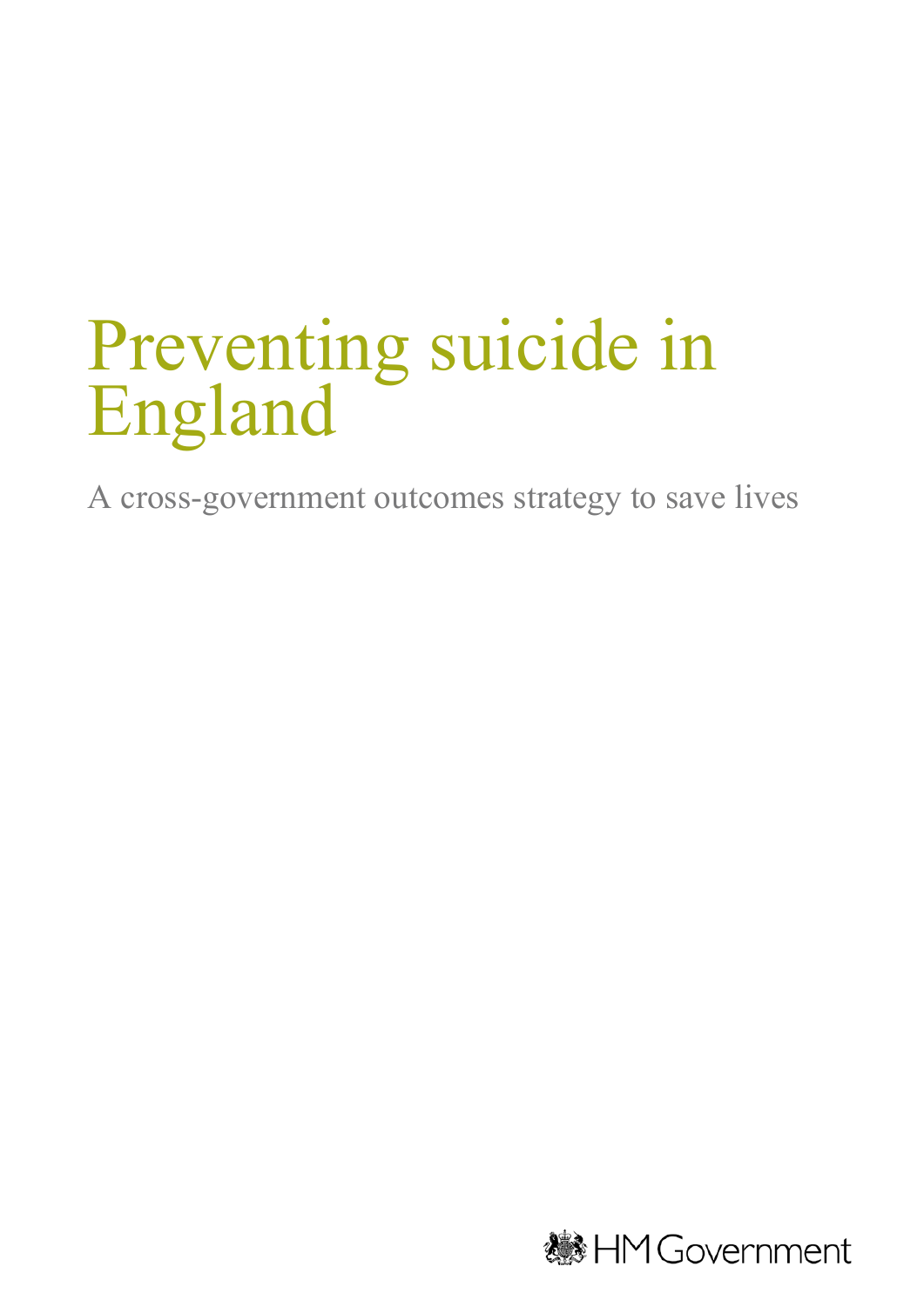#### **DH INFORMATION READER BOX**

| Policy                 | Clinical                        | Estates                           |
|------------------------|---------------------------------|-----------------------------------|
| HR / Workforce         | <b>Commissioner Development</b> | IM & T                            |
| Management             | <b>Provider Development</b>     | Finance                           |
| Planning / Performance | Improvement and Efficiency      | Social Care / Partnership Working |
|                        |                                 |                                   |

| <b>Document Purpose</b>    | <b>Best Practice Guidance</b>                                                                                                                                                                                                                                                                                                                                                                                                                                                                                                                         |  |
|----------------------------|-------------------------------------------------------------------------------------------------------------------------------------------------------------------------------------------------------------------------------------------------------------------------------------------------------------------------------------------------------------------------------------------------------------------------------------------------------------------------------------------------------------------------------------------------------|--|
| <b>Gateway Reference</b>   | 17680                                                                                                                                                                                                                                                                                                                                                                                                                                                                                                                                                 |  |
| Title                      | Preventing suicide in England: A cross-government outcomes strategy<br>to save lives                                                                                                                                                                                                                                                                                                                                                                                                                                                                  |  |
| Author                     | HMG/DH                                                                                                                                                                                                                                                                                                                                                                                                                                                                                                                                                |  |
| <b>Publication Date</b>    | 10 September 2012                                                                                                                                                                                                                                                                                                                                                                                                                                                                                                                                     |  |
| <b>Target Audience</b>     | PCT Cluster CEs, NHS Trust CEs, SHA Cluster CEs, Care Trust CEs,<br>Foundation Trust CEs, Medical Directors, Directors of PH, Directors of<br>Nursing, Local Authority CEs, Directors of Adult SSs, PCT Cluster<br>Chairs, NHS Trust Board Chairs, Special HA CEs, Directors of HR,<br>Directors of Finance, Allied Health Professionals, GPs,<br>Communications Leads, Emergency Care Leads, Directors of<br>Children's SSs, Youth offending services, Police, NOMS and wider<br>criminal justice system, Coroners, Royal Colleges, Transport bodies |  |
| <b>Circulation List</b>    | Voluntary Organisations/NDPBs                                                                                                                                                                                                                                                                                                                                                                                                                                                                                                                         |  |
| <b>Description</b>         | A new strategy intended to reduce the suicide rate and improve support<br>for those affected by suicide. The strategy: sets out key areas for<br>action; states what government departments will do to contribute; and<br>brings together knowledge about groups at higher risk, effective<br>interventions and resources to support local action.                                                                                                                                                                                                    |  |
| <b>Cross Ref</b>           | No Health Without Mental Health: A Cross-Government Mental Health<br>Outcomes Strategy for People of all Ages                                                                                                                                                                                                                                                                                                                                                                                                                                         |  |
| <b>Superseded Docs</b>     | National Suicide Prevention Strategy for England                                                                                                                                                                                                                                                                                                                                                                                                                                                                                                      |  |
| <b>Action Required</b>     | N/A                                                                                                                                                                                                                                                                                                                                                                                                                                                                                                                                                   |  |
| Timing                     | N/A                                                                                                                                                                                                                                                                                                                                                                                                                                                                                                                                                   |  |
| <b>Contact Details</b>     | Mental Health and Disability Division<br>Department of Health<br>133-155 Waterloo Road<br>London<br>SE18UG<br>020 7972 1332<br>www.dh.gov.uk/                                                                                                                                                                                                                                                                                                                                                                                                         |  |
| <b>For Recipient's Use</b> |                                                                                                                                                                                                                                                                                                                                                                                                                                                                                                                                                       |  |
|                            |                                                                                                                                                                                                                                                                                                                                                                                                                                                                                                                                                       |  |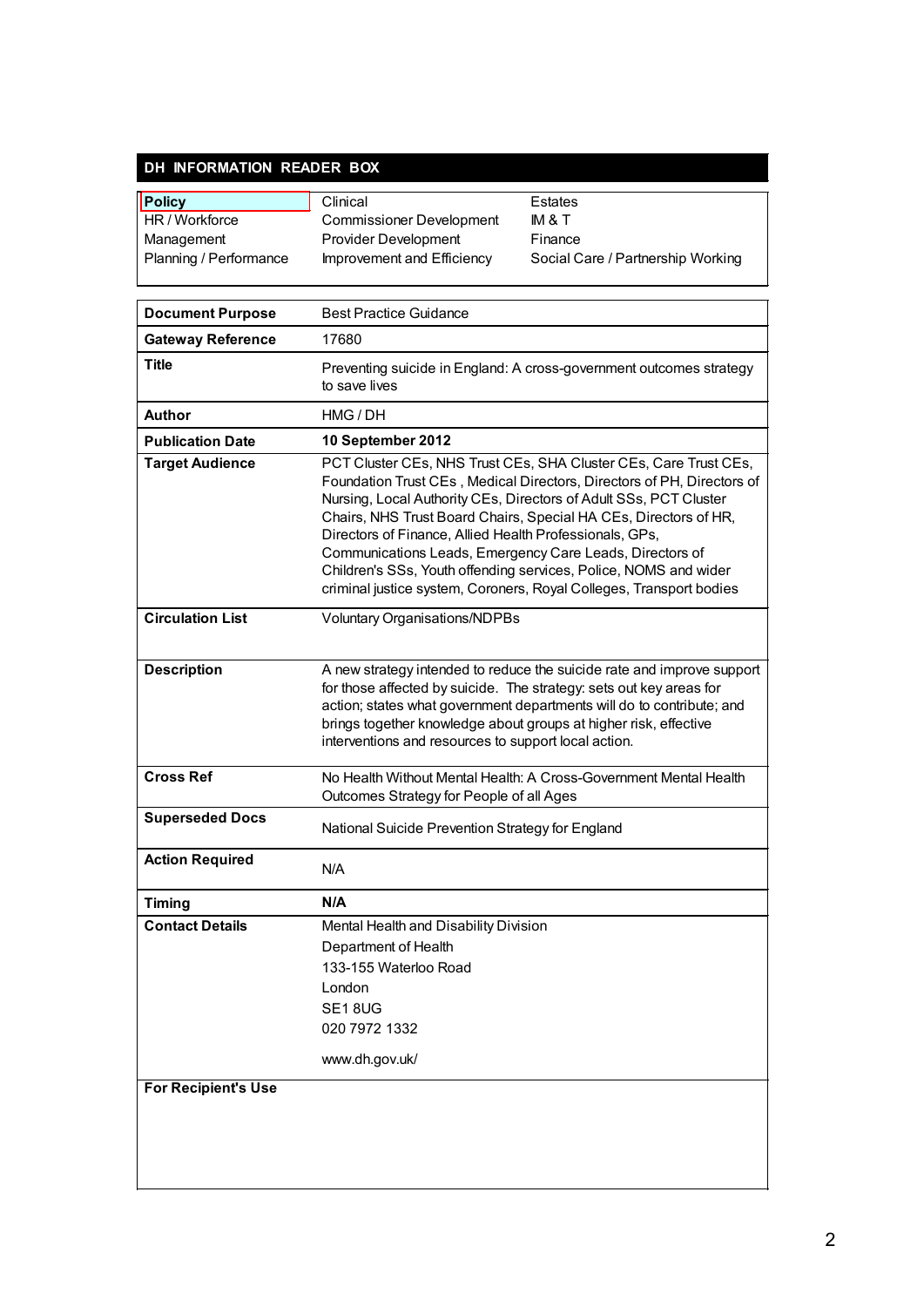# Preventing suicide in England

A cross-government outcomes strategy to save lives

Prepared by Department of Health

You may re-use the text of this document (not including logos) free of charge in any format or medium, under the terms of the Open Government Licence. To view this licence, visit [www.nationalarchives.gov.uk/doc/open-government-licence/](http://www.nationalarchives.gov.uk/doc/open-government-licence/)

© Crown copyright 2011 First published September 2012 Published to DH website, in electronic PDF format only. [www.dh.gov.uk/publications](http://www.dh.gov.uk/publications)

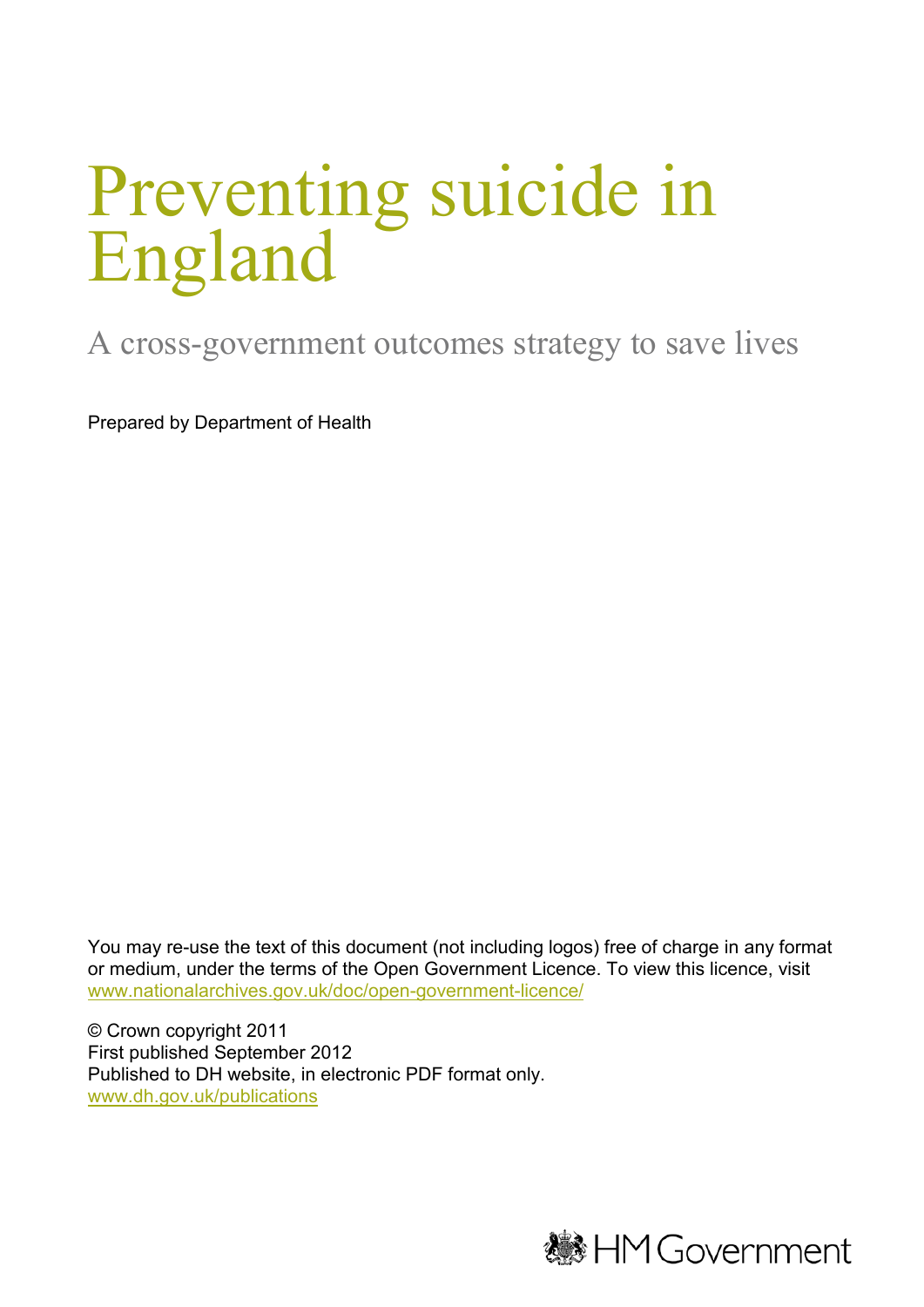# <span id="page-3-0"></span>Ministerial Foreword

In England, one person dies every two hours as a result of suicide. When someone takes their own life, the effect on their family and friends is devastating. Many others involved in providing support and care will feel the impact.

In developing this new national all-age suicide prevention strategy for England, we have built on the successes of the earlier strategy published in 2002. Real progress has been made in reducing the already relatively low suicide rate to record low levels.

But there is no room for complacency. There are new challenges that need to be addressed. And at a time when we have economic pressures on the general population, it is particularly timely to revisit a national strategy that has demonstrated clear progress.

If we are to continue to prevent suicide, we also need to take specific actions, as outlined in this strategy.

This strategy supports action by bringing together knowledge about groups at higher risk of suicide, applying evidence of effective interventions and highlighting resources available. This will support local decision-making, while recognising the autonomy of local organisations to decide what works in their area.

The factors leading to someone taking their own life are complex. No one organisation is able to directly influence them all. Commitment across government, from Health, Education, Justice and the Home Office, Transport, Work and Pensions and others will be vital. We also need the support of the voluntary and statutory sectors, academic institutions and schools, businesses, industry, journalists and other media. And, perhaps above all, we must involve communities and individuals whose lives have been affected by the suicide of family, friends, neighbours or colleagues.

We have made it clear that mental and physical health have to be seen as equally important. For suicide prevention, this will mean effectively managing the mental health aspects, as well as any physical injuries, when people who have selfharmed come to A&E. It will also mean having an effective 24 hour response to mental health crises, as well as for physical health emergencies.

The strategy has been developed with the support of leading experts in the field of suicide prevention, including the members of the National Suicide Prevention Strategy Advisory Group, under the chairmanship of Professor Louis Appleby. I would like to thank all members of this group for sharing their knowledge and expertise with us. Their continued support and leadership is central to our efforts to prevent suicides in England.

 $M_{\rm bol}$ 

**Norman Lamb MP** Minister of State for Care Services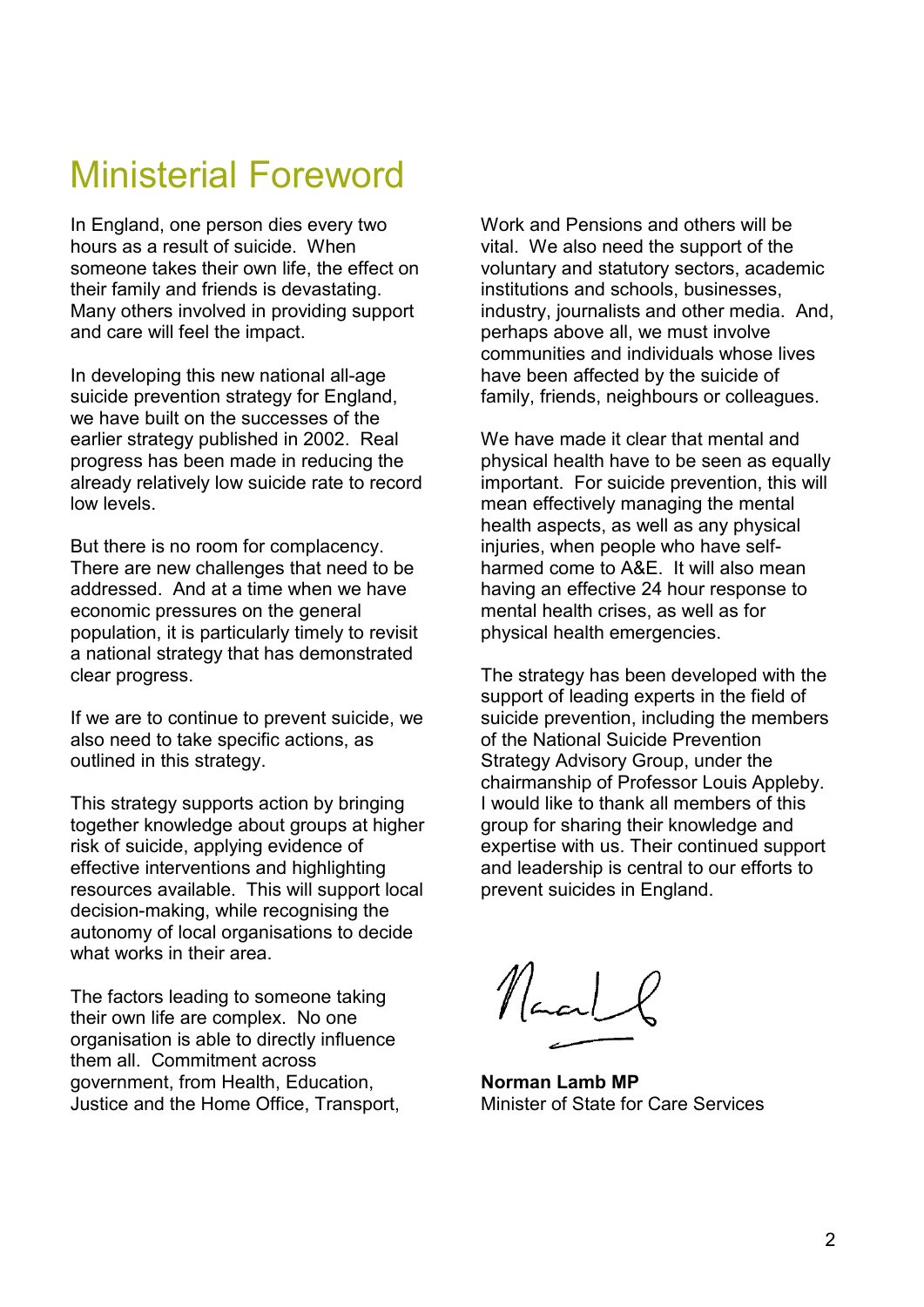# <span id="page-4-0"></span>**Contents**

|    | 2. Area for action 2: Tailor approaches to improve mental health in specific groups  21   |  |
|----|-------------------------------------------------------------------------------------------|--|
| 3. |                                                                                           |  |
| 4. | Area for action 4: Provide better information and support to those bereaved or affected   |  |
|    | 5. Area for action 5: Support the media in delivering sensitive approaches to suicide and |  |
|    | 6. Area for action 6: Support research, data collection and monitoring  47                |  |
| 7. |                                                                                           |  |
|    |                                                                                           |  |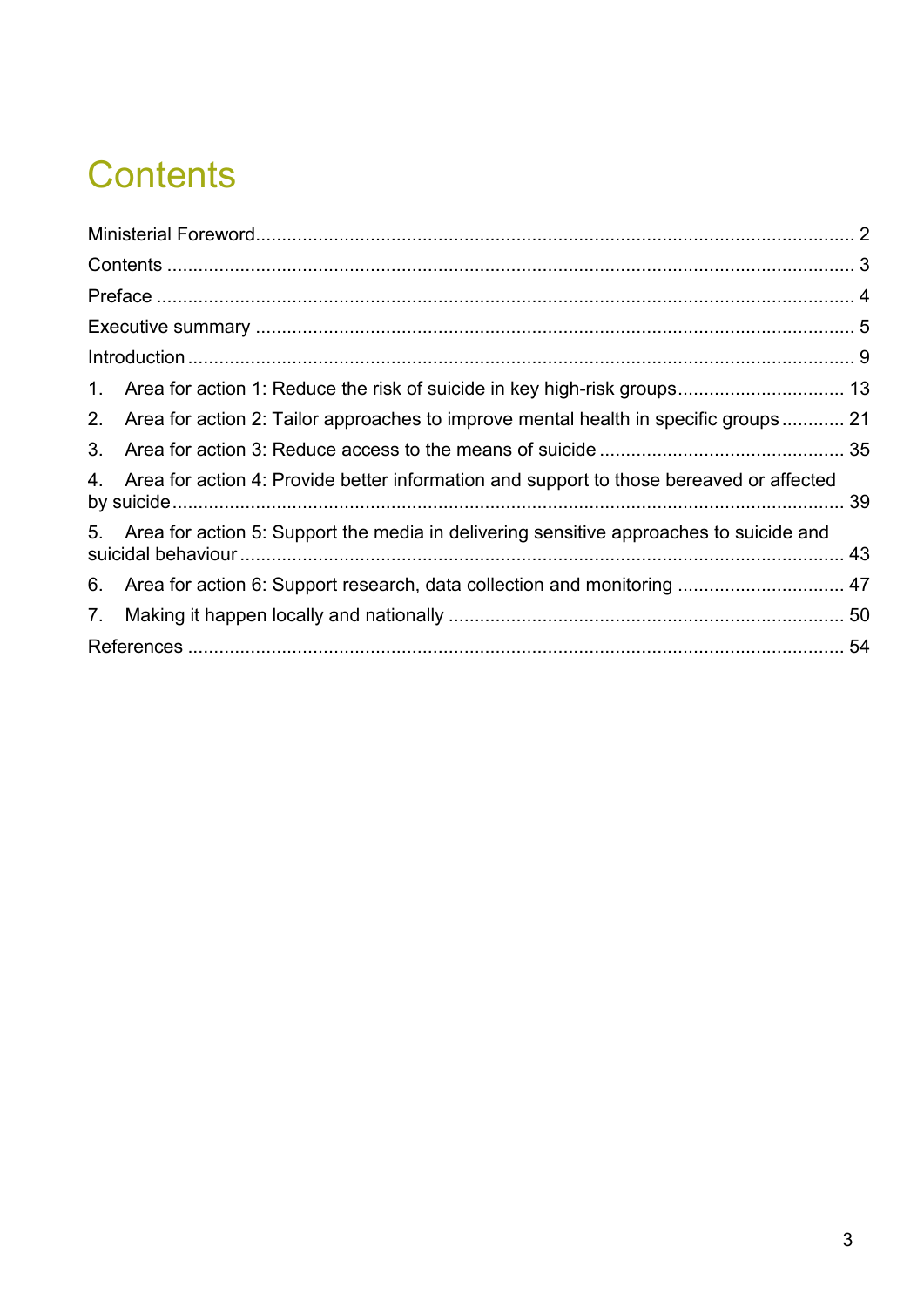### <span id="page-5-0"></span>Preface

Suicide is often the end point of a complex history of risk factors and distressing events; the prevention of suicide has to address this complexity. This strategy is intended to provide an approach to suicide prevention that recognises the contributions that can be made across all sectors of our society. It draws on local experience, research evidence and the expertise of the National Suicide Prevention Strategy Advisory Group, some of whom have experienced the tragedy of a suicide within their families.

In fact, one of the main changes from the previous strategy is the greater prominence of measures to support families (action 4) – those who are worried that a loved one is at risk and those who are having to cope with the aftermath of a suicide. The strategy also makes more explicit reference to the importance of primary care in preventing suicide and to the need for preventive steps for each age group.

In identifying the high-risk groups who are priorities for prevention (action 1), we have selected only those whose suicide rates can be monitored – this is essential if we are to report on what the strategy achieves. However, there are also other groups for whom a tailored approach to their mental health is necessary if their risk is to be reduced (action 2). These are groups who may not be at high risk overall, such as children, or whose risk is hard to measure or monitor, such as minority ethnic communities. We have highlighted the importance of tackling certain methods of suicide (action 3) and of working with the media towards sensitive reporting in this area (action 5). We have stressed the need for timely data collection and highquality research (action 6).

We have also had to be clear about the scope of the strategy. It is specifically about the prevention of suicide rather than the related problem of non-fatal self-harm. Although people with a history of self-harm are identified as a high risk group, we have not tried to cover the causes and care of all self-harm. Similarly, whether the law on encouraging or assisting suicide should be changed is a separate issue, outside the scope of the strategy.

*No health without mental health*, published in 2011, is the government's mental health strategy. An implementation framework has also been published, to set out what local organisations can do to turn the strategy into reality, what national organisations are doing to support this, and how progress will be measured and reported. This is vital, because suicide prevention starts with better mental health for all - therefore this strategy has to be read alongside that implementation framework.

The inclusion of suicide as an indicator within the Public Health Outcomes Framework will help to track national progress against our overall objective to reduce the suicide rate.

The strategy is intended to be up to date, wide-ranging and ambitious. Its publication marks the beginning of a new drive to reduce further the avoidable toll of suicide in England.

Louis Arr Cily

Professor Louis Appleby CBE

Department of Health, Chair of the National Suicide Prevention Strategy Advisory Group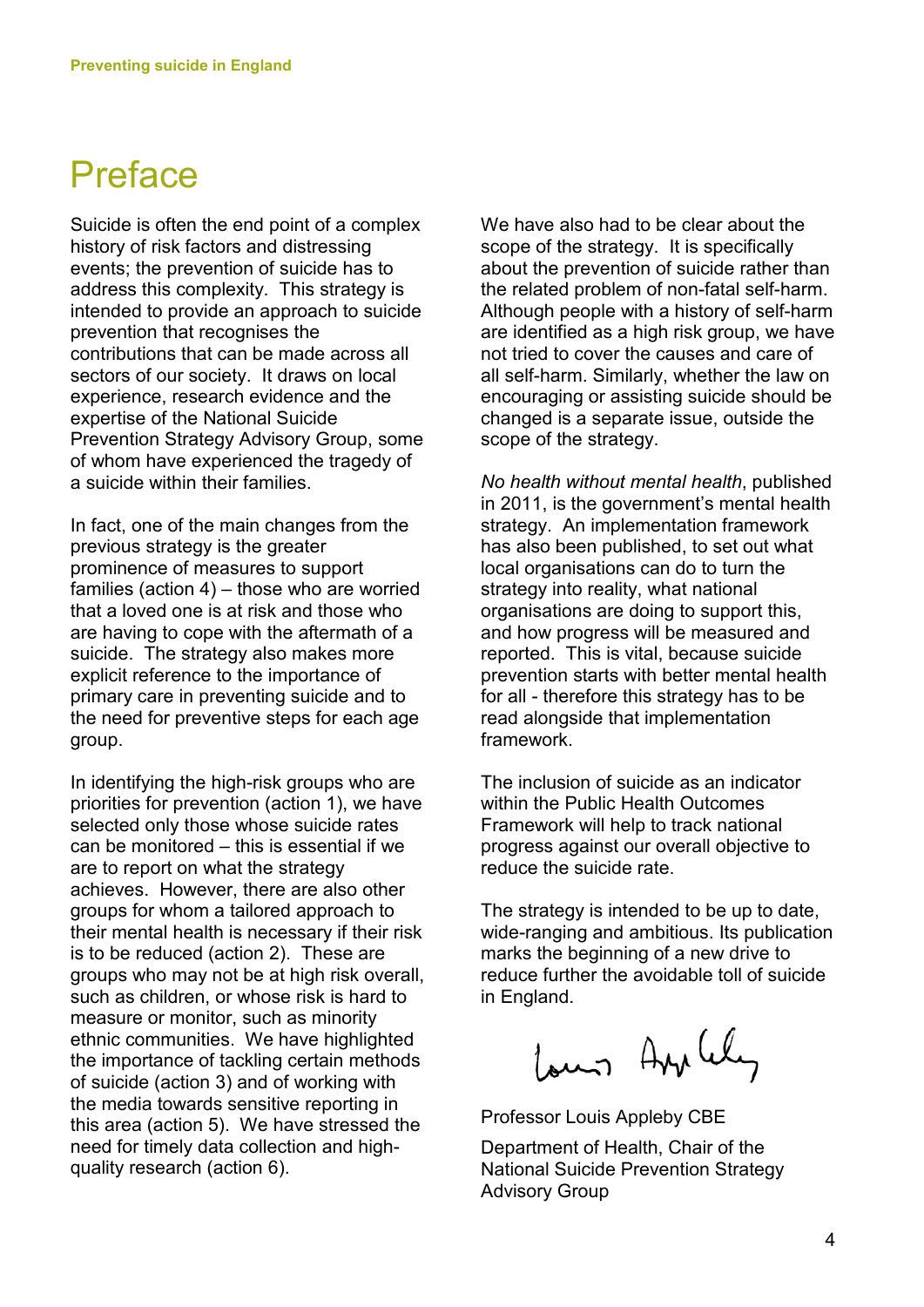# <span id="page-6-0"></span>Executive summary

[1](#page--1-0). Suicide<sup>1</sup> is a maior issue for society and a leading cause of years of life lost. Suicides are not inevitable. There are many ways in which services, communities, individuals and society as a whole can help to prevent suicides and it is these that are set out in this strategy.

#### Objectives and areas for action

- 2. This strategy sets out our overall objectives:
- a reduction in the suicide rate in the general population in England; and
- better support for those bereaved or affected by suicide.
- 3. We have identified six key areas for action to support delivery of these objectives:

**1**: Reduce the risk of suicide in key high-risk groups

**2:** Tailor approaches to improve mental health in specific groups

**3:** Reduce access to the means of suicide

**4:** Provide better information and support to those bereaved or affected by suicide

**5:** Support the media in delivering sensitive approaches to suicide and suicidal behaviour

**6:** Support research, data collection and monitoring.

#### Reduce the risk of suicide in key high-risk groups

- 4. We have identified the following highrisk groups who are priorities for prevention:
- young and middle-aged men
- people in the care of mental health services, including inpatients
- people with a history of self-harm
- people in contact with the criminal justice system
- specific occupational groups, such as doctors, nurses, veterinary workers, farmers and agricultural workers.
- 5. Those who work with men in different settings, especially primary care, need to be particularly alert to the signs of suicidal behaviour.
- 6. Treating mental and physical health as equally important in the context of suicide prevention will have implications for the management of care for people who self-harm, and for effective 24 hour responses to mental health crises.
- 7. Accessible, high-quality mental health services are fundamental to reducing the suicide risk in people of all ages with mental health problems.
- 8. Emergency departments and primary care have important roles in the care of people who self-harm, with a focus on good communication and follow-up.
- 9. Continuing to improve mental health outcomes for people in contact with the criminal justice system will contribute to suicide prevention, as will ongoing delivery of safer custody.
- 10.Suicide risk by occupational groups may vary nationally and even locally,

<span id="page-6-1"></span>Suicide is used in this document to mean a deliberate act that intentionally ends one's life.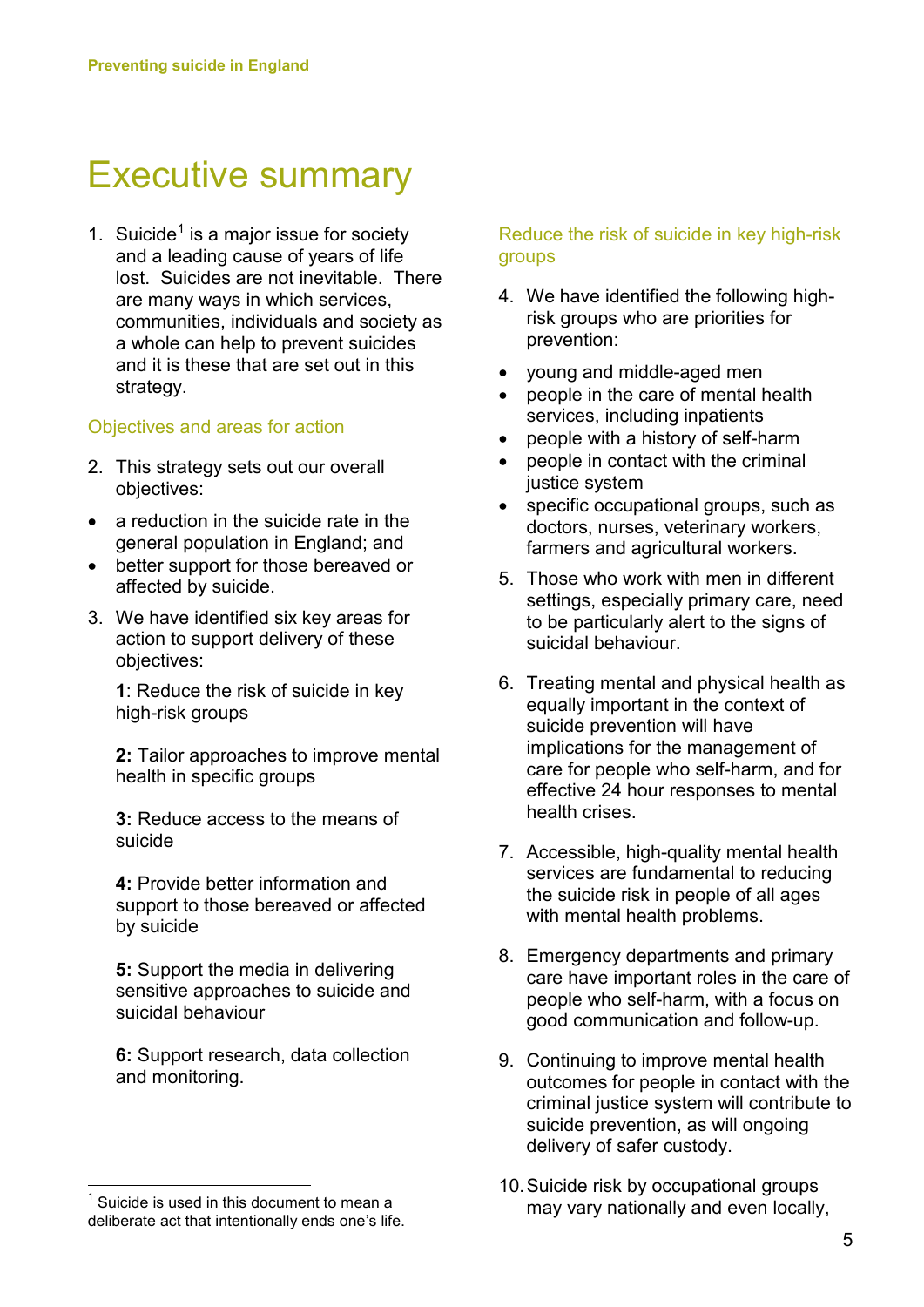and it is vital that the statutory sector and local agencies are alert to this, and adapt their suicide prevention interventions accordingly.

#### Tailor approaches to improve mental health in specific groups

- 11.Improving the mental health of the population as a whole is another way to reduce suicide. The measures set out in both *No health without mental health* and *Healthy Lives, Healthy People* will support a general reduction in suicides.
- 12.This strategy identifies the following groups for whom a tailored approach to their mental health is necessary if their suicide risk is to be reduced:
- children and young people, including those who are vulnerable such as looked after children, care leavers and children and young people in the youth justice system;
- survivors of abuse or violence, including sexual abuse;
- veterans;
- people living with long-term physical health conditions;
- people with untreated depression;
- people who are especially vulnerable due to social and economic circumstances;
- people who misuse drugs or alcohol;
- lesbian, gay, bisexual and transgender people; and
- Black, Asian and minority ethnic groups and asylum seekers.
- 13.Children and young people have an important place in this strategy. Schools, social care and the youth justice system, as well as charities highlighting problems such as bullying, low body image and lack of selfesteem, all have an important contribution to make to suicide prevention among children and young people. Measures to help parents

keep their children safe online are included in area for action 5. The call for research to support the strategy includes a focus on children and young people and self-harm.

- 14.Timely identification and referral of women and children experiencing abuse or violence, so that they are able to benefit from appropriate support, is of course a positive step in its own right, as well as helping to reduce suicide risk.
- 15.The Government is committed to improving mental health support for service and ex-service personnel through the Military Covenant.
- 16.In *No health without mental health* we made it clear that we expect parity of esteem between mental and physical health. Routine assessment for depression as part of personalised care planning for people with long-term conditions, can help reduce inequalities and help people to have a better quality of life.
- 17.Depression is one of the most important risk factors for suicide. The early identification and prompt, effective treatment of depression has a major role to play in preventing suicide across the whole population.
- 18.Given the links between mental illhealth and social factors like unemployment, debt, social isolation, family breakdown and bereavement, the ability of front-line agencies to identify and support (or signpost to support) people who may be at risk of developing mental health problems is important for suicide prevention.
- 19.Measures that reduce alcohol and drug dependence are critical to reducing suicide.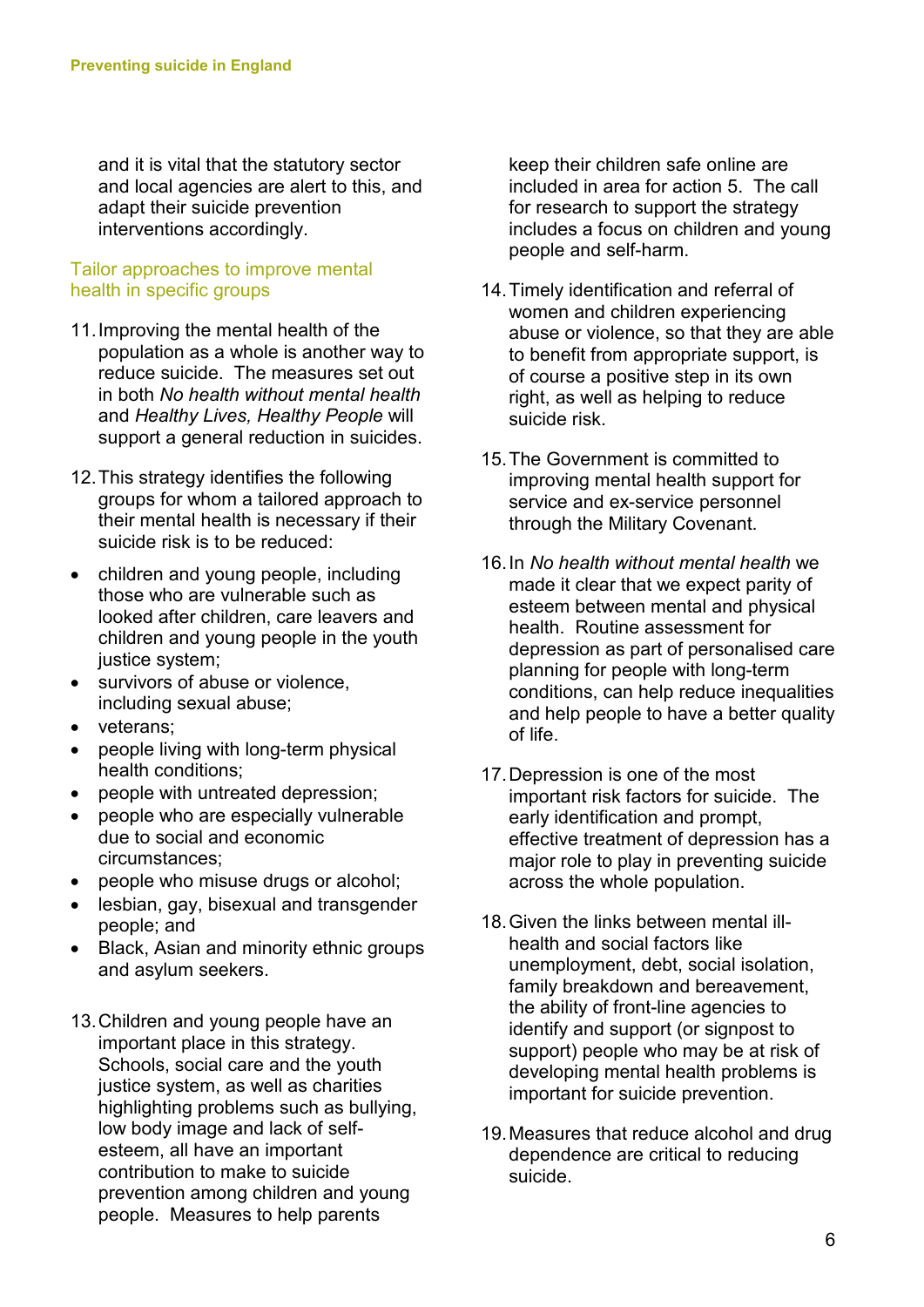- 20.Staff in health and care services, education and the voluntary sector need to be aware of the higher rates of mental distress, substance misuse, suicidal behaviour or ideation and increased risks of self-harm amongst lesbian, gay and bisexual people, as well as transgender people.
- 21.Community initiatives can be effective in bridging the gap between statutory services and Black, Asian and minority ethnic communities, and in tackling inequalities in health and access to services.

#### Reduce access to the means of suicide

- 22.One of the most effective ways to prevent suicide is to reduce access to high-lethality means of suicide. Suicide methods most amenable to intervention are:
- hanging and strangulation in psychiatric inpatient and criminal justice settings;
- self-poisoning;
- those in high-risk locations; and
- those on the rail and underground networks.
- 23.Continued vigilance by mental health service providers will help to identify and remove potential ligature points. Safer cells complement care for at-risk prisoners.
- 24.Safe prescribing can help to restrict access to some toxic drugs.
- 25.Local agencies can prevent loss of life when they work together to discourage suicides at high-risk locations. Local authority planning departments and developers can include suicide in health and safety considerations when designing structures which may offer suicide opportunities.

26.British Transport Police, London Underground Limited, Network Rail, Samaritans and partners are working to reduce suicides on the rail and underground networks.

#### Provide better information and support to those bereaved or affected by suicide

- 27.Every suicide affects families, friends, colleagues and others. Suicide can also have a profound effect on the local community. It is important to:
- provide effective and timely support for families bereaved or affected by suicide;
- have in place effective local responses to the aftermath of a suicide; and
- provide information and support for families, friends and colleagues who are concerned about someone who may be at risk of suicide.
- 28.Effective and timely emotional and practical support for families bereaved by suicide is essential to help the grieving process and support recovery. It is important the GPs are vigilant to the potential vulnerability of family members when someone takes their own life.
- 29. Post-suicide community-level interventions can help to prevent copycat and suicide clusters. This approach may be adapted for use in schools, workplaces, health and care settings.
- 30.It is important that people concerned that someone may be at risk of suicide can get information and support as soon as possible. For individuals already under the care of health or social services, family, carers and friends should know who to contact and be appropriately involved in any care planning. Help is available through many outlets across the statutory and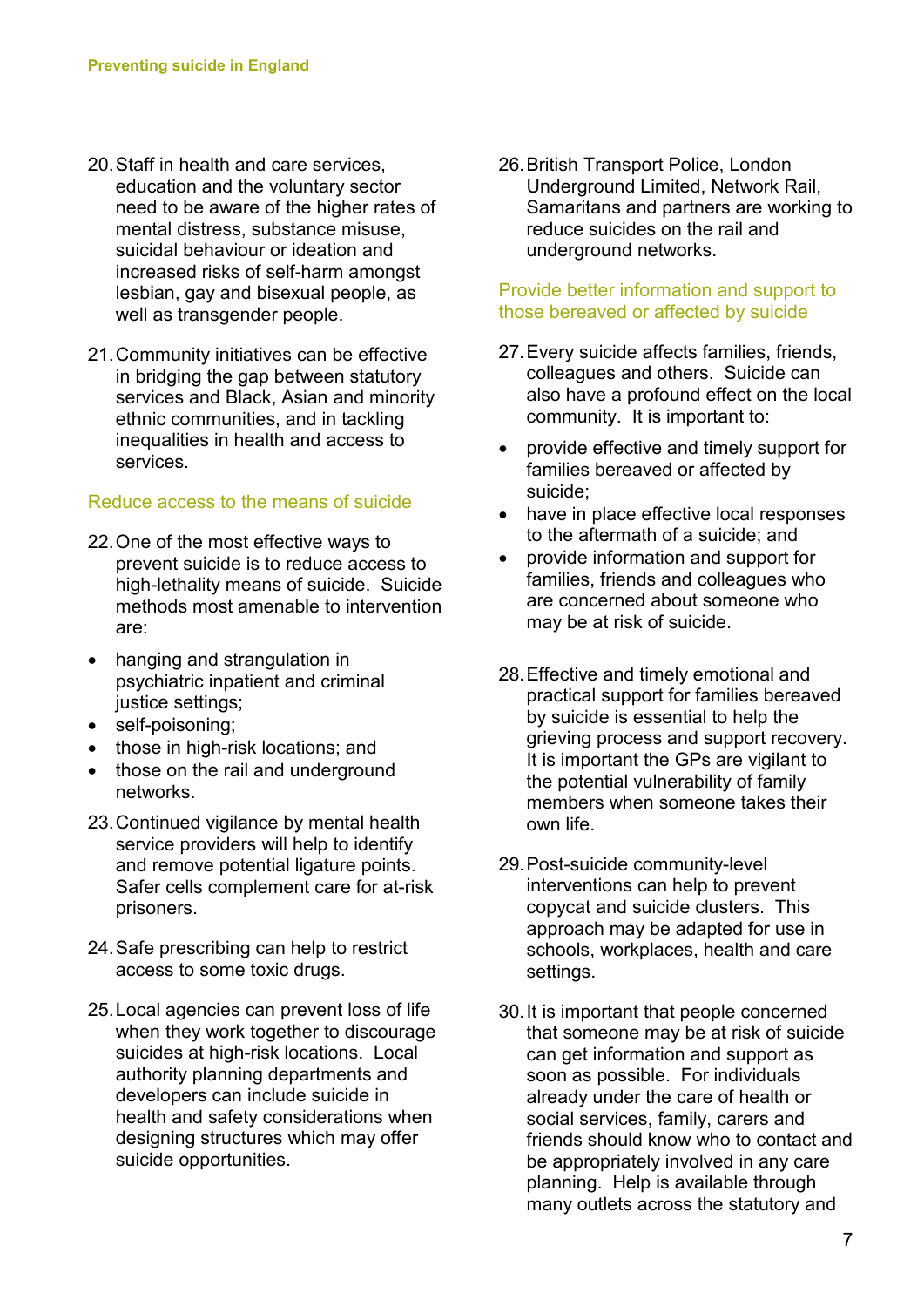voluntary sector for people who are not known to services.

Support the media in delivering sensitive approaches to suicide and suicidal behaviour

- 31.The media have a significant influence on behaviour and attitudes. We want to support them by:
- promoting the responsible reporting and portrayal of suicide and suicidal behaviour in the media; and
- continuing to support the internet industry to remove content that encourages suicide and provide ready access to suicide prevention services.
- 32.Local, regional and national newspapers and other media outlets can provide information about sources of support when reporting suicide. They can also follow the Press Complaints Commission Editors' Code of Practice and *Editors' Codebook* recommendations regarding reporting suicide.
- 33.The Government will continue to work with the internet industry through the UK Council for Child Internet Safety to create a safer online environment for children and young people. Recognising concern about misuse of the internet to promote suicide and suicide methods, we will be pressing to ensure that parents have the tools to ensure that their children are not accessing harmful suicide-related content online.

#### Support research, data collection and monitoring

34.The Department of Health will continue to support high-quality research on suicide, suicide prevention and selfharm through the National Institute for Health Research and the Policy Research Programme.

- 35.Reliable, timely and accurate suicide statistics are essential to suicide prevention. We will consider how to get the most out of existing data sources and options to address the current information gaps around ethnicity and sexual orientation.
- 36.Reflecting the continuing focus on suicide prevention, the Public Health Outcomes Framework includes the suicide rate as an indicator.

#### Making it happen – locally and nationally

- 37.Much of the planning and work to prevent suicides will be carried out locally. The strategy outlines evidence based local approaches and national actions to support these local approaches.
- 38.Local responsibility for coordinating and implementing work on suicide prevention will become, from April 2013, an integral part of local authorities' new responsibilities for leading on local public health and health improvement.
- 39.It will be for local agencies, including working through health and wellbeing boards to decide the best way to achieve the overall aim of reducing the suicide rate. Interventions and good practice examples are included to support local implementation. Many of them are already being implemented locally but local commissioners will be able to select from or adapt these suggestions based on the needs and priorities in their local area.
- 40.An implementation framework for *No health without mental health* has recently been published. The framework explicitly covers suicide prevention, and supports implementation of this strategy.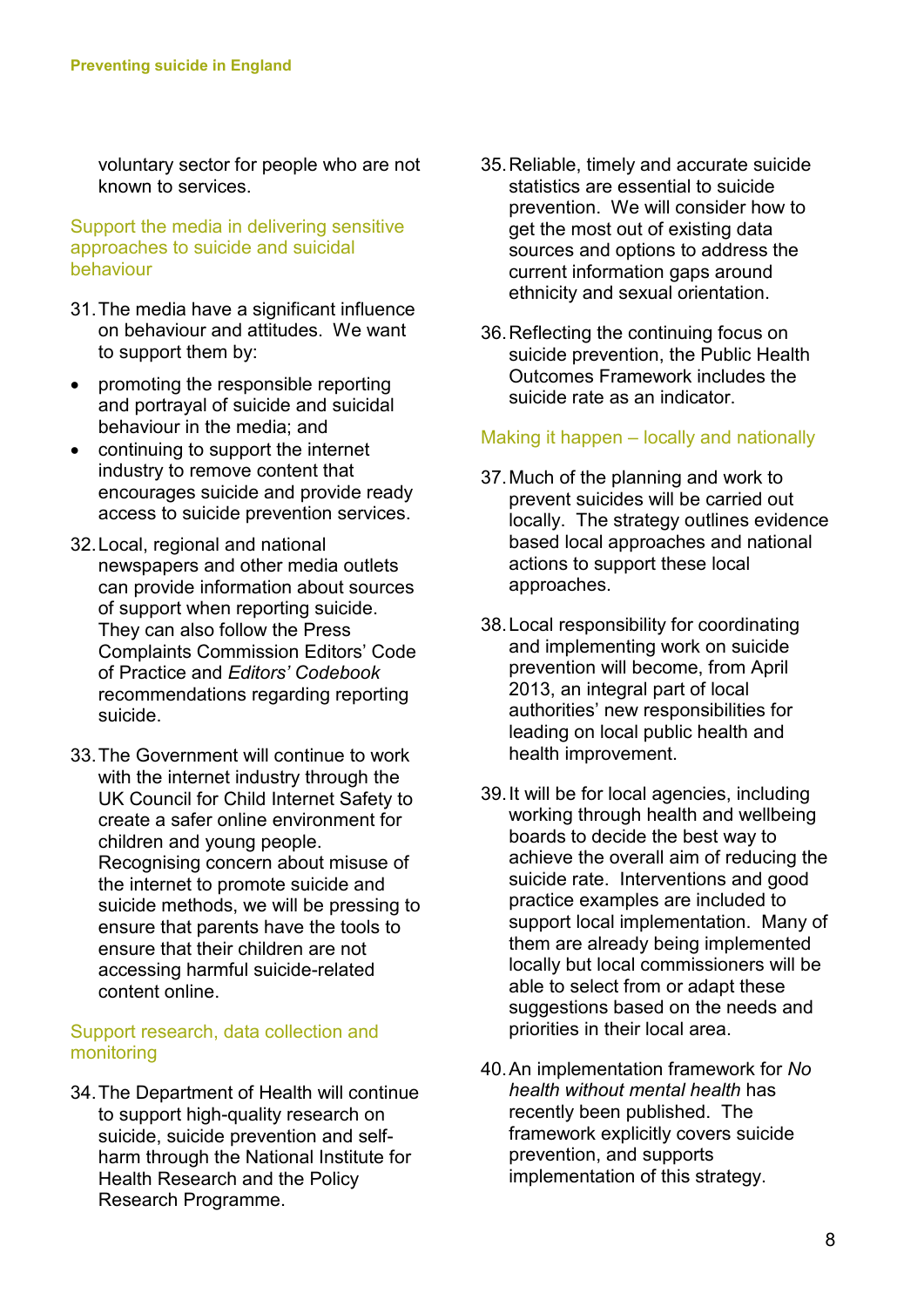# <span id="page-10-0"></span>Introduction

- 1. Suicide is a major issue for society. The number of people who take their own lives in England has reduced in recent years. But still, over 4,200 people took their own life in 2010.
- 2. Every suicide is both an individual tragedy and a terrible loss to society. Every suicide affects a number of people directly and often many others indirectly. The impact of suicide can be devastating – economically, psychologically and spiritually – for all those affected.
- 3. Suicides are not inevitable. An inclusive society that avoids the marginalisation of individuals and which supports people at times of personal crisis will help to prevent suicides. Government and statutory services have a role to play. We can build individual and community resilience. We can ensure that vulnerable people in the care of health and social services and at risk of suicide are supported and kept safe from preventable harm. We can also ensure that we intervene quickly when someone is in distress or in crisis.
- 4. Most people who take their own lives have not been in touch with mental health services. There are many things we can do in our communities, outside hospital and care settings, to help those who think suicide is the only option.
- 5. Between July and October 2011, the Government held a public consultation on a new suicide prevention strategy for England. A summary of the consultation responses that were received, and the decisions that the Government has taken in the light of them is available from

www.dh.gov.uk/health/category/publications/consult ations/consultation-responses/

#### The challenge of suicide prevention

- 6. The likelihood of a person taking their own life depends on several factors. These include:
	- gender males are three times as likely to take their own life as females:
	- age people aged 35-49 now have the highest suicide rate;
	- mental illness:
	- the treatment and care they receive after making a suicide attempt;
	- physically disabling or painful illnesses including chronic pain; and
	- alcohol and drug misuse.
- 7. Stressful life events can also play a part. These include:
	- the loss of a job;
	- debt;
	- living alone, becoming socially excluded or isolated;
	- bereavement;
	- family breakdown and conflict including divorce and family mental health problems; and
	- imprisonment.

For many people, it is the combination of factors which is important rather than one single factor. Stigma, prejudice, harassment and bullying can all contribute to increasing an individual's vulnerability to suicide.

8. Several research studies have looked at risk factors for suicide in different groups. In 2008 the Scottish Government Social Research Department undertook a Literature Review: *Risk and Protective Factors for Suicide and Suicidal Behaviour* www.scotland.gov.uk/Publications/2008/11/28141444/0. This review describes and assesses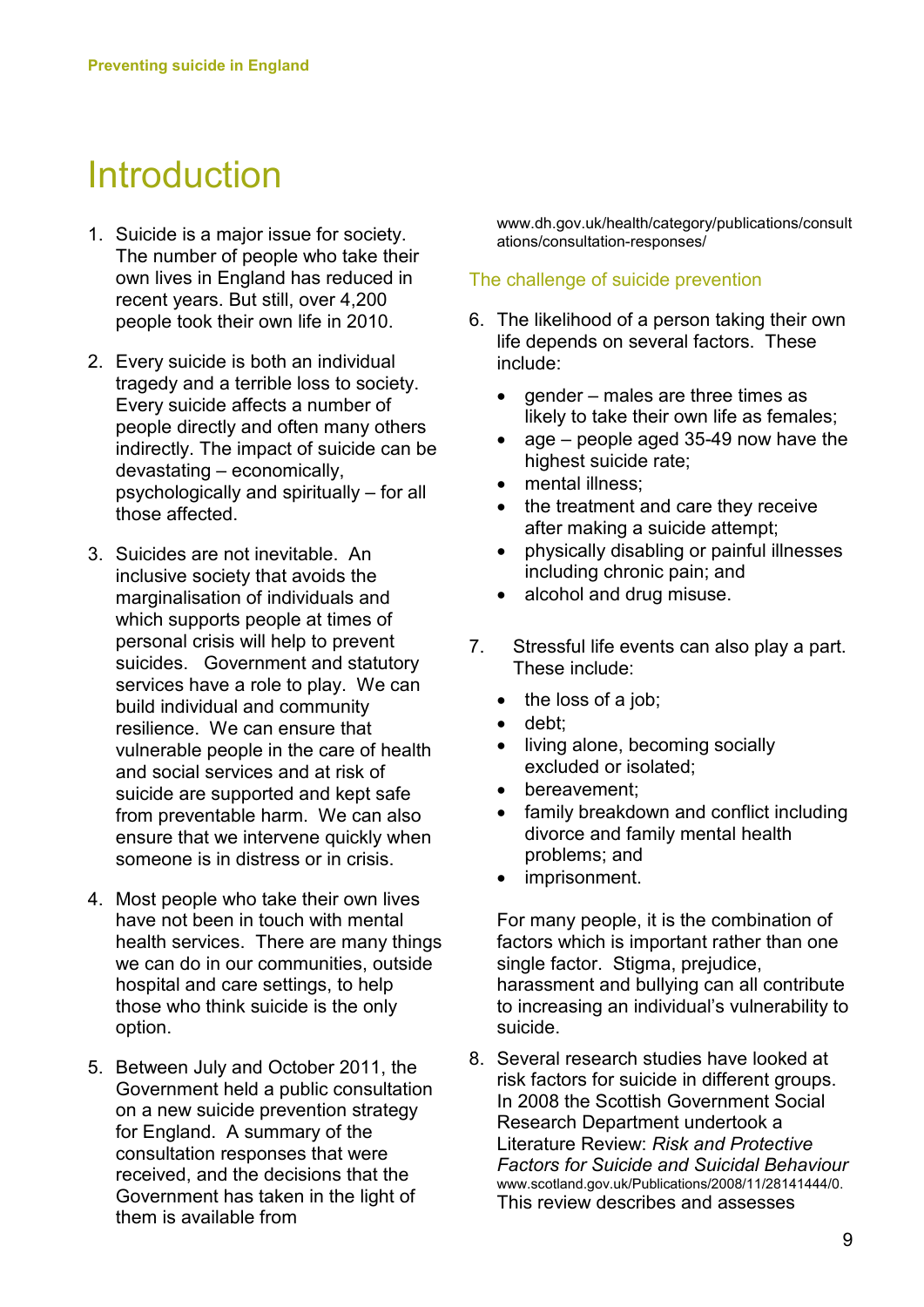knowledge about the societal and cultural factors associated with increased incidence of suicide (risk factors) and also the factors that promote resilience against suicidal behaviour (protective factors).

9. Suicide rates in England have been at a historical low recently and are low in comparison to those of most other European countries. In England in 2008-10, the mortality rate from suicide was 12.2 deaths per 100,000 population for males and 3.7 deaths for females. $<sup>1</sup>$  $<sup>1</sup>$  $<sup>1</sup>$  The latest 15-year trend in</sup> the mortality rate from suicide and injury of undetermined intent using three-year pooled rates is shown in Figure 1.

**Figure 1: Death rates from intentional selfharm and injury of undetermined intent, England 1994-2010**



10.The past couple of years have seen a slight increase in suicide rates, but the 2008-10 rate remains one of the lowest rates in recent years. There has been a sustained reduction in the rate of suicide in young men under the age of 35, reversing the upward trend since the problem of suicides in this group first escalated over 30 years ago. We have also seen significant reductions in inpatient suicides and self-inflicted deaths in prison. A statistical update is being published alongside this strategy document.

- 11.However, we know from experience that suicide rates can be volatile as new risks emerge. The recent slight increase in the suicide rate in 2008-10 demonstrates the need for continuing vigilance and why, despite relatively low rates, a new suicide prevention strategy for England is needed.
- 12.Previously, periods of high unemployment or severe economic problems have had an adverse effect on the mental health of the population and have been associated with higher rates of suicide. $2$  Evidence is emerging of an impact of the current recession on suicides in affected countries.<sup>[3](#page-46-2)</sup> However, suicide risk is complex and for many people it is a combination of factors, outlined above, that determines risk rather than any single factor.
- 13.This suicide prevention strategy can help us reduce further the rates of suicide in England and respond positively to the challenges we will face over the coming years.

#### Objectives and priorities

- 14.Our overall objectives are:
- a reduction in the suicide rate in the general population in England; and
- better support for those bereaved or affected by suicide.
- 15.We have identified six areas for action to support delivery of these objectives which each have a chapter of this strategy devoted to them.
- 16.Much of the planning and work to prevent suicides will be carried out locally. The strategy outlines a range of evidence based local approaches. National actions to support these local approaches are also detailed for each of the six areas for action.
- 17. Interventions and good practice examples are included to support local implementation and are not compulsory.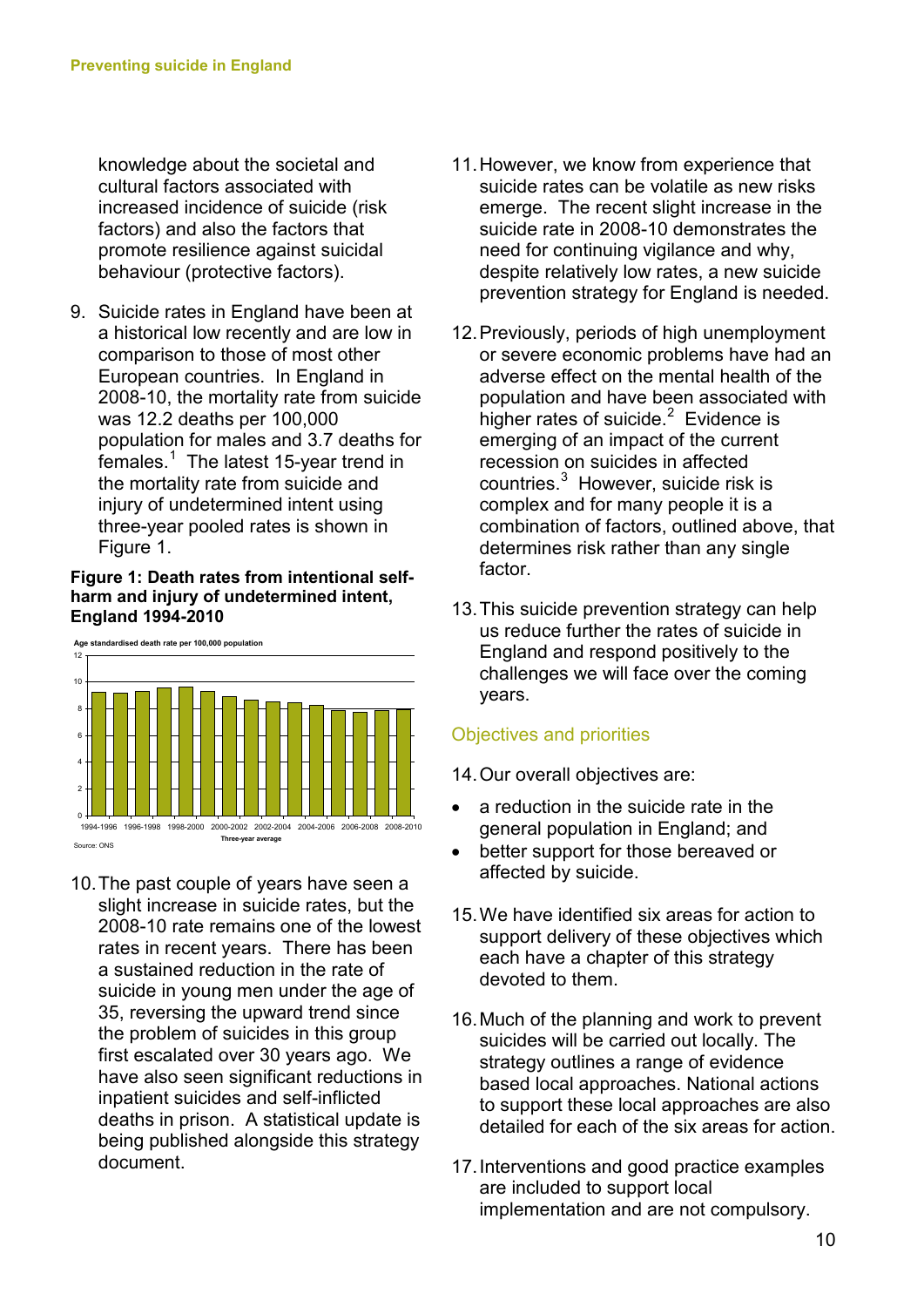Many of them are already being implemented locally but local commissioners will be able to select from and adapt these suggestions based on their assessment of the needs and agreement of the priorities in their local area.

- 18.We should always use cost-effective evidence-based approaches which work as early as possible. This is above all in the best interests of service users - and also enables the care services to make best use of limited resources. This means getting it right first time - improving outcomes and preventing problems from getting worse to avoid the need for more expensive interventions later on.
- 19.We need to tackle all the factors which may increase the risk of suicide in the communities where they occur if our efforts are to be effective. Suicide prevention is most effective when it is combined as part of wider work addressing the social and other determinants of poor health, wellbeing or illness.

#### Outcomes strategies and making an impact

20. Cross-cutting outcomes strategies recognise that the Government can achieve more in partnership with others than it can alone, and that services can achieve more through integrated working than they can through working in isolation from one another. This new approach builds on existing joint working across central government departments, and between the Government, local government, local organisations, employers, service users and professional groups, by unlocking the creativity and innovation suppressed by a top-down approach.

- 21.There are two other key strategy documents that, in combination with this one, take a public health approach using general and targeted measures to improve mental health and wellbeing and reduce suicides across the whole population.
- 22.*Healthy Lives, Healthy People: Our strategy for public health in England* (2010) gives a new, enhanced role to local government and local partnerships in delivering improved public health outcomes. Local responsibility for coordinating and implementing work on suicide prevention will become, from April 2013, an integral part of local authorities' new responsibilities for leading on local public health and health improvement. The prompts for local councillors on suicide prevention published alongside this strategy are designed as helpful pointers for how local work on suicide prevention can be taken forward.
- 23. Health and wellbeing boards will support effective local partnerships and will be able to support suicide prevention as they determine local needs and assets.
- 24.Public Health England, the new national agency for public health, will also support local authorities, the NHS and their partners across England to achieve improved outcomes for the public's health and wellbeing, including work on suicide prevention.
- 25.*No health without mental health: A crossgovernment outcomes strategy for people of all ages* (2011) is key in supporting reductions in suicide amongst the general population as well as those under the care of mental health services. The first agreed objective of *No health without mental health* aims to ensure that more people will have good mental health. To achieve this, we need to:
	- improve the mental wellbeing of individuals, families and the population in general;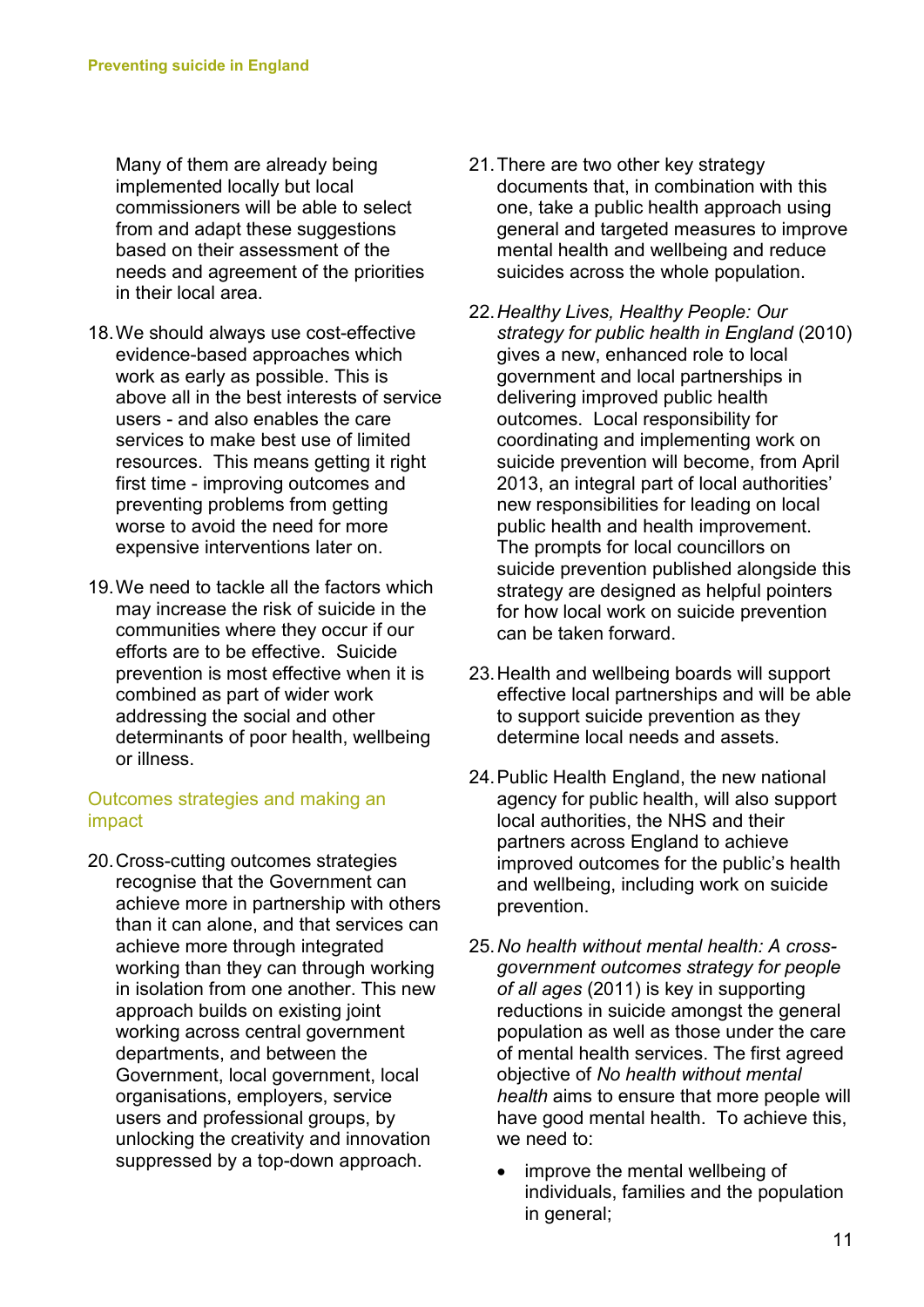- ensure that fewer people of all ages and backgrounds develop mental health problems; and
- continue to work to reduce the national suicide rate.
- 26.*No health without mental health* includes new measures to develop individual resilience from birth through the life course, and build population resilience and social connectedness within communities. These too are powerful suicide prevention measures.
- 27.The stigma associated with mental health problems can act as a barrier to people seeking and accessing the help that they need, increasing isolation and suicide risk. The Government is supporting the national mental health anti-stigma and discrimination Time to Change programme.
- 28.An implementation framework for *No health without mental health* was published in July 2012. This sets out what local organisations can do to implement the mental health strategy, what work is underway nationally to support them, and how progress against the strategy's aims will be measured. The framework explicitly covers suicide prevention, and supports implementation of this new suicide prevention strategy so should be read alongside this document.
- 29.During the development of this suicide prevention strategy, Samaritans have been facilitating a Call to Action for

Suicide Prevention in England. The Call to Action consists of national organisations from across sectors in England taking action so that fewer lives are lost to suicide and people bereaved or affected by a suicide receive the right support.

- 30.Member organisations have signed a declaration on suicide prevention for England; mapped existing suicide reduction and support activity in their organisations and identified priorities for joint action.
- 31.We are publishing separately an assessment of the impact on equalities of this strategy.
- 32.Our approach in this strategy is to:
- set out clear, shared objectives for suicide prevention, and key areas where action is needed;
- state what government departments will do to contribute to these objectives;
- set out how the outcomes frameworks for public health and the NHS will require reductions in the suicide rate; and
- support effective local action by bringing together knowledge about groups at higher risk of suicide, evidence around effective interventions and highlighting research available.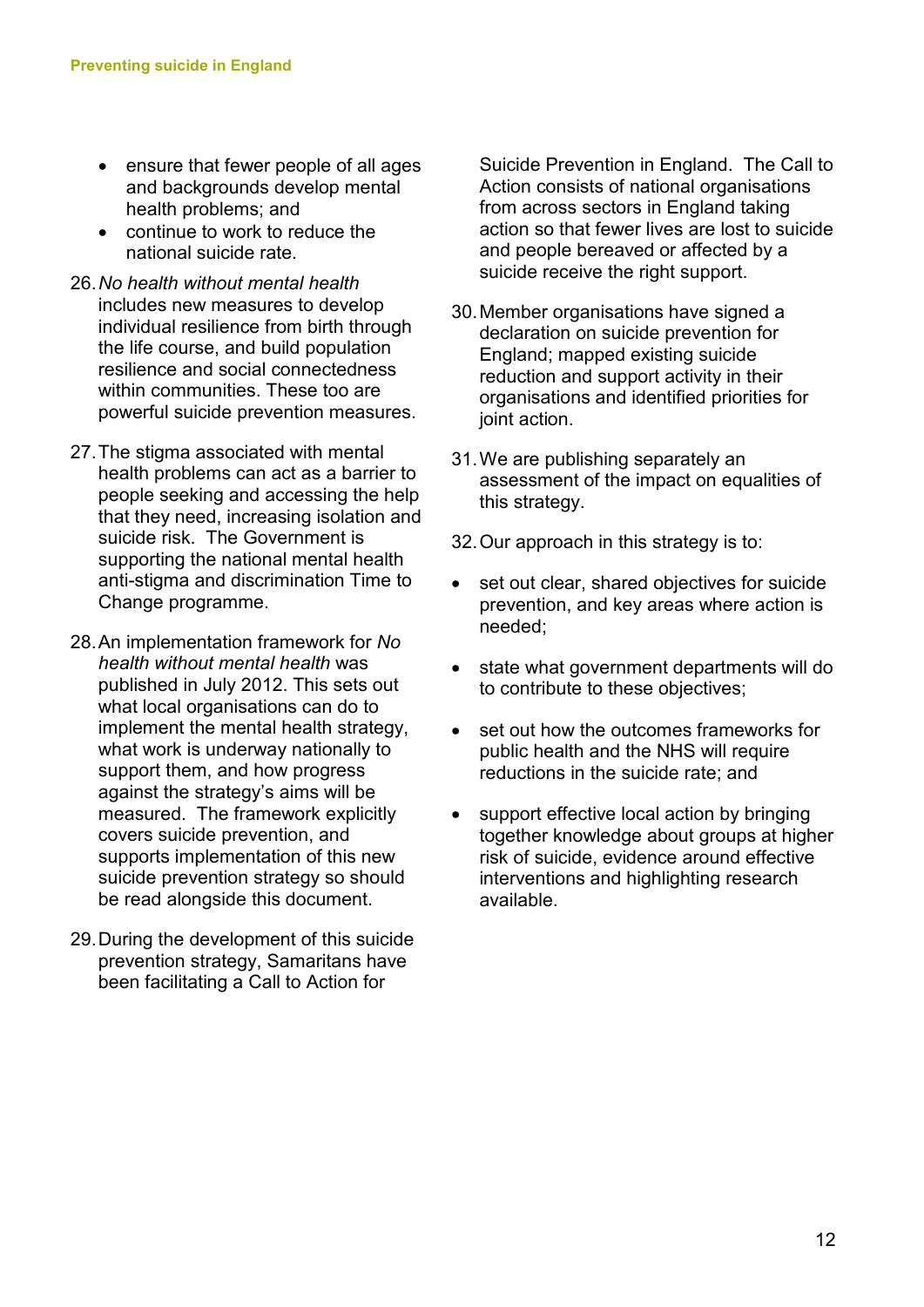# <span id="page-14-0"></span>1. Area for action 1: Reduce the risk of suicide in key high-risk groups

- 1.1 Some groups of people are known to be at higher risk of suicide than the general population. We have been able to identify these groups from research and can monitor numbers from the routine data collected. In this way we identified:
	- those groups that are known statistically to have an increased risk of suicide; and
	- actual numbers of suicides in these groups.
- 1.2 In addition, evidence already exists on which to base preventative measures in these groups. We are also able to monitor the impact of preventative measures taken using existing data collections.
- 1.3 The groups at high risk of suicide are:
	- young and middle-aged men;
	- people in the care of mental health services, including inpatients;
	- people with a history of self-harm;
	- people in contact with the criminal justice system;
	- specific occupational groups, such as doctors, nurses, veterinary workers, farmers and agricultural workers.
- 1.4 There are other groups whose risk could be high, but limits on the data available mean that their risk is hard to estimate, or else there is no way of monitoring progress as a result of suicide prevention measures.
- 1.5 Although the strategy focuses on groups at higher risk, it recognises that individuals may fall into two or more high-risk groups. Conversely,

not all individuals in the groups will be vulnerable to suicide.

#### Young and middle-aged men

- Men are at three times greater risk of suicide than women. Most suicides are among men aged under 50. Men aged 35-49 are now the group with the highest suicide rate.
- Older men (over 75) also have higher rates of death by suicide, which may reflect the impact of depression, social isolation, bereavement or physical illness.
- Factors associated with suicide in men include depression, especially when it is untreated or undiagnosed; alcohol or drug misuse; unemployment; family and relationship problems including marital breakup and divorce; social isolation and low self-esteem.<sup>[4](#page-46-3)</sup>
- 1.6 Men aged under 35 were a high-risk group in the 2002 strategy. Although the suicide rate in men aged under 35 has fallen we are continuing to highlight young men within the strategy because suicide is the single most frequent cause of death, and their youth means that it accounts for a large number of years of life lost. This does not mean that older men should be overlooked. Rates of suicide in men aged over 75 remain high. Different risk factors, such as loneliness and physical illness, may be important in this age group.

#### *Effective local interventions*

1.7 Findings from three mental health promotion pilot projects launched in 2006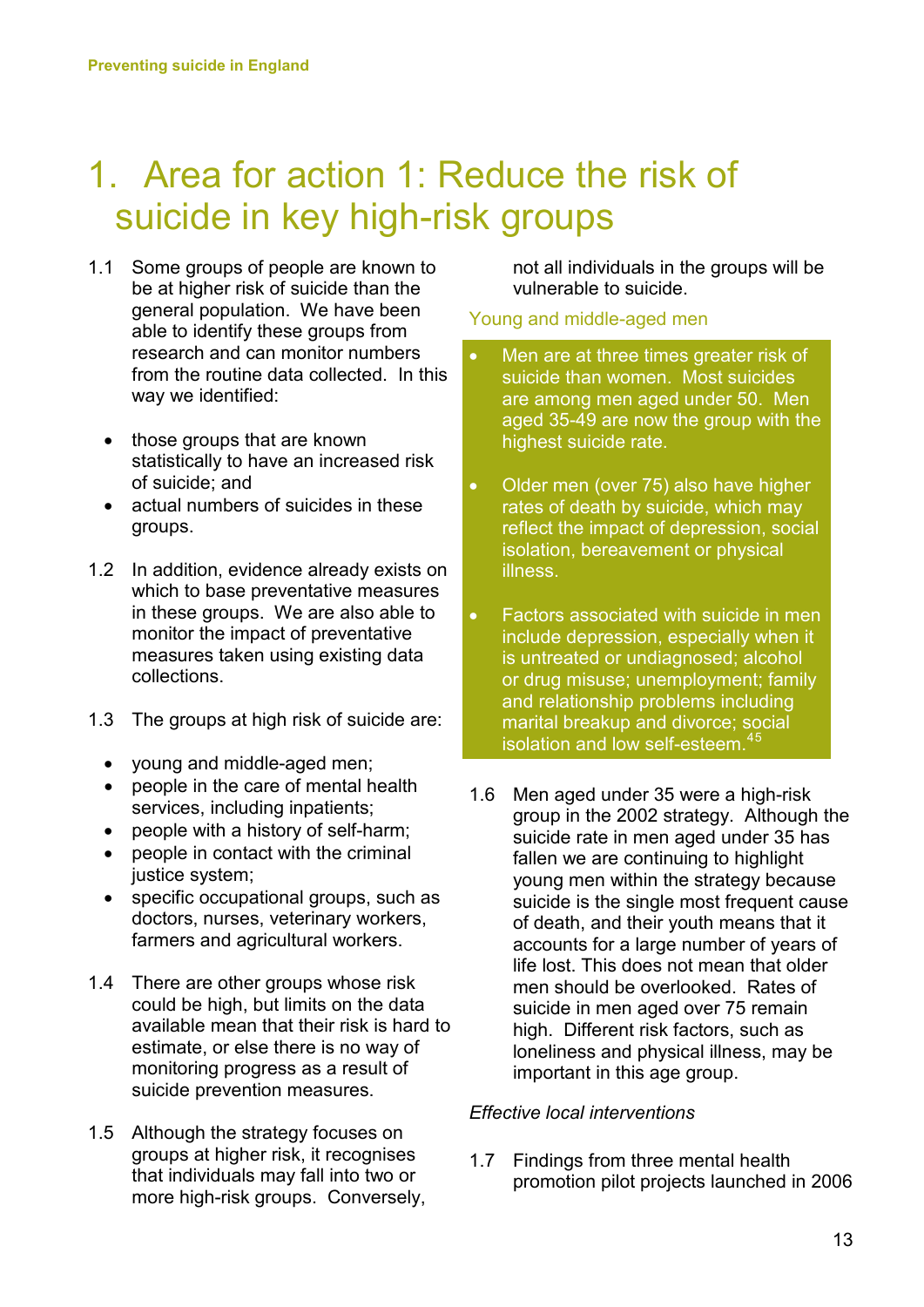to address the raised suicide risk in young men show that:

- multi-agency partnership is key to promoting young men's mental health;
- community locations, such as job centres and young people-friendly venues, are more successful in engaging with young men than more formal health settings such as GP surgeries;
- front-line staff feel better able to engage with young men if they receive training; and
- community outreach programmes are seen by young men as more acceptable and approachable than services provided in formal healthcare settings.
- 1.8 We believe that this broad-based approach has improved the identification of risk by front-line agencies and contributed to the reduction in suicides in the younger male age group. These findings can be adapted and applied to all age groups. *Reaching Out*, the evaluation report of the three projects is available at [www.nmhdu.org.uk/nmhdu/en/our](http://www.nmhdu.org.uk/nmhdu/en/our-work/promoting-wellbeing-and-public-mental-health/suicide-prevention-resources/)[work/promoting-wellbeing-and-public-mental](http://www.nmhdu.org.uk/nmhdu/en/our-work/promoting-wellbeing-and-public-mental-health/suicide-prevention-resources/)[health/suicide-prevention-resources/](http://www.nmhdu.org.uk/nmhdu/en/our-work/promoting-wellbeing-and-public-mental-health/suicide-prevention-resources/)
- 1.9 Many statutory and third sector organisations have set up regional and local initiatives and projects to support men and encourage them to contact services when they are in distress. Some of these projects take their messages out into traditional male territories, such as football and rugby clubs, leisure centres, public houses and music venues.

#### *National action to support local approaches*

1.10 Samaritans has launched a five-year campaign to address suicide in men in mid-life of lower socio-economic

position. This includes research to understand why this group is at excessive risk of dying by suicide compared to other groups, stimulating debate about policy and practice to reduce suicide in this group, and encouraging men to contact Samaritans.

#### *Helpful resources*

NHS Hull has produced a short fictional film to help men in the city understand depression and its effect on their lives. 'Peter's Story' aims to encourage men, particularly in the 25–50 age group, to think and talk about issues with their mental health and wellbeing. [www.peters-story.co.uk](http://www.peters-story.co.uk/)

The Men's Health Forum has published *Untold Problems: a review of the essential issues in the mental health of men and boys* and a good practice guide, *Delivering Male: Effective practice in male mental health*, setting out ways to improve men's health, including strategies to prevent suicide and encourage help-seeking.

People in the care of mental health services, including inpatients

Patient safety in the mental health services continues to improve.

- The number of people in contact with mental health services who died by suicide has reduced from 1,253 in 2000 to an estimated 1,187 in 2010, a reduction of 66 deaths (5%)
- The number of inpatients who died by suicide reduced from 196 in 2000 to 74 in 2010, a reduction of 122 deaths (62%). The number of inpatients who died on wards by hanging or strangulation reduced by 54% The number of patients who refused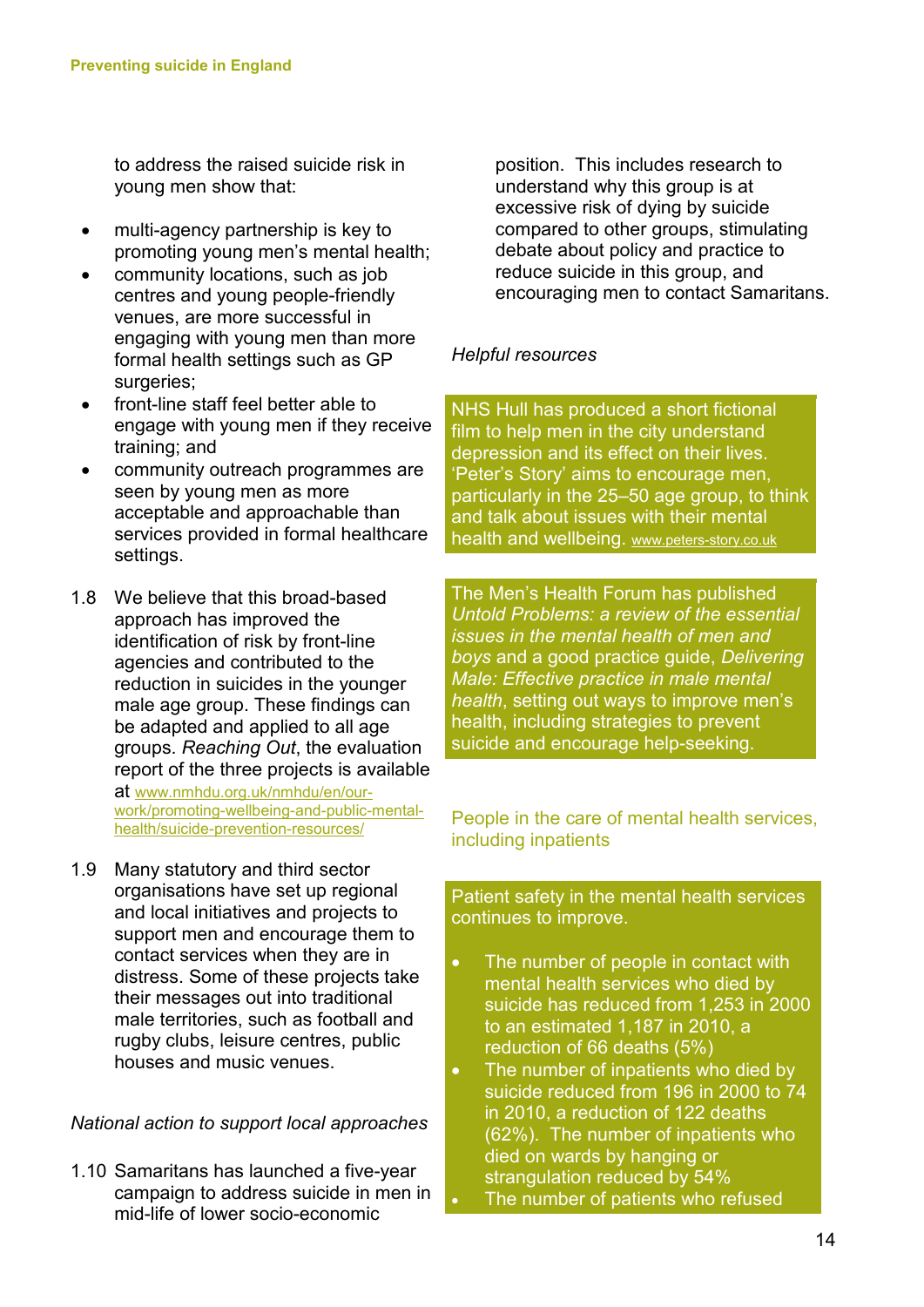drug treatment who died by suicide reduced from 229 in 2000 to 141 in 2010 (38%). www.medicine.manchester. ac.uk/mentalhealth/research/suicide/

• People with severe mental illness remain at high risk of suicide, both while in inpatient units and in the community. Inpatients and people recently discharged from hospital and those who refuse treatment are at highest risk.

#### *Effective local interventions*

- 1.11 The provision of high-quality services that are equally accessible to all is fundamental to reducing the suicide risk in people of all ages with mental health problems.
- 1.12 Although much has been achieved by front-line staff to reduce suicides in people with mental health problems, they remain a group at high risk, so it is important that mental health services remain vigilant and continue to strengthen clinical practice.
- 1.13 The National Confidential Inquiry into Suicide and Homicide by People with Mental Illness (NCI) checklist 'Twelve Points to a Safer Service' is based on recommendations from a national study of patient suicides and provides key guidance for mental health services.

www.medicine.manchester.ac.uk/cmhr/centref orsuicideprevention/nci/saferservices

<span id="page-16-0"></span>1.14 A recent research study suggested that these services changes (particularly 24 hour crisis teams, policies for people with drug and alcohol problems, and reviews after suicide) were associated with a reduction in the rate of suicide in implementing NHS Trusts.<sup>[6](#page-46-5)</sup>

- 1.15 Approaches identified by the NCI which can contribute to a reduction in suicide rates include:
- improving care pathways between emergency departments, primary and secondary care, inpatient and community care, and on hospital discharge;
- ensuring that front-line staff working with high-risk groups receive training in the recognition, assessment and management of risk and fully understand their roles and responsibilities;
- regular assessments of ward areas to identify and remove potential risks, i.e. ligatures and ligature points, access to medications, access to windows and high-risk areas (gardens, bathrooms and balconies). The most common ligature points are doors and windows; the most common ligatures are belts, shoelaces, sheets and towels. Inpatient suicide using non-collapsible rails is a 'Never Event'.<sup>[7](#page-46-6)[\\*](#page-6-1)</sup> New kinds of ligatures and ligature points are always being found, so ward staff need to be constantly vigilant to potential risk; $<sup>8</sup>$  $<sup>8</sup>$  $<sup>8</sup>$ </sup>
- improving safety in new models of care such as crisis resolution/home treatment;
- service initiatives to prevent patients going missing from inpatient wards, such as those in *Strategies to Reduce Missing Patients: A practical workbook* (National Mental Health Development Unit, 2009);
- good risk management and continuity of care. The recent judgment, Rabone vs Pennine Care NHS Foundation Trust, confirmed that NHS Trusts have a duty to protect voluntary mental health patients from the risk of suicide, and

 $\overline{a}$ 

Never Events are serious, largely preventable, patient safety incidents that should not occur if the available preventative measures have been implemented by healthcare providers.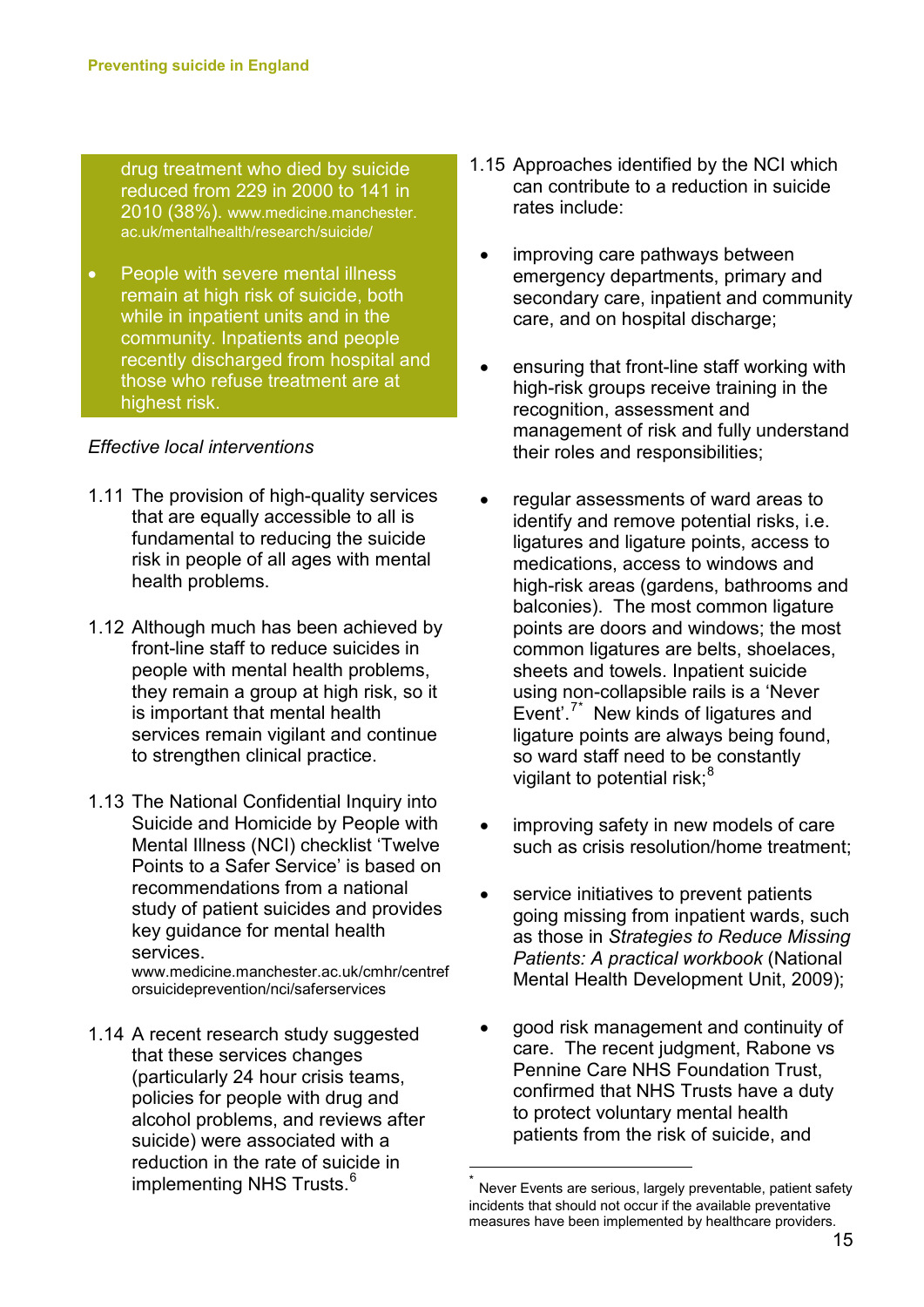highlights the importance of risk management. Aligning care planning more closely with risk assessment and risk management is important, as is the provision of regular training and updates for staff in risk management. The Department of Health guidance on assessment and management of risk $9$  emphasises that risk assessment should be an integral part of clinical assessment, not a separate activity. All service users and their carers should be given a copy of their care plan, including crisis plans and contact numbers;

• innovative approaches which may be helpful: many local services have developed ways to follow up people recently discharged from mental health inpatient units using telephone, text messaging and email, as well as letters.

#### *Helpful resources*

- 1.16 *No health without mental health: Delivering better mental health outcomes for people of all ages*  outlines a range of evidence-based treatments and interventions to prevent people of all ages from developing mental health problems where possible, intervene early when they do, and develop and support speedy and sustained recovery. www.dh.gov.uk/en/Publicationsandstatistics/P ublications/PublicationsPolicyAndGuidance/D H\_123737
- 1.17 NCI provides regular reports on patient suicides and up-to-date statistical data. These reports highlight and make recommendations where clinical practice and service delivery can be improved to prevent suicide and reduce risk.

[www.medicine.manchester.ac.uk/suicidepreve](http://www.medicine.manchester.ac.uk/suicideprevention/nci) [ntion/nci](http://www.medicine.manchester.ac.uk/suicideprevention/nci)

1.18 The National Patient Safety Agency's (NPSA's) *Preventing Suicide: A toolkit for mental health services* includes measures for services to assess how well they are meeting the best practice on suicide prevention.<br>www.nrls.npsa.nhs.uk/resources/?EntryId45=652

[97.](http://www.nrls.npsa.nhs.uk/resources/?EntryId45=65297) The NPSA also published *Preventing suicide: A toolkit for community mental health (*2011). It focuses on improving care pathways and follow up for people who present at emergency departments following self-harm or suicidal behaviour and those who present at GP surgeries and are identified as at risk of self-harm [or suicide. www.nhsconfed.org/Documents/Preventing-](http://www.nhsconfed.org/Documents/Preventing-suicide-toolkit-for-community-mental-health.pdf)

[suicide-toolkit-for-community-mental-health.pdf](http://www.nhsconfed.org/Documents/Preventing-suicide-toolkit-for-community-mental-health.pdf)

#### People with a history of self-harm

- There are around 200,000 episodes of self-harm that present to hospital services each year.<sup>10</sup> However, many people who self-harm do not seek help from health or other services and so are not recorded.
- Studies have shown that by age 15-16, 7-14% of adolescents will have selfharmed once in their life.<sup>11</sup>
	- People who self-harm are at increased risk of suicide, although many people do not intend to take their own life when they self-harm.<sup>[12](#page-47-3)</sup> At least half of people who take their own life have a history of self-harm, and one in four have been treated in hospital for self-harm in the preceding year. Around one in 100 people who self-harm take their own life within the following year. Risk is particularly increased in those repeating self-harm and in those who have used violent/dangerous methods of self-harm.<sup>[13](#page-47-4)</sup>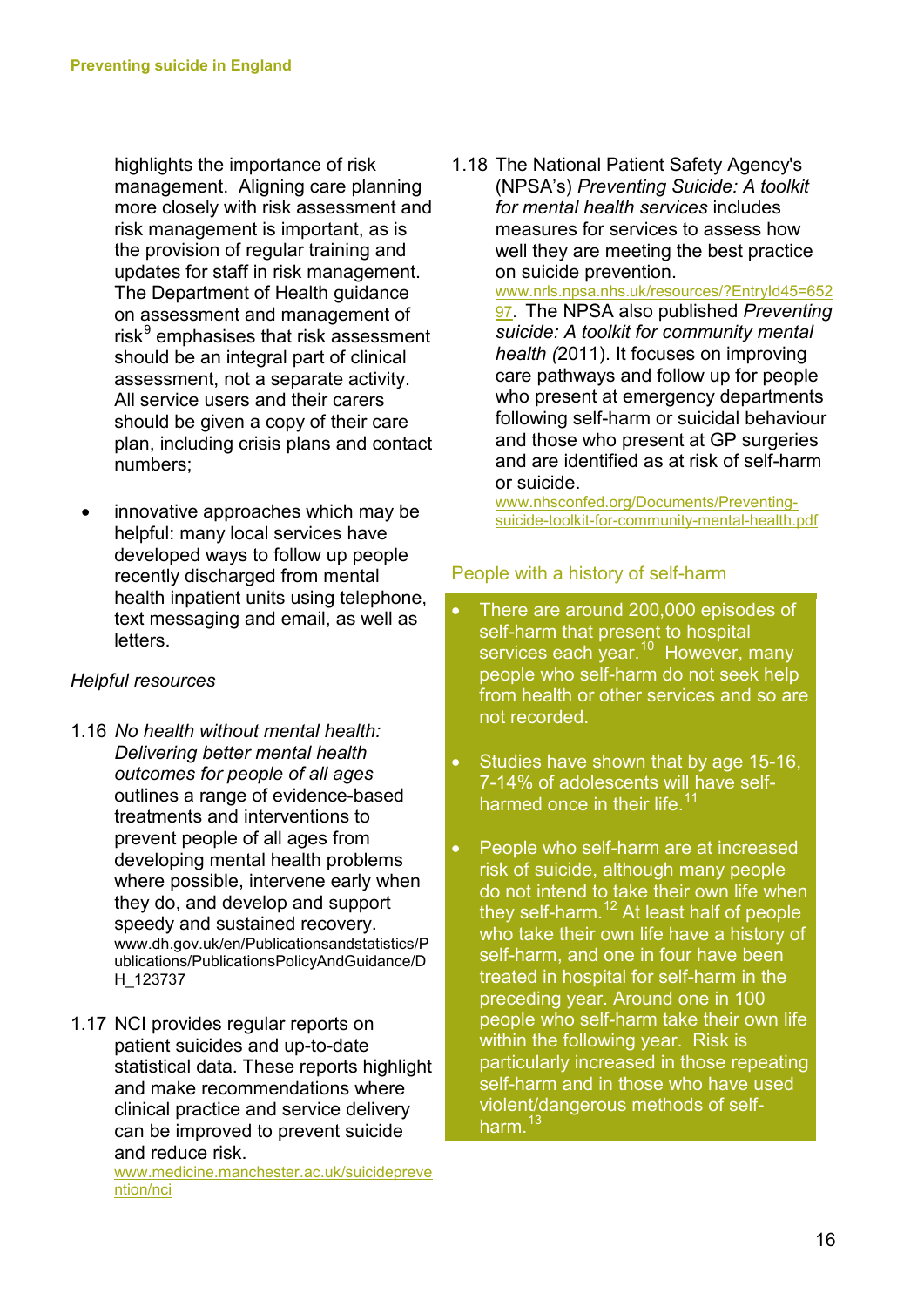#### *Effective local interventions*

- 1.19 Emergency departments have an important role in treating and managing people who have selfharmed or have made a suicide attempt. There are still problems in some places with the quality of care, assessment and follow-up of people who seek help from emergency departments after self-harming.<sup>[14](#page-47-5)</sup> Attitudes towards and knowledge of self-harm among general hospital staff can be poor. A high proportion of people who self-harm are not given a psychological assessment. Often, follow-up and treatment are not provided, in particular for people who repeatedly self-harm. In many emergency departments, the facilities available for distressed patients could be improved.
- 1.20 GPs have a key role in the care of people who self-harm. Good communication between secondary and primary care is vital, as many people who present at emergency departments following an episode of self-harm consult their GP soon afterwards.[15](#page-47-6)
- 1.21 Work undertaken by the London School of Economics has shown that suicide prevention education for GPs can have an impact as a populationlevel intervention to prevent suicide. This has the potential to be costeffective if it leads to adequate subsequent treatment. See www2.lse.ac.uk/businessAndConsultancy/LS EEnterprise/news/2011/healthstrategy.aspx
- 1.22 Appropriate training on suicide and self-harm should be available for staff working in schools and colleges, emergency departments, other emergency services, primary care, care environments and the criminal and youth justice systems.

#### *Helpful resources*

- 1.23 Clinicians can use the NICE self-harm pathway, which summarises both short and long term self-harm guidance using a flowchart based approach: www.pathways.nice.org.uk/pathways/self-harm
- 1.24 NICE has developed two sets of clinical practice guidelines on self-harm for the NHS in England, Wales and Northern Ireland:
	- on the short-term management and secondary prevention of self-harm in primary and secondary care (see http://publications.nice.org.uk/self-harmcg16); and
	- on the longer-term management of self-harm. It includes recommendations for the appropriate treatment for any underlying problems (including diagnosed mental health problems). It also covers the longer-term management of self-harm in a range of settings (see http://publications.nice.org.uk/selfharm-longer-term-management-cg133).
- 1.25 The National CAMHS Support Service produced a self-harm in children and young people handbook and an elearning package, to provide basic knowledge and awareness of self-harm in children and young people, with advice about ways staff in children's services can respond. [www.chimat.org.uk/resource/view.aspx?RID=105](http://www.chimat.org.uk/resource/view.aspx?RID=105602) [602](http://www.chimat.org.uk/resource/view.aspx?RID=105602)

- 1.26 NICE quality standards are under development on self-harm in adults and children and young people.
- 1.27 The Royal College of GPs will focus on strengthening training in mental health as part of the GP training programme,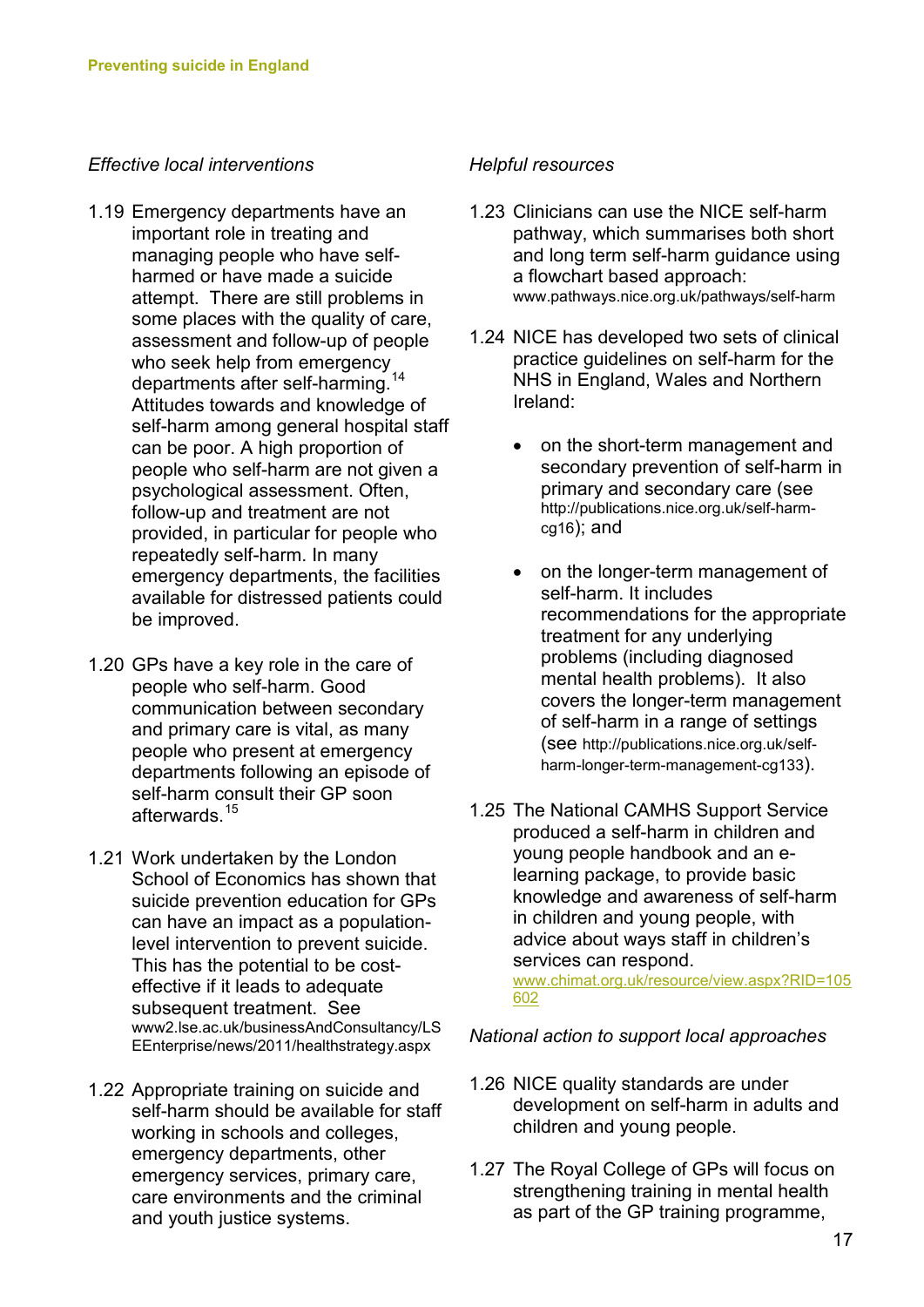both within current arrangements and as they develop the case for enhanced (four year) training.

#### People in contact with the criminal justice system

- People at all stages within the CJS, including people on remand and recently discharged from custody, are at high risk of suicide. The period of greatest risk is the first week of imprisonment.<sup>[16](#page-47-7)</sup> However, recent figures suggest that risk of self-inflicted death has decreased in the first week of custody (Ministry of Justice, Safety in Custody Statistics).
- Reasons for the increased risk include the following:
- a high proportion of offenders are young men, who are already a high suicide risk group. However, the increase in suicide risk for women prisoners is greater than for men;
- an estimated 90% of all prisoners have a diagnosable mental health problem (including personality disorder) and/or substance misuse problems; and
- offenders can be separated from their family and friends, whose social support may help to guard against suicidal feelings.
- The three-year average annual rate of self-inflicted deaths[\\*](#page-16-0) by prisoners in England was 69 deaths per 100,000 prisoners in 2009-2011. This has decreased year-on-year since 2004 when it was 132 deaths per 100,000 prisoners.

-

#### *Effective local interventions*

1.28 Details of proposals to improve mental health outcomes for people in contact with the CJS are given in *No health without Mental Health: Delivering better mental health outcomes for people of all ages*.

> www.dh.gov.uk/en/Publicationsandstatistics/Publi cations/PublicationsPolicyAndGuidance/DH\_123 737

- 1.29 The National Offender Management Service (NOMS) has a broad, integrated and evidence-based strategy $^{17}$  $^{17}$  $^{17}$  for suicide prevention and self-harm management, and is committed to reducing the number of self-inflicted deaths in prison custody. The Youth Justice Board is taking a similar approach to reduce the number of selfinflicted deaths in the Young Person's Secure Estate. Each death is investigated by the Prisons and Probation Ombudsman.
- 1.30 The National Safer Custody Managers and Learning Team was established in 2009. The National Safer Custody Managers provide deputy directors of custody with advice on safer custody policies and other areas where they have a direct link to the delivery of safer custody. Strenuous efforts are made to learn from each death and improve understanding of and procedures for caring for prisoners at risk of suicide or self-harm.
- 1.31 Since the introduction of mental health in-reach services, the Integrated Drug Treatment System and Assessment, Care in Custody and Teamwork procedures into prisons there has been a reduction in self-inflicted deaths in prison custody.

<span id="page-19-0"></span>Prisoner 'self-inflicted deaths' include all deaths where it appears that a prisoner has acted specifically to take their own life. Approximately 80 per cent of these deaths receive a suicide or open verdict at inquest. The remainder receive an accidental or misadventure verdict.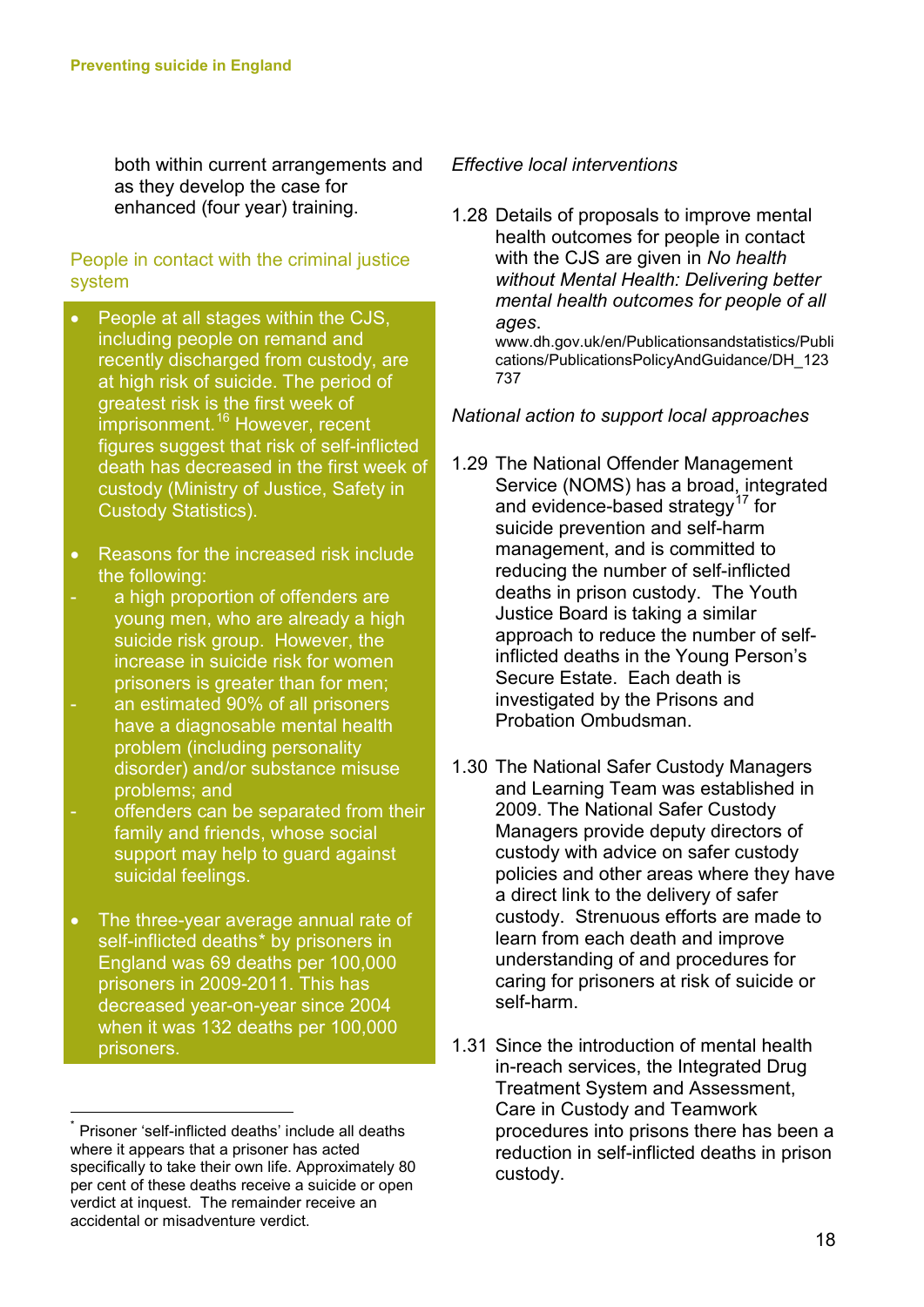- 1.32 The Department of Health, NOMS and University of Oxford Centre for Suicide Research are funding an analysis of all self-harm data based on incidents from 2004 to 2009. This will inform the development of more effective ways of identifying, managing and reducing the risk of those prisoners who self-harm.
- 1.33 The Health and Criminal Justice Transition Programme Board is overseeing a programme to provide police custody suites and criminal courts with access to liaison and diversion services by 2014. These services will be open and accessible to people of all ages, whether they have a mental health problem, learning disability, personality disorder, substance misuse issue or other vulnerability. They will provide early identification of individuals, allow the police and courts to understand as much as possible about the individual, and inform offender management and rehabilitation. For people in the criminal justice system with mental health needs, the aim is to ensure that they receive treatment in the most appropriate setting, whether in prison, secure mental health services, or in the community.
- 1.34 A study commissioned by the Independent Police Complaints Commission found that deaths in or following police custody, particularly those as a result of hanging, reduced significantly between 1998-99 and 2008-09. The study report identified improvements in cell design, identification of ligature points, risk assessments and Safer Detention guidance as all possibly contributing to the reduction.<br>www.ipcc.gov.uk/Pages/deathscustodystudy.aspx

Specific occupational groups, such as doctors, nurses, veterinary workers, farmers and agricultural workers

- Some occupational groups are at particularly high suicide risk. Nurses, doctors, farmers, and other agricultural workers are at highest risk, probably because they have ready access to the means of suicide and know how to use them.
- Research<sup>[18](#page-47-9)</sup> shows that these patterns of suicide are broadly unchanged. Among men, health professionals and agricultural workers remain the groups at highest risk of suicide. However, other occupational groups have emerged with raised risks. The highest numbers (not rates) of male suicides were among construction workers and plant and machine operatives.
- Among women, health workers, in particular doctors and nurses, remained at highest suicide risk.
- 1.35 This strategy maintains the focus on the highest risk occupational groups but recognises the potential vulnerability of other occupational groups.

#### *Effective local interventions*

1.36 Risk by occupational group may vary regionally and even locally. It is vital that the statutory sector and local agencies are alert to this and adapt their suicide prevention interventions and strategies accordingly. For example, GPs in rural areas, aware of the high rates of suicide in farmers and agricultural workers, will be well prepared to assess and manage depression and suicide risk.

The Practitioner Health Programme, funded by London primary care trusts, offers a free, confidential service for doctors and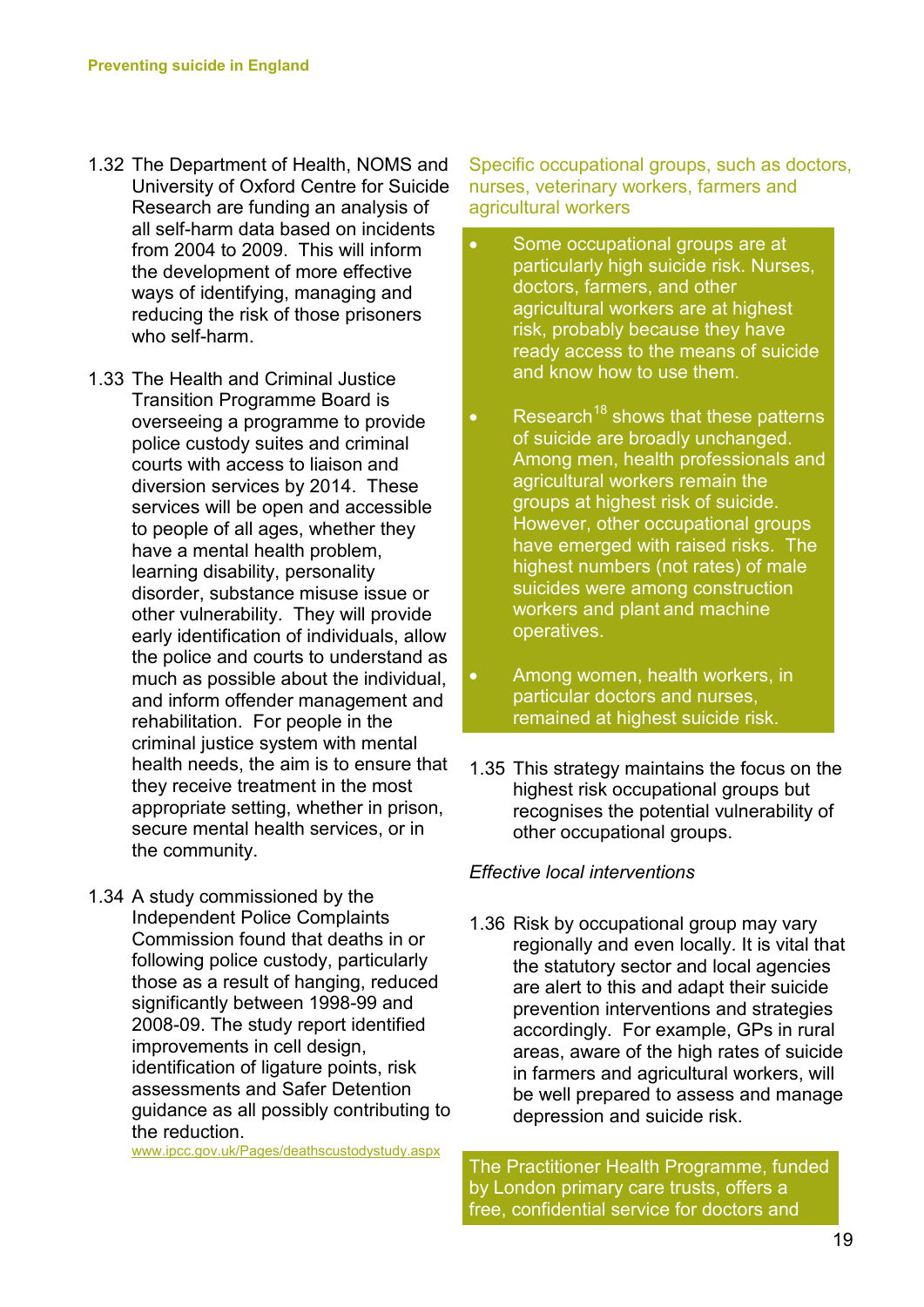dentists who live or work in the London area. www.php.nhs.uk/what-to-expect/how-can-iaccess-php

MedNet is funded by the London Deanery and provides doctors and dentists working in the area with practical advice about their career, emotional support and, where appropriate, access to brief or longer-term psychotherapy. www.londondeanery.ac.uk/var/support-for-

doctors/MedNet

#### *Helpful resources*

1.37 The Department for Environment, Food and Rural Affairs has a number of measures in place to support rural workers aimed at easing some of the stresses which are known to adversely affect farmers, agricultural workers and their families. These include specific support on bovine tuberculosis to the Farm Crisis Network. The Task Force on Farming Regulation aims to reduce some of the bureaucratic burden on farmers.

Rural Stress Helpline offers a confidential, non-judgemental listening service to anyone in a rural area feeling troubled, anxious, worried, stressed or needing information. Helpline 0845 094 8286 (Mon-Fri 9am-5pm); email help@ruralstresshelpline.co.uk

- 1.38 The Department of Health published *Maintaining high professional standards in the modern NHS* (2003) with additional guidance (2005) on handling concerns about a practitioner's health.<br>www.dh.gov.uk/en/Publicationsandstatistics/Publi [cations/PublicationsPolicyAndGuidance/DH\\_410](http://www.dh.gov.uk/en/Publicationsandstatistics/Publications/PublicationsPolicyAndGuidance/DH_4103586) [3586](http://www.dh.gov.uk/en/Publicationsandstatistics/Publications/PublicationsPolicyAndGuidance/DH_4103586)
- 1.39 In 2008, The Department of Health published *Mental health and Ill health in Doctors*. This identifies a number of sources of help and recognises that many of the issues are very similar for other health professionals. [www.dh.gov.uk/en/Publicationsandstatistics/Publi](http://www.dh.gov.uk/en/Publicationsandstatistics/Publications/PublicationsPolicyAndGuidance/DH_083066)

[cations/PublicationsPolicyAndGuidance/DH\\_083](http://www.dh.gov.uk/en/Publicationsandstatistics/Publications/PublicationsPolicyAndGuidance/DH_083066) [066](http://www.dh.gov.uk/en/Publicationsandstatistics/Publications/PublicationsPolicyAndGuidance/DH_083066)

- 1.40 *NHS Health and Wellbeing Improvement Framework*, published in 2011, is a tool for decision makers on Boards to support them in establishing a culture that promotes staff health and wellbeing. [www.dh.gov.uk/en/Publicationsandstatistics/Publi](http://www.dh.gov.uk/en/Publicationsandstatistics/Publications/PublicationsPolicyAndGuidance/DH_128691) [cations/PublicationsPolicyAndGuidance/DH\\_128](http://www.dh.gov.uk/en/Publicationsandstatistics/Publications/PublicationsPolicyAndGuidance/DH_128691) [691](http://www.dh.gov.uk/en/Publicationsandstatistics/Publications/PublicationsPolicyAndGuidance/DH_128691)
- 1.41 The Police Service proactively manages staff wellbeing to try to avoid individuals becoming unwell due to mental health problems such as depression, anxiety or post-traumatic stress disorder. Police officers and staff can access services through their line management, Occupational Health Departments or often via self-referral.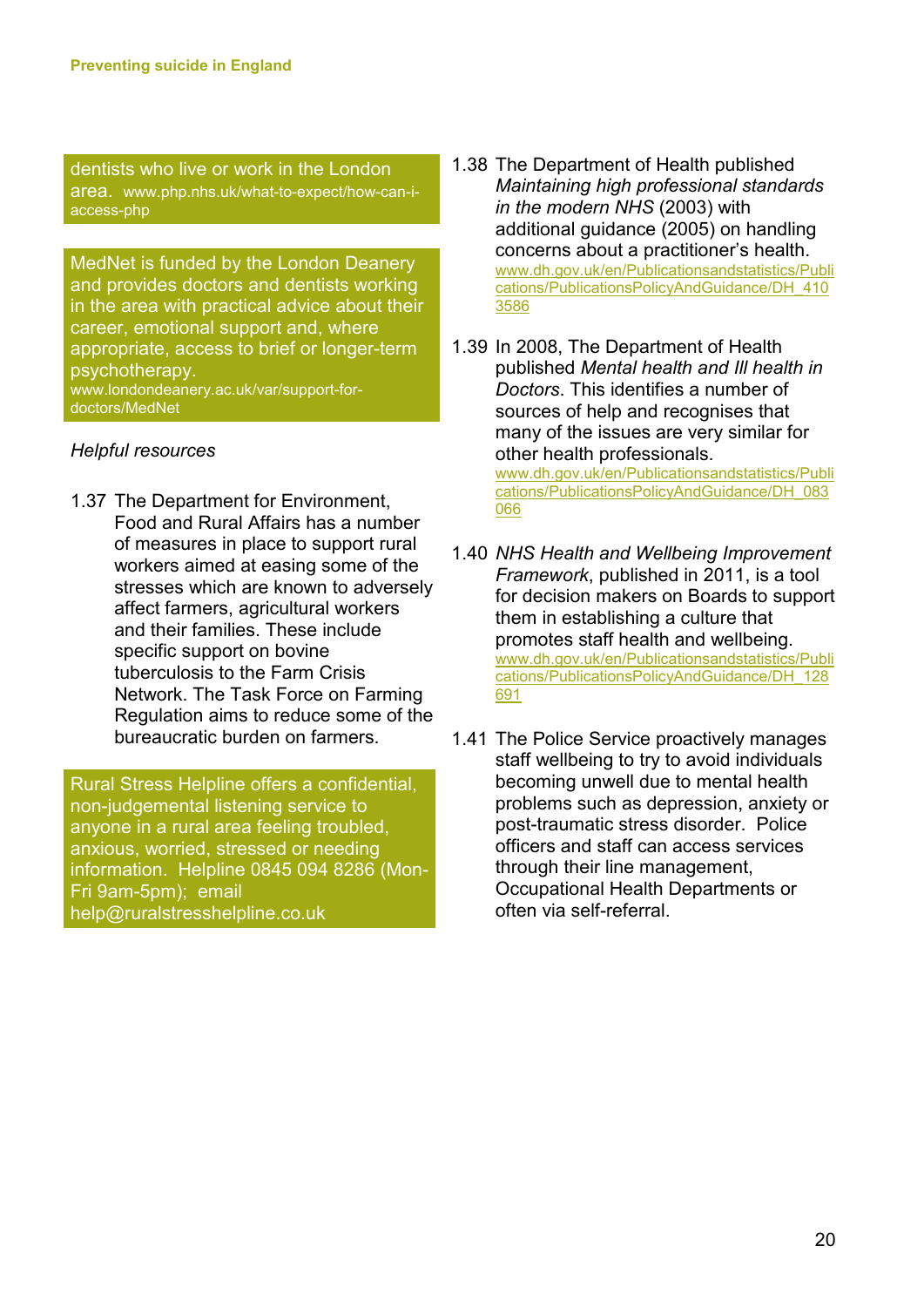# <span id="page-22-0"></span>2. Area for action 2: Tailor approaches to improve mental health in specific groups

- 2.1 As well as targeting high-risk groups, another way to reduce suicide is to improve the mental health of the population as a whole. The measures set out in both *No health without mental health* and *Healthy Lives, Healthy People* will support a general reduction in suicides by building individual and community resilience, promoting mental health and wellbeing and challenging health inequalities where they exist.
- 2.2 For this whole population approach to reach all those who might need it, it should include tailored measures for groups with particular vulnerabilities or problems with access to services. They are groups of people who may have higher rates of mental health problems including self-harm. These are not discrete groups, and many individuals may fall into more than one of these groups, for example, some Black and minority ethnic (BME) groups are more likely to have lower incomes or be unemployed; children and young people may also fall into several other of these groups. The groups identified are:
	- children and young people, including those who are vulnerable such as looked after children, care leavers and children and young people in the YJS;
	- survivors of abuse or violence, including sexual abuse;
	- veterans;
	- people living with long-term physical health conditions;
	- people with untreated depression;
	- people who are especially vulnerable due to social and economic circumstances;
- people who misuse drugs or alcohol:
- lesbian, gay, bisexual and transgender people; and
- Black, Asian and minority ethnic groups and asylum seekers.
- 2.3 For many of these groups we do not have sufficient information about numbers of suicides or about what interventions might be helpful. The requirements for improved information and research are considered further under area for action 6.

Children and young people, including those who are vulnerable such as looked after children, care leavers and children and young people in the YJS

- The suicide rate among teenagers is below that in the general population.[19](#page-48-1) However, young people are vulnerable to suicidal feelings. The risk is greater when they have mental health problems or behavioural disorders, misuse substances, have experienced family breakdown, abuse, neglect or mental health problems or suicide in the family. The risk may also increase when young people identify with people who have taken their own life, such as a high-profile celebrity or another young person.
- Self-harm is particularly common among young people. $20$
- Children and young people in the youth justice system experience many of the same risk factors as adults in the criminal justice system. Since January 2002, six young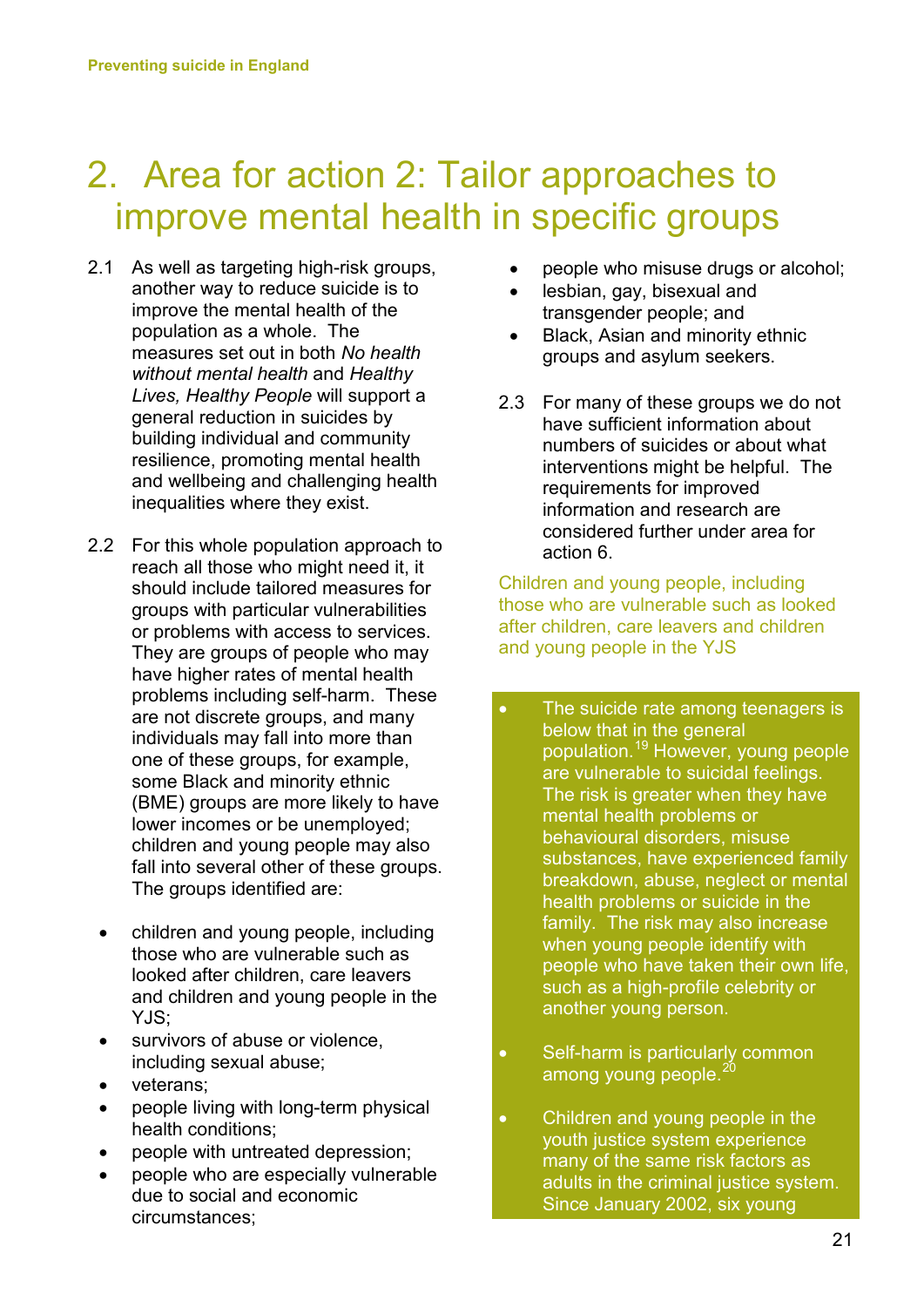people in custody in the Young Person's Secure Estate have killed themselves.

• Looked after children and care leavers are between four and five times more likely to self-harm in adulthood. They are also at five-fold increased risk of all childhood mental, emotional and behavioural problems and at six to seven-fold increased risk of conduct disorders.

#### *Effective local interventions*

- 2.4 The non-statutory programmes of study for Personal, Social, Health and Economic (PSHE) education provide a framework for schools to provide age–appropriate teaching on issues including sex and relationships, substance misuse and emotional and mental health. This and other school-based approaches may help all children to recognise, understand, discuss and seek help earlier for any emerging emotional and other problems.
- 2.5 The consensus from research is that an effective school-based suicide prevention strategy would include:
	- a co-ordinated school response to people at risk and staff training;
	- awareness among staff to help identify high risk signs or behaviours (depression, drugs, self-harm) and protocols on how to respond;
	- signposting parents to sources of information on signs of emotional problems and risk;
	- clear referral routes to specialist mental health services.
- 2.6 The Healthy Child Programme 0-19, led by front line health professionals, focuses on health promotion,

prevention and early intervention with vulnerable families. Health visitors and their teams will identify children at high risk of emotional and behavioural problems and ensure that they and their families receive appropriate support, including referral to specialist services where needed. Preventing suicide in children and young people is closely linked to safeguarding and the work of the Local Safeguarding Children Boards. Professor Munro's review of child protection (2011) made 15 recommendations to reform the system. The review emphasised the importance of evidence-based early interventions and recommended that help is provided early to children and families in order to negate the impact of abuse and neglect and to improve the life chances of children and young people. In response, the Government is working with partners to reinforce the existing legislation and revise statutory guidance, and to understand better how to make progress on early help. Inspections of child protection services will assess local provision of early help.

2.7 Local services can develop systems for the early identification of children and young people with mental health problems in different settings, including schools. Stepped-care approaches to treatment, as outlined in NICE guidance, can be effective when delivered in settings that are appropriate and accessible for children and young people. The Department of Health's *You're Welcome* quality criteria selfassessment toolkit may be helpful in ensuring that services and settings are genuinely acceptable and accessible to children and young people.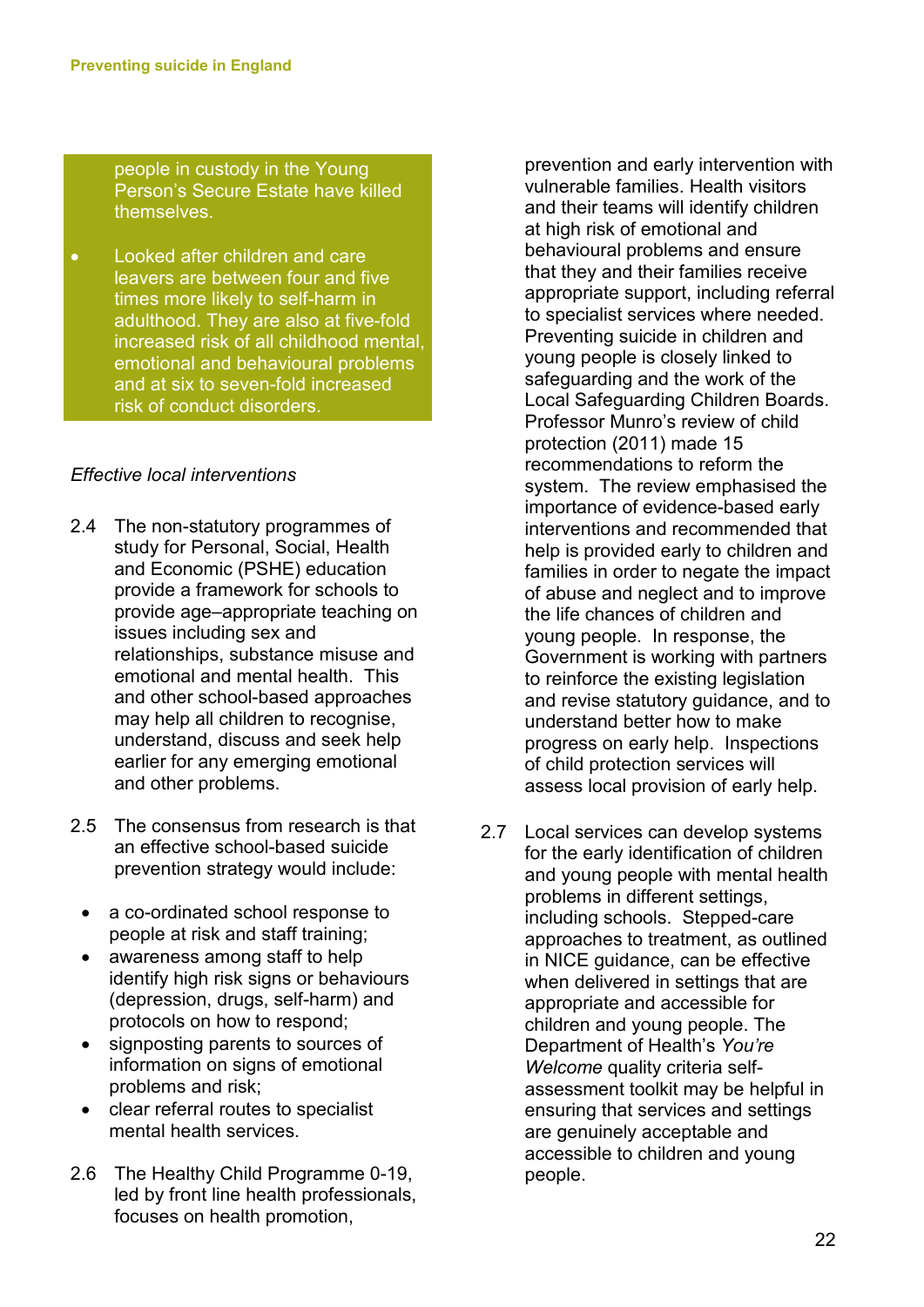- 2.8 The specialist early intervention in psychosis model of community care has achieved better outcomes than generic community mental health teams for young people aged 14–35 in the early phase of severe mental illness, achieving faster and more lasting recovery. The impact of early intervention on suicide is under investigation, but it is clear that suicide in young patients has decreased in recent years.<sup>[21](#page-48-3)</sup>
- 2.9 It is particularly important that interventions for children and young people who offend, and for other vulnerable children and young people in the area, are both easily accessible and engaging. This requires outreach, flexible wraparound support and persistence, so that sessions can continue, even in the face of barriers to engagement. $^{22}$  $^{22}$  $^{22}$  In all forms of custodial or secure settings, including detention, continuous attention is needed to minimise a young person's sense of isolation from home and family and workers should be proactive in responding to their mental health needs. What young people in these circumstances value highly from professionals is knowing that someone will listen to them and be interested in their concerns.

#### *Helpful resources*

- 2.10 Stonewall's Education for All campaign, works to tackle homophobic bullying in Britain's schools, and has a lot of resources. [www.stonewall.org.uk/at\\_school/education\\_f](http://www.stonewall.org.uk/at_school/education_for_all/default.asp) [or\\_all/default.asp](http://www.stonewall.org.uk/at_school/education_for_all/default.asp)
- 2.11 Beatbullying is a UK-wide bullying prevention charity, and has developed a large range of antibullying teaching resources to help raise awareness of bullying in all its

forms and help children to keep safe. They are available free at: [www.beatbullying.org/dox/resources/resourc](http://www.beatbullying.org/dox/resources/resources.html)

[es.html](http://www.beatbullying.org/dox/resources/resources.html)

- 2.12 *No health without mental health* and *No health without mental health: Delivering better mental health outcomes for people of all ages* include local and national interventions to improve the mental health of children and young people. Interventions include effective schoolbased approaches to tackling violence and bullying and sexual abuse.They also cover effective approaches to identifying children who are at risk and the specific needs of looked after children and care leavers.
- 2.13 We are also extending access to psychological therapies for children and young people. Building on the learning from the Improving Access to Psychological Therapies (IAPT) initiative for adults, a rolling national programme with a strong focus on outcomes will seek to transform local child and adolescent mental health services, equipping them to deliver a broader range of evidence-based psychological therapies for children and young people and their families.
- 2.14 Additional investment will extend both the geographical reach and range of therapies offered through the Children and Young People's IAPT project. It will also support development of interactive e-learning programmes in child mental health to extend the skills and knowledge of:
	- NHS clinicians;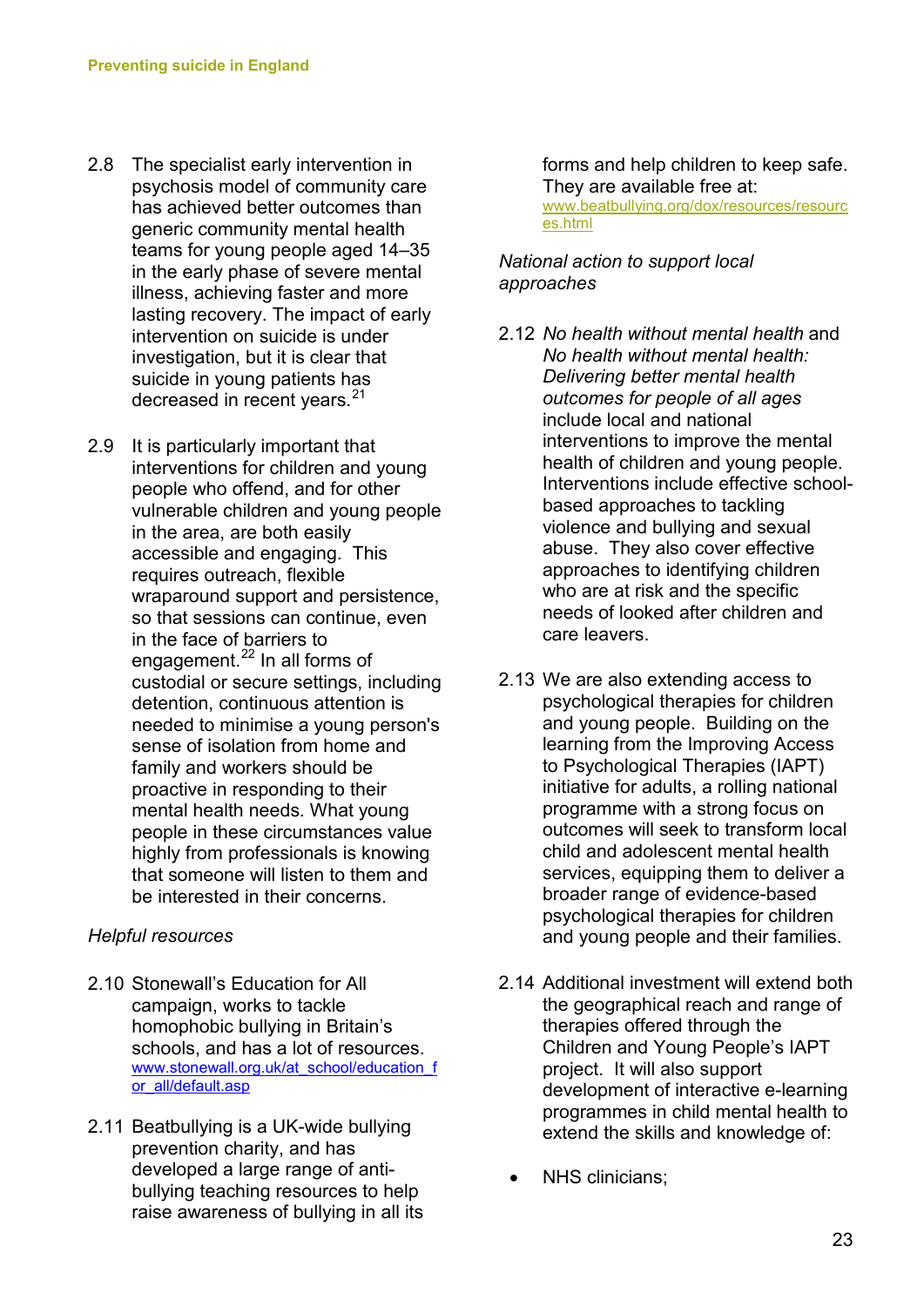- a wide range of people working with children and young people in universal settings including teachers, social workers, police and probation staff and faith group workers;
- school and youth counsellors working in a range of educational settings.
- 2.15 The new e-portal will include specific learning and professional development in relation to self-harm, suicide and risk in children and young people.
- 2.16 The Children and Young People's Health Outcomes Strategy will identify the health outcomes that matter most to children, young people and their families and set out how the system will contribute to their delivery. Children and young people's mental health outcomes – including those in relation to suicide and self-harm – was one of four key areas considered by the Children and Young People's Health Outcomes Forum. The Forum's report<sup>23</sup>, published in July, and the system's response to their recommendations will be key components within a Children And Young People's Health Outcomes Strategy, which will be published in autumn 2012.

#### Survivors of abuse or violence, including sexual abuse

- One in four people in England has experienced some form of violence or abuse in their lifetime, and almost half of all children have been the victims of bullying. Women and children are most at risk of domestic and sexual violence.
- Violence and abuse can lead to a number of psychosocial problems associated with a heightened suicide

risk, including: social isolation and exclusion; poor educational achievement; conduct, behavioural and emotional problems in children, and antisocial and risk-taking behaviours. Violence and abuse are also associated with a higher risk of mental health problems and suicidal feelings.

• Adverse and abusive experiences in childhood are associated with an increased risk of suicidal behaviour. [24](#page-48-6)

#### *Effective local interventions*

- 2.17 Timely and effective assessment of all vulnerable children is crucial to speedy identification and referral to appropriate support services. Screening tools such as the Strengths and Difficulties Questionnaire (SDQ) can help to prioritise referrals to local CAMHS.
- 2.18 A training and support programme targeted at primary care clinicians and administrative staff improved referral to specialist domestic violence agencies and recorded identification of women experiencing domestic violence. www.thelancet.com/journals/lancet/article/PII S0140-6736(11)61179-3/abstract

#### Leicestershire Police have a

Comprehensive Referral Desk (CRD) of specialist officers who deal with domestic abuse, child abuse and adults in vulnerable situations. Each report from front-line officers and other agencies is assessed and dealt with by referral onto other agencies or by providing an appropriate police response to any criminal allegations or safeguarding issues. The CRD has led to improved joint working with health and other agencies. Through partnership working, the CRD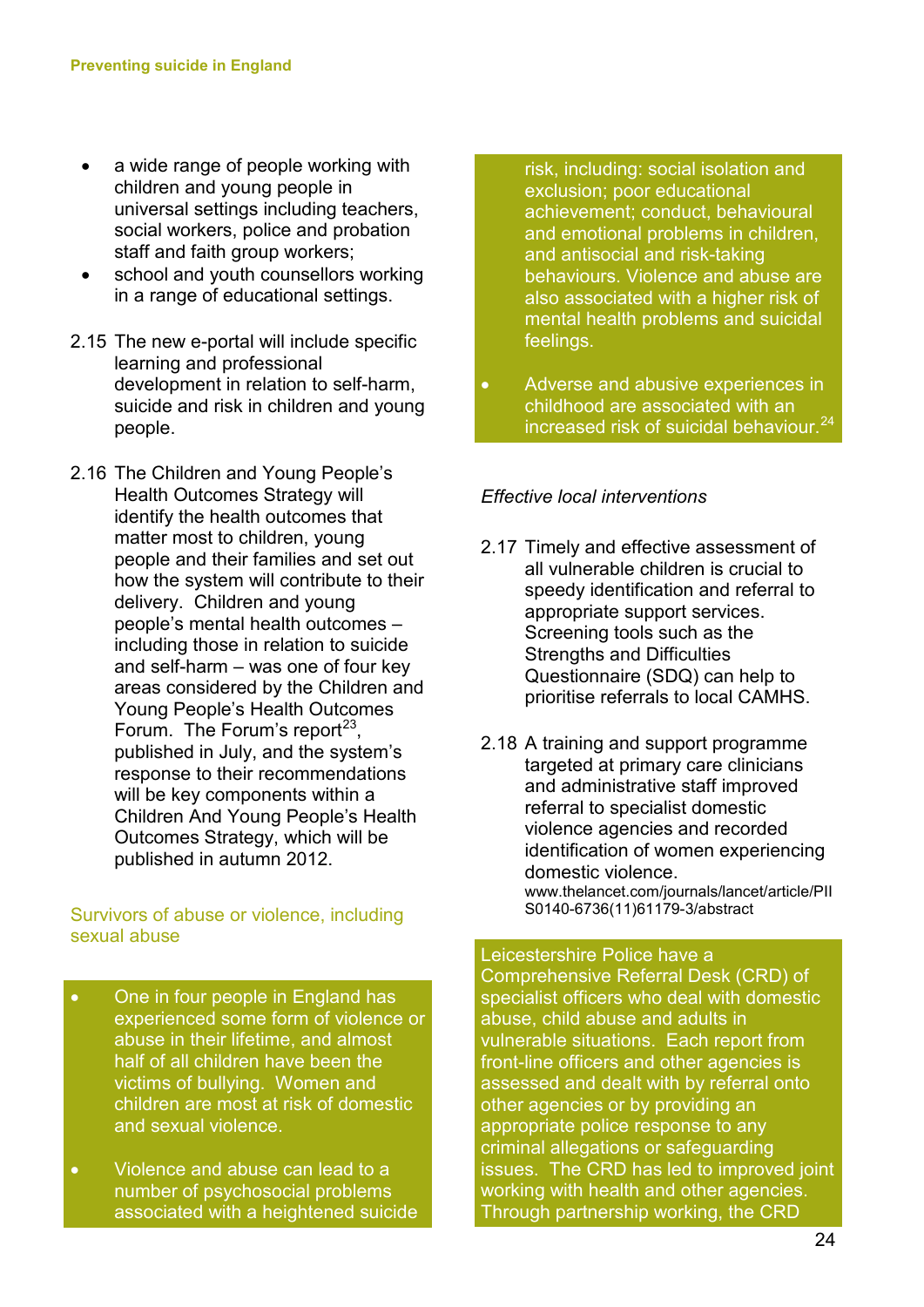tries to reduce the likelihood of the same individuals being in situations of threat. harm or risk in the future.

#### *National action to support local approaches*

2.19 *Call to End Violence against Women and Girls (2010),* a cross-government strategy, has been followed by two cross-government action plans – the latest of which was published in March 2012. It includes actions around preventing violence, provision of services, partnership working, justice outcomes and risk reduction. The Government's continued support for Independent Sexual Violence Advisers, Independent Domestic Violence Advisers and Multi Agency Risk Assessment Conferences aims to ensure that women and girls at highest risk of violence are identified and referred for specialist help. Data sharing between emergency departments and other agencies is being encouraged to improve the identification of violence.

#### *Helpful resources*

- 2.20 The RCGP has produced an elearning resource for GPs to enable them to identify and respond to victims of domestic violence more [effectively. www.elearning.rcgp.org.uk/course/view.php?](http://www.elearning.rcgp.org.uk/course/view.php?id=88) [id=88](http://www.elearning.rcgp.org.uk/course/view.php?id=88)
- 2.21 Southall Black Sisters have developed a model of intervention on domestic violence amongst Black and Minority Ethnic women.<sup>[25](#page-48-7)</sup>

#### Veterans

There are five million armed forces veterans in the UK and around

180,000 serving personnel. The prevalence of mental disorders in serving and ex-service personnel is broadly the same as that in the general population. Depression and alcohol abuse are the most common mental disorders. The most recent research found that one in four veterans from the Iraq War experienced some kind of mental health problem and one in 20 had been diagnosed with post-traumatic stress disorder.

- In general, suicide rates among armed forces veterans are lower than those in the general population. There is no evidence that, as a whole, people who have served their country in armed conflict are at higher risk of suicide. An important possible exception is young armedservice leavers in their early 20s. One study suggests they may be at two or three times' greater risk of suicide than comparable groups.<sup>[26](#page-48-8)</sup>
- 2.22 *No health without mental health: Delivering better mental health outcomes for people of all ages*  outlines all the Government's commitments to improving mental health support for service and exservice personnel.

#### People living with long-term physical health conditions

Some long-term conditions are associated with an increased risk of suicide, e.g. epilepsy. There is also evidence that receiving a diagnosis of cancer, coronary heart disease and chronic obstructive airways disease is associated with higher suicide risk. For cancer, the risk of suicide increases by more than ten times in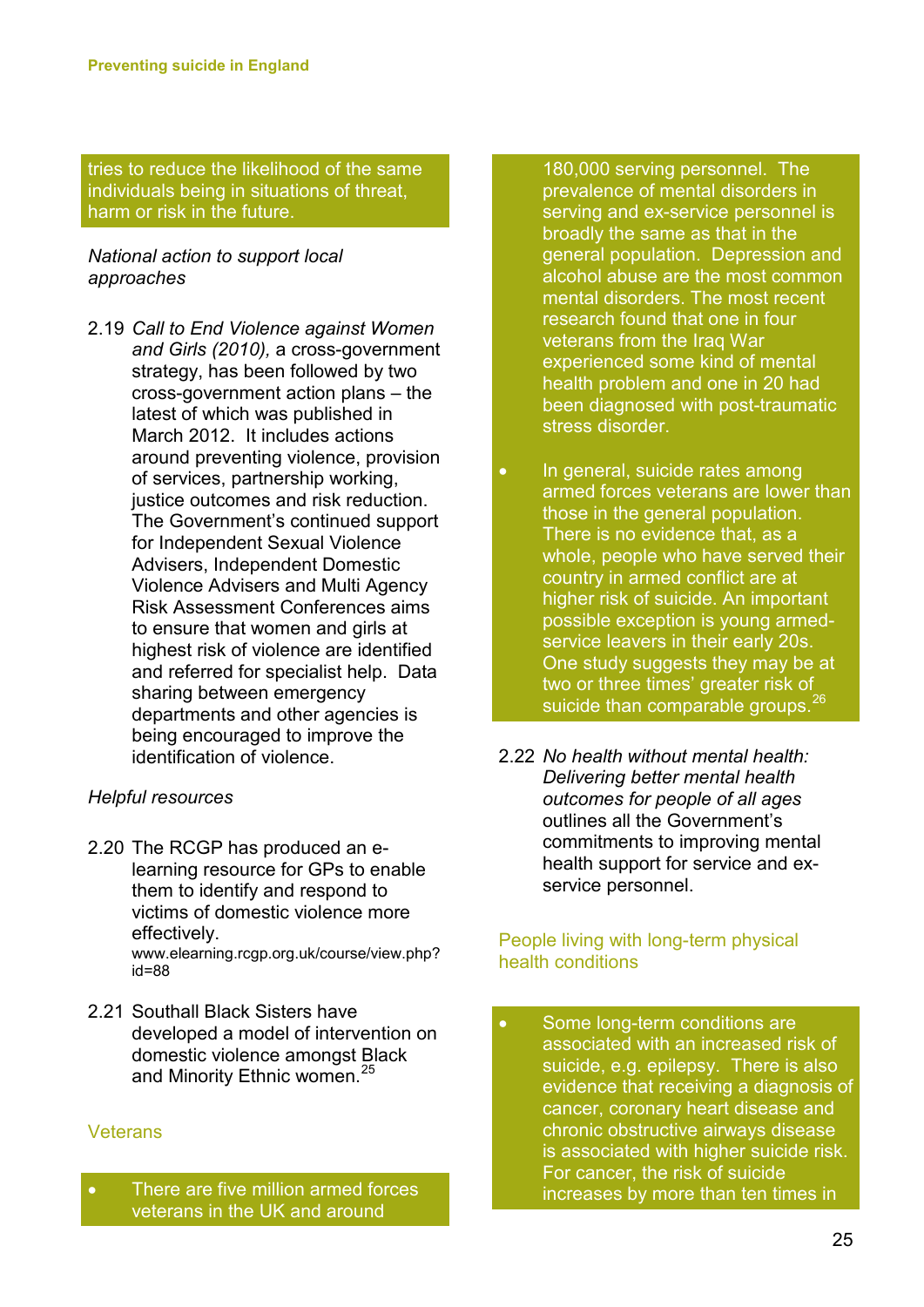#### the week after diagnosis.

- Physical illness is associated with an increased suicide risk.[27](#page-49-0) Many people who live with long-term conditions - including physical illness, disability and chronic pain – will, at some time, experience periods of depression that may be undiagnosed and untreated. Disadvantage and barriers in society for disabled people can lead to feelings of hopelessness. People with one long-term condition are two to three times more likely to develop depression than the rest of the general population. People with three or more conditions are seven times more likely to have depression. Many medical treatments for longterm physical health conditions (for example, chronic pain medication, insulin treatment) also provide people with ready access to the means of suicide.
- While depression explains a substantial part of the increased suicide risk in people with physical health conditions, it does not explain all of the increase.
- 2.23 *No health without mental health* is clear that we expect mental health needs to be given equal consideration to physical health needs.

#### *Effective local interventions*

2.24 Support for self-management and self-care is crucial, for example, in managing chronic pain, so that people have a greater sense of choice over how their health and care needs are met, feel more confident to manage their condition on a day-today basis and take an active part in their care. Feeling in control of one's

life is associated with increased mental wellbeing and resilience.

- 2.25 Routine assessment for depression as part of personalised care planning can help reduce inequalities and support people with long-term conditions to have a better quality of life and better social and working lives.
- 2.26 Suicide can occur in general hospitals. Providers need to be aware of this risk, and to make appropriate links between physical and mental health care.
- 2.27 *No health without mental health: Delivering better mental health outcomes for people of all ages* outlines a number of local approaches to improve the mental health care of people with physical health problems.

#### *Helpful resources*

2.28 The NPSA has produced suicide prevention toolkits for ambulance services, general practice, emergency departments and community mental health and mental health services. The toolkits support clinicians and managers to understand what they can do to reduce the suicides. [www.nhsconfed.org/Publications/briefings/Pa](http://www.nhsconfed.org/Publications/briefings/Pages/Preventing-suicide.aspx) [ges/Preventing-suicide.aspx](http://www.nhsconfed.org/Publications/briefings/Pages/Preventing-suicide.aspx)

#### *National action to support local approaches*

2.29 *Talking Therapies: A four year plan of action (*2011) sets out the Government's plans to improve access to talking therapies and expand provision for children and young people, older people and their carers, people with long-term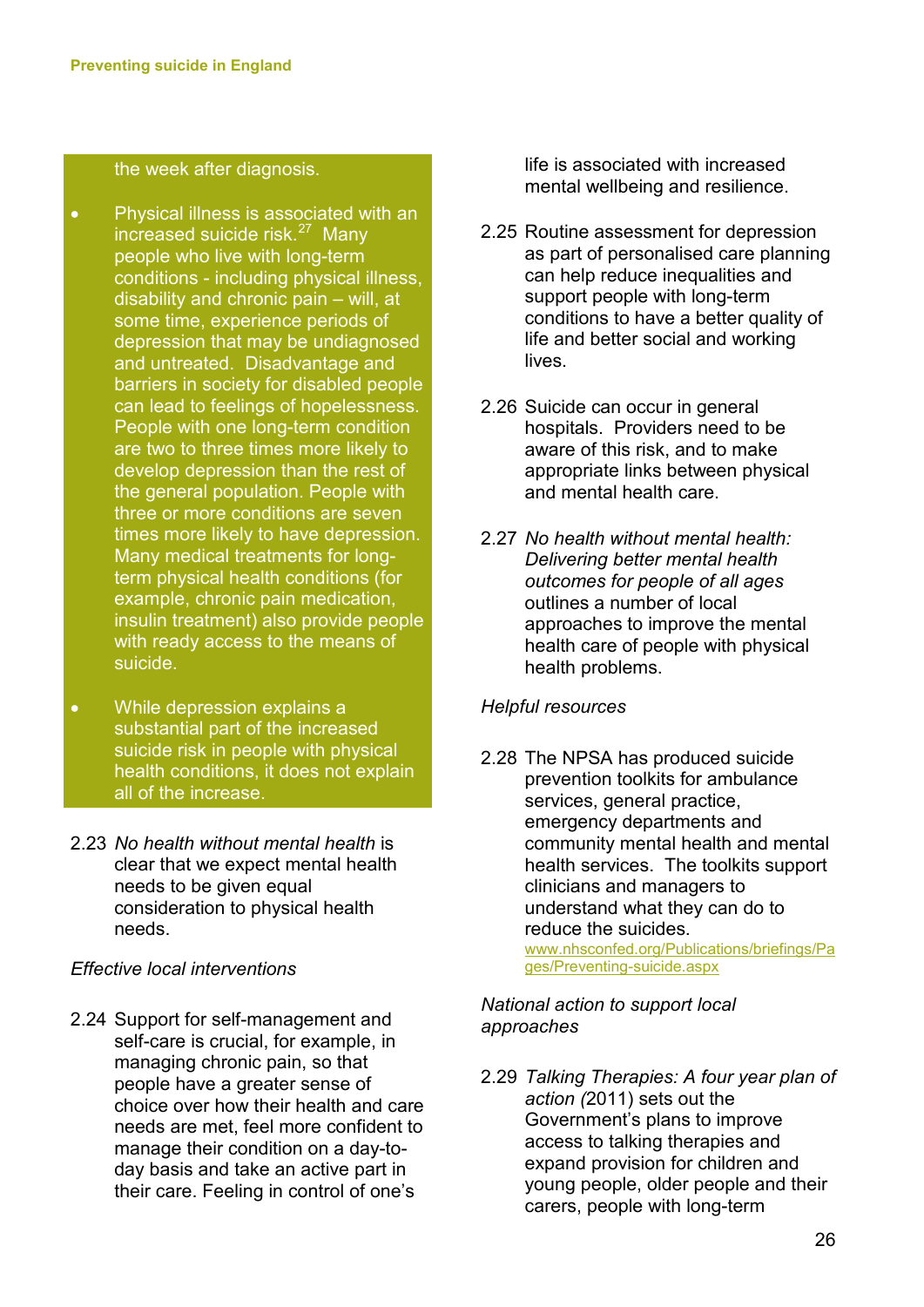physical health conditions, people with medically unexplained symptoms and people with severe mental illness.

- 2.30 The Office for Disability Issues (ODI) is developing a new crossgovernment disability strategy in partnership with disabled people and their organisations. Together, they are identifying effective ways to remove the barriers that prevent disabled people, including those with mental health conditions, from fulfilling their potential and having opportunities to play a full role in society. In September we will publish a summary of responses to *Fulfilling Potential*, including current and planned actions across government. We will also outline the next steps based upon the issues and ideas disabled people have told us about. We will publish a strategy and action plan in 2013.
- 2.31 The Department of Health's longterm conditions model aims to improve the health and wellbeing of people with long-term conditions such as diabetes. The Department is also developing a Long Term Conditions Outcomes Strategy for publication towards the end of 2012 which will outline a vision for how Government can work with local bodies to improve outcomes for people with long-term conditions.
- 2.32 The Government has recently published the White Paper *Caring for our future: reforming care and support[28](#page-49-1)*, following extensive engagement with the care sector over recent months. This sets out the Government's vision for reform of care and support, with a renewed focus on high quality, personalised and joined up care, supporting

people to maintain independence for as long as possible and have choice and control over how their outcomes are met.

#### People with untreated depression

- Depression is one of the most important risk factors for suicide and undiagnosed or untreated depression can heighten that risk. Most depression can be treated in primary care.
- Depression is now recognised as a major public health problem worldwide. In England one in six adults and one in 20 children and young people at any one time are affected by depression and related conditions, such as anxiety. Depression is the most common mental health problem in older people - some 13-16% have sufficiently severe depression to need treatment. But only a quarter (or even fewer young and older people) receive treatment, even though effective drug and psychological treatments are available.
- Untreated depression can have a major impact on quality of life and can cause other health and social care problems - for example, postnatal depression can be associated with behavioural problems in the child. There are also risks in the early stages of drug treatment when some patients feel more agitated.
- Depression, chronic and painful physical illnesses, disability, bereavement and social isolation are more common among older people.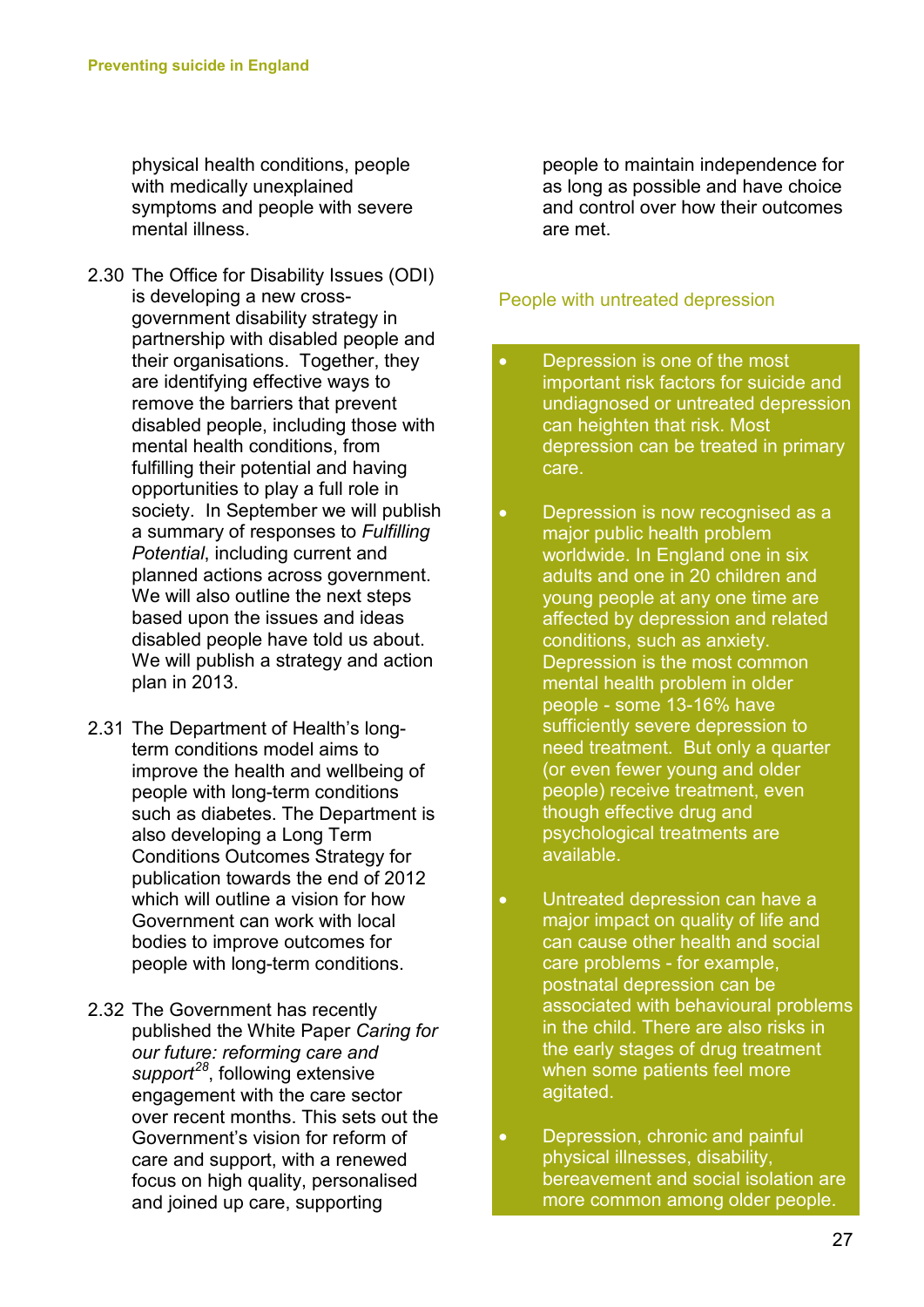Men aged 75 and over have the highest rate of suicide among older people. While suicide rates among older people have been decreasing in recent years, an increase in absolute numbers is expected in the coming decades, due to the increase in number of older people.

#### *Effective local interventions*

- 2.33 People recover more quickly from depression if it is identified early and responded to promptly, using effective and appropriate treatments.
- 2.34 *No health without mental health: Delivering better mental health outcomes for people of all ages* identifies effective local approaches to treating depression and outlines some effective approaches for 'ageing well'.

#### *Helpful resources*

- 2.35 NICE issued updated guidance on *Depression: Management of depression in primary and secondary care* in 2009 and *Depression in Children and Young People: Identification and management in primary, community and secondary care* in 2005. NICE has also published a quality standard on depression, including with a chronic physical health problem.
- 2.36 Depression Alliance has produced leaflets on depression and an information pack. [www.depressionalliance.org](http://www.depressionalliance.org/)
- 2.37 The Staffordshire University Centre for Ageing and Mental Health has developed a set of information sheets

to help health and social care providers respond to suicide risk in older clients: www.wmrdc.org.uk/mentalhealth/primary-care/suicide-prevention-inelders-project-summary

- 2.38 The Department of Health has funded multi-centre research on suicide prevention $^{29}$  $^{29}$  $^{29}$  which has produced useful recommendations for services working with older people. It found that older adults who self-harm are at high risk of suicide, with men aged over 75 years at greatest risk. Use of a violent method in the first attempt is also a predictor of subsequent suicide. Alcohol dependency is also common among older adults who attempt suicide.
- 2.39 *Caring for our future* sets out how supporting active and inclusive communities, and encouraging people to use their skills and talents to build new friendships and connections, are central elements to the Government's new vision for care and support. The Department of Health has supported the Campaign to End Loneliness to produce a digital toolkit for health and wellbeing boards to support them in understanding, and addressing loneliness and social isolation in their communities:

www.campaigntoendloneliness.org.uk/toolkit

2.40 The Department of Health, the Royal Colleges of General Practice, Nursing and Psychiatry and the British Psychological Society have developed a fact sheet on depression in older people: [www.rcgp.org.uk/mental](http://www.rcgp.org.uk/mental%20health/resources.aspx)  [health/resources.aspx](http://www.rcgp.org.uk/mental%20health/resources.aspx)

People who are especially vulnerable due to social and economic circumstances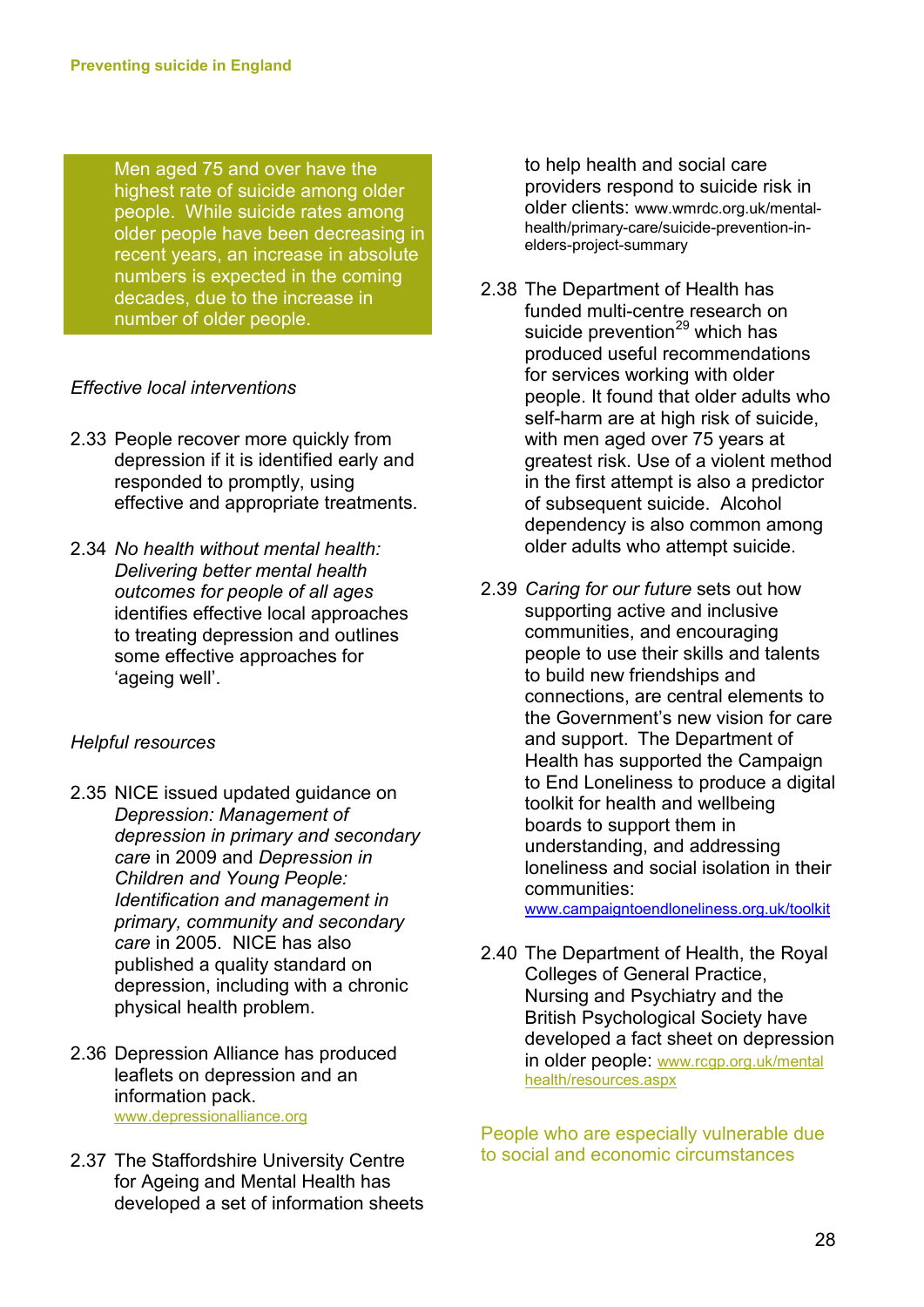- There are direct links between mental ill health and social factors such as unemployment and debt. Both are risk factors for suicide.
- Previous periods of high unemployment and/or severe economic problems have been accompanied by increased incidence of mental ill health and higher suicide rates. $30$
- Suicide risk is complex we do need to be vigilant at this time of higher economic uncertainty, but it is important not to assume that an increase in suicide is inevitable.
- 34% of rough sleepers have a mental health need and 18% have a mental health need combined with a substance misuse issue (dual diagnosis).

#### *Effective local interventions*

- 2.41 A range of front-line agencies, including primary and secondary health and social care services, local authorities, the police and Jobcentre Plus, can identify and support (or signpost to support) vulnerable people who may be at risk of suicide. As the Government's strategy *Social Justice: Transforming Lives* also makes clear, for individuals and families facing multiple social or economic disadvantages, it is really important that these local agencies 'join up' to maximise the effectiveness of services and support. www.dwp.gov.uk/docs/socialjustice-transforming-lives.pdf
- 2.42 Interventions that improve financial capability reduce both the likelihood of people getting into debt and the impact of debt on mental health.

Local services include Citizens Advice, the Money Advice Service at: [www.moneyadviceservice.org.uk](http://www.moneyadviceservice.org.uk/) and the Consumer Credit Counselling Service: [www.cccs.co.uk/Home.aspx.](http://www.cccs.co.uk/Home.aspx) Credit unions can provide affordable credit to and encourage saving by the most disadvantaged families.

- 2.43 Other useful approaches at a local level include:
	- continuously improving the knowledge and confidence of frontline staff who are in regular contact with people who may be vulnerable because of social/economic circumstances. This is particularly relevant to DWP front-line businesses including Jobcentre Plus staff, people working in other advice and support agencies and front-line staff in the financial sector (banks, building societies and utility companies);
	- providing public information to signpost people to information, support and useful contacts if they are in debt or at risk of getting into debt. Information can be provided in a number of different ways, for example online and accessible leaflets. A number of NHS trusts have developed information sheets for the local population on the impact of the economic crisis - these give advice on maintaining wellbeing during difficult times and offer guidance on where to go for further help; and
	- developing suicide awareness and education or training programmes to teach people how to recognise and respond to the warning signs for suicide in themselves or in others. These can be delivered in a variety of settings (such as schools, colleges,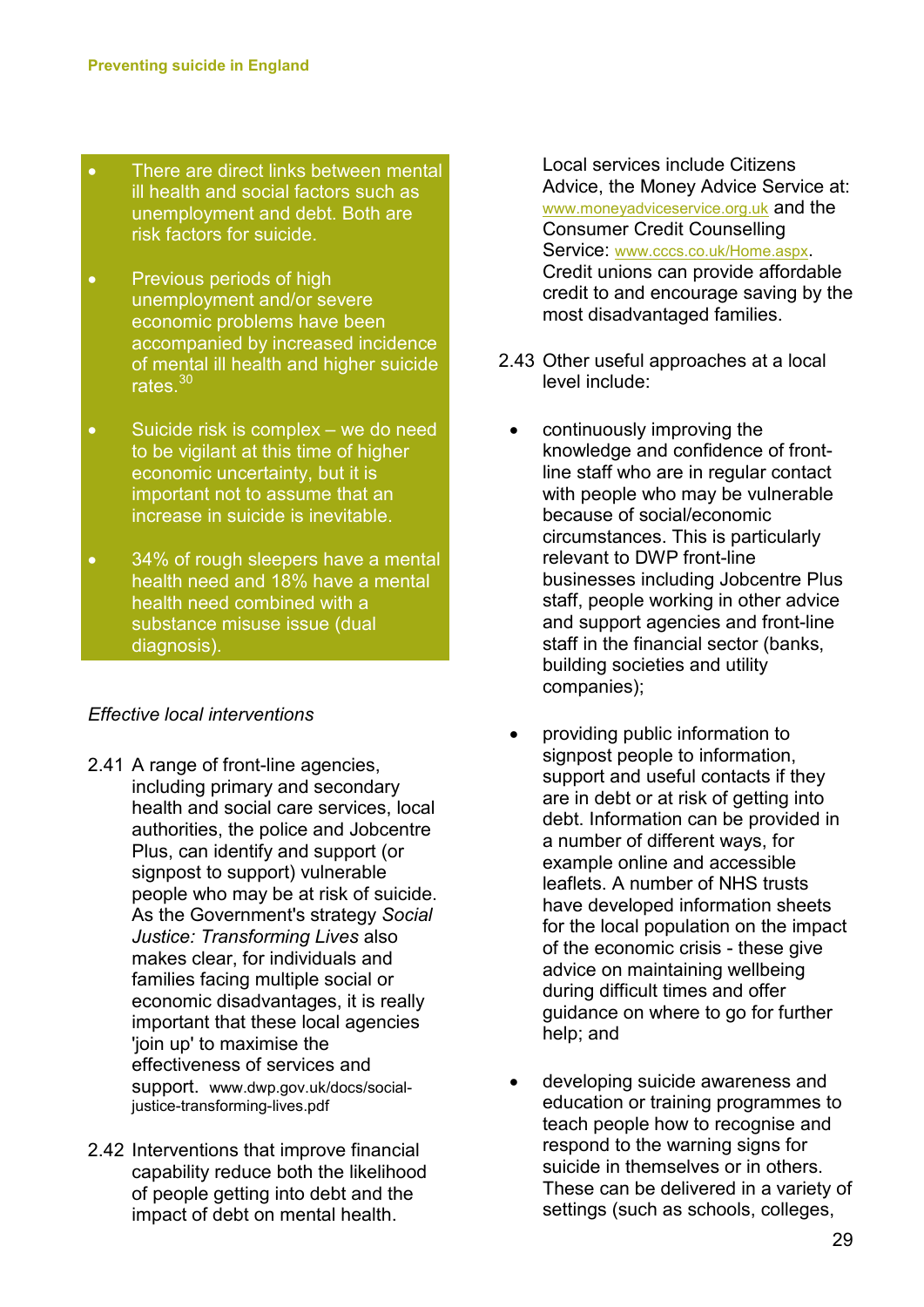workplaces and job centres). There are several training programmes available including Applied Suicide Intervention Skills Training (ASIST), Mental Health First Aid, Safe Start and training carried out by Samaritans.

- 2.44 DWP has guidance in place to help their staff to manage suicide and selfharm declarations from customers safely and effectively, for themselves and the customer.
- 2.45 Businesses and other employers can help by investing in and supporting their staff, particularly during times of anxiety and change.

#### *National action to support local approaches*

- 2.46 *No health without mental health: Delivering better mental health outcomes for people of all ages* gives examples of effective national approaches to support people back into employment and improve their financial capability and to support employers to meet their business needs and statutory requirements for healthy workplaces.
- 2.47 The Government's Work Programme supports people who are out of work to gain and sustain paid employment. This includes providing tailored support for people with mental health conditions to work. Work Programme Prime providers and specialist service providers have pledged to improve support to people with mental health problems; an approach endorsed by voluntary and community organisations.
- 2.48 We are replacing a wider range of financial benefits with a single Universal Credit which will ensure

that people are always better off in work. The new system will be much simpler to administer and easier for claimants to understand. It will help people to get back to work gradually and smooth over earnings fluctuations where hours of work and income can vary.

2.49 The Government is committed to preventing and reducing homelessness, and improving the lives of those people who do become homeless. The Ministerial Working Group (MWG) on Preventing and Tackling Homelessness is bringing the relevant government departments together to share information, resolve issues and avoid unintended policy consequences, with the aim of enabling communities to tackle the multifaceted issues that contribute to homelessness. The MWG produced its first report *A Vision to End Rough Sleeping: No Second Night Out* in 2011 and is working on its second report on preventing homelessness, to be published later this year. www.communities.gov.uk/publications/housi ng/visionendroughsleeping

#### People who misuse drugs or alcohol

- Many people with drug and alcohol dependence problems also have some form of mental health problem.[31](#page-49-4)[32](#page-49-5) Similarly, about half of people with mental health problems misuse alcohol and/or drugs. Dual diagnosis (co-morbidity of drug and alcohol misuse and mental ill health) is associated with increased risk of suicide and suicide attempts.
- The use of drugs or alcohol is strongly associated with suicide in the general population and in subgroups such as young men and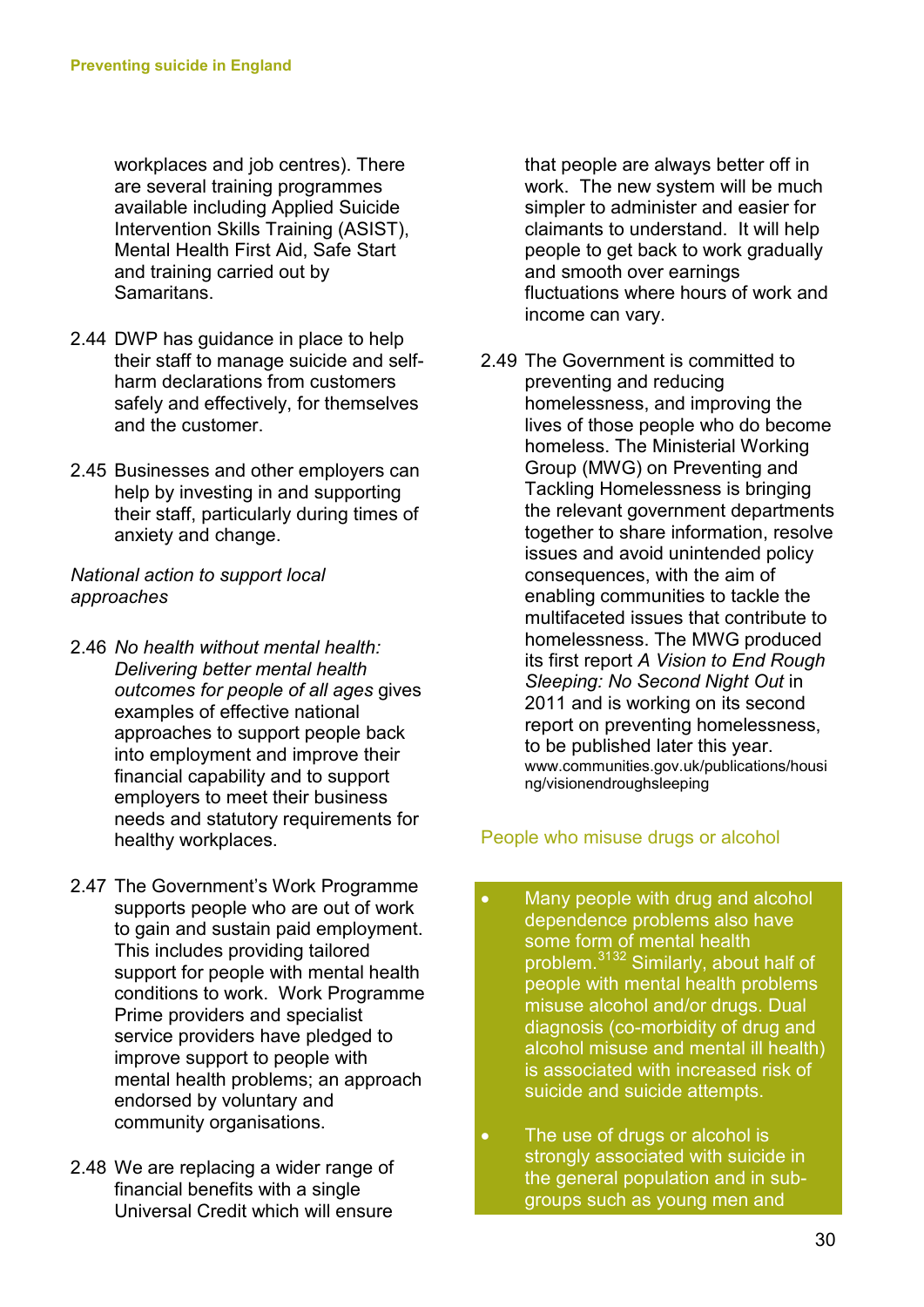#### people who self-harm.

- For some people, their dependence is on prescribed drugs such as tranquilisers, and they may experience agitation on withdrawal and co-morbid mental health problems which may add to their risk.
- Smoking and nicotine dependence are associated with suicidal behaviour. There is no evidence to suggest that smoking cessation increases suicide risk.

#### *Effective local interventions*

- 2.50 Measures that reduce alcohol and drug dependence are critical to reducing suicide. That is why the 2010 drug strategy, *Reducing Demand, Restricting Supply, Building Recovery: Supporting people to live a drug-free life*, put the goal of recovery at its heart. It aims to create a recovery system that is locally led and locally owned enabling prompt access to treatment, helping people to realise the goal of recovery and ensuring appropriate aftercare to help people lead fulfilling lives.
- 2.51 Close working between mental health teams and local NHS stop smoking services should deliver cessation treatment strategies that complement recovery. Bupropion<sup>[33](#page-49-6)</sup> should not be used to treat people at risk of suicide and care should be taken if varenicline $34$  is prescribed.

#### *National action to support local approaches*

2.52 *Reducing Demand, Restricting Supply, Building Recovery* highlights the importance of holistic support to

enable people to rebuild their lives and play their full role in society. The transfer to local authorities of responsibility for commissioning treatment for dependence on drug and alcohol will help local systems to develop effective links between treatment, housing services, criminal justice bodies, training and the wider support that is needed.

- 2.53 The Government Alcohol Strategy (2012) is explicitly targeted at harmful drinkers, problem pubs and irresponsible shops and sets out radical plans to turn the tide against irresponsible drinking. Chapter 3 of the Alcohol Strategy sets out how local communities and services can tackle alcohol-related issues in their area.
- 2.54 The NICE guidelines on management of anxiety<sup>[35](#page-49-8)</sup> and treatment and management of depression<sup>[36](#page-49-9)</sup> state that treatment with benzodiazepine (where appropriate) should usually be for no longer than two weeks in order to prevent the development of dependence.

#### Lesbian, gay, bisexual and transgender people

• A review of the research literature suggests that lesbian, gay and bisexual people are at higher risk of mental disorder, suicidal ideation, substance misuse and deliberate self-harm.<sup>[37](#page-49-10)</sup> One Danish study found the suicide risk among gay men in civil partnerships is eight times higher than in heterosexual couples and twice as high as the risk in men who have never married. However, the same study showed no statistically significant increase in suicide risk among women in civil partnerships.<sup>[38](#page-49-11)</sup>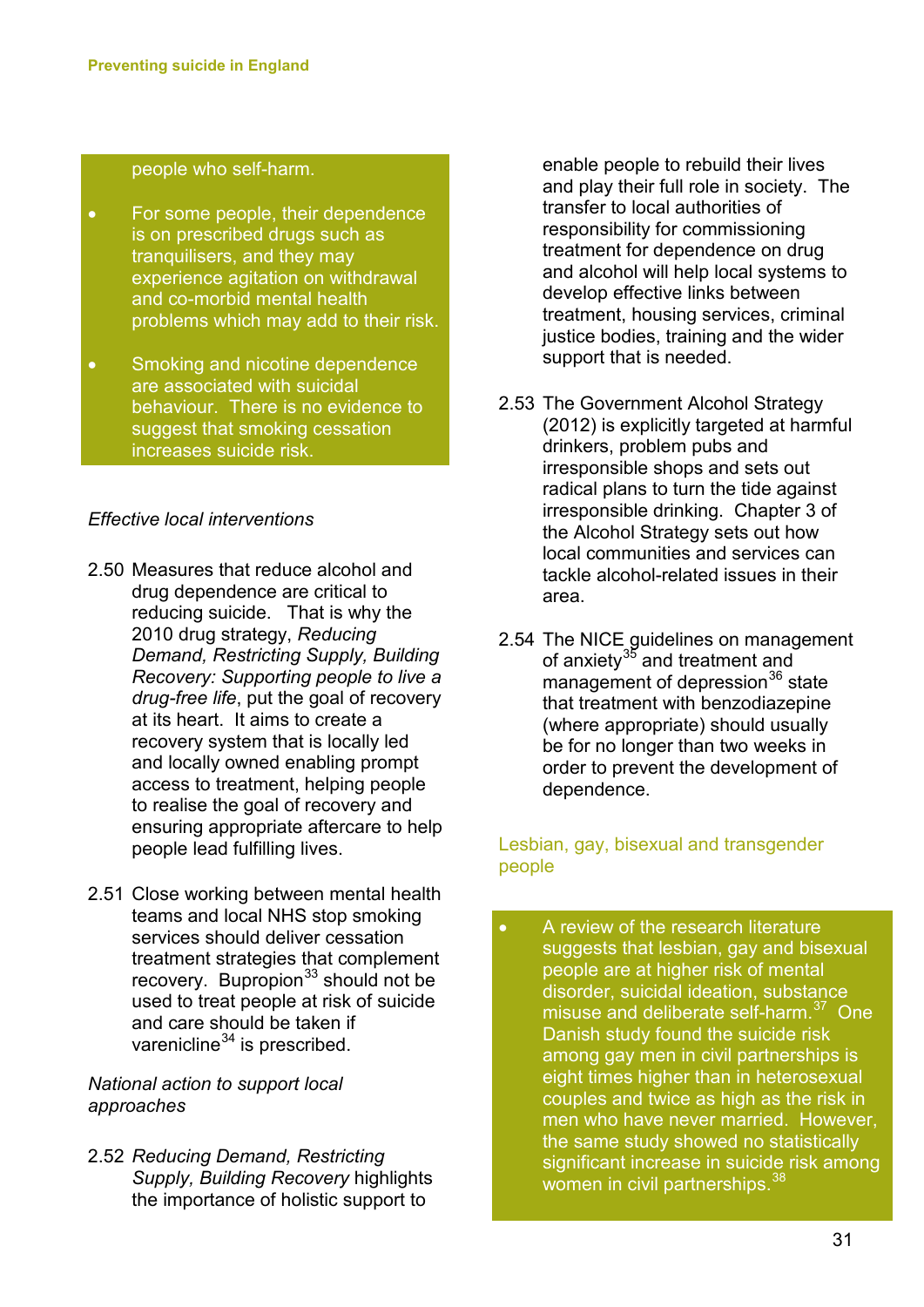- Lesbian, gay and bisexual people are twice as likely as heterosexual people to self-harm. Gay and bisexual men have a particularly high prevalence of self-harm. One in ten gay and bisexual men aged 16 to 19 have attempted to take their own life in the last year.<sup>[39](#page-50-0)</sup>
- There are indications that transgender people may have higher rates of mental health problems and higher rates of selfharm.

#### *Effective local interventions*

2.55 Staff in primary and secondary health care, social services, education and the voluntary sector need to be aware of the higher rates of mental distress, substance misuse, suicidal behaviour or ideation and increased risks of self-harm in these groups.

#### *National action to support local approaches*

- 2.56 PACE, the lesbian, gay, bisexual and transgender (LGBT) voluntary sector research, counselling and advocacy organisation, has published *Where to Turn*, a review of web-based mental health promotion and preventive information, support and advice services for LGBT people. [www.pacehealth.org.uk/Where%20To%20Tu](http://www.pacehealth.org.uk/Where%20To%20Turn%20-20Final%20Full%20Report.pdf) [rn%20-%20Final%20Full%20Report.pdf](http://www.pacehealth.org.uk/Where%20To%20Turn%20-20Final%20Full%20Report.pdf)
- 2.57 Local services and external partners working with LGBT groups and individuals may find the findings and conclusions in *Where to Turn* helpful when planning and delivering mental health promotion, substance misuse and other support and advice services for LGBT people.
- 2.58 *Working for Lesbian, Gay, Bisexual and Transgender Equality: Moving*

*Forward* (2011) sets out specific actions that will be taken across government, including actions on health and social care issues. [www.homeoffice.gov.uk/publications/equaliti](http://www.homeoffice.gov.uk/publications/equalities/lgbt-equality-publications/lgbt-action-plan?view=Binary) [es/lgbt-equality-publications/lgbt-action](http://www.homeoffice.gov.uk/publications/equalities/lgbt-equality-publications/lgbt-action-plan?view=Binary)[plan?view=Binary](http://www.homeoffice.gov.uk/publications/equalities/lgbt-equality-publications/lgbt-action-plan?view=Binary)

2.59 *Advancing transgender equality: A plan for action* (2011) sets out specific actions that will be taken across government to advance transgender equality. [www.homeoffice.gov.uk/publications/equaliti](http://www.homeoffice.gov.uk/publications/equalities/lgbt-equality-publications/transgender-action-plan) [es/lgbt-equality-publications/transgender](http://www.homeoffice.gov.uk/publications/equalities/lgbt-equality-publications/transgender-action-plan)[action-plan](http://www.homeoffice.gov.uk/publications/equalities/lgbt-equality-publications/transgender-action-plan)

#### Black, Asian and minority ethnic groups and asylum seekers

The evidence on the incidence of mental health problems in Black, Asian and minority ethnic groups is complex. This term covers many different groups with very different cultural backgrounds, socioeconomic status and experiences in wider society. People from Black, Asian and minority ethnic groups often have different presentations of problems and different relationships with health services. Some Black groups have admission rates around three times higher than average, with research showing that some BME groups have high rates of severe mental illness, which may put them at high risk of suicide. The rates of mental health problems in particular migrant groups, and subsequent generations, are also sometimes higher. For example, migrant groups and their children are at two to eight times greater risk of psychosis. More recent arrivals, such as some asylum seekers and refugees, may also require mental health support following their experiences in their home countries.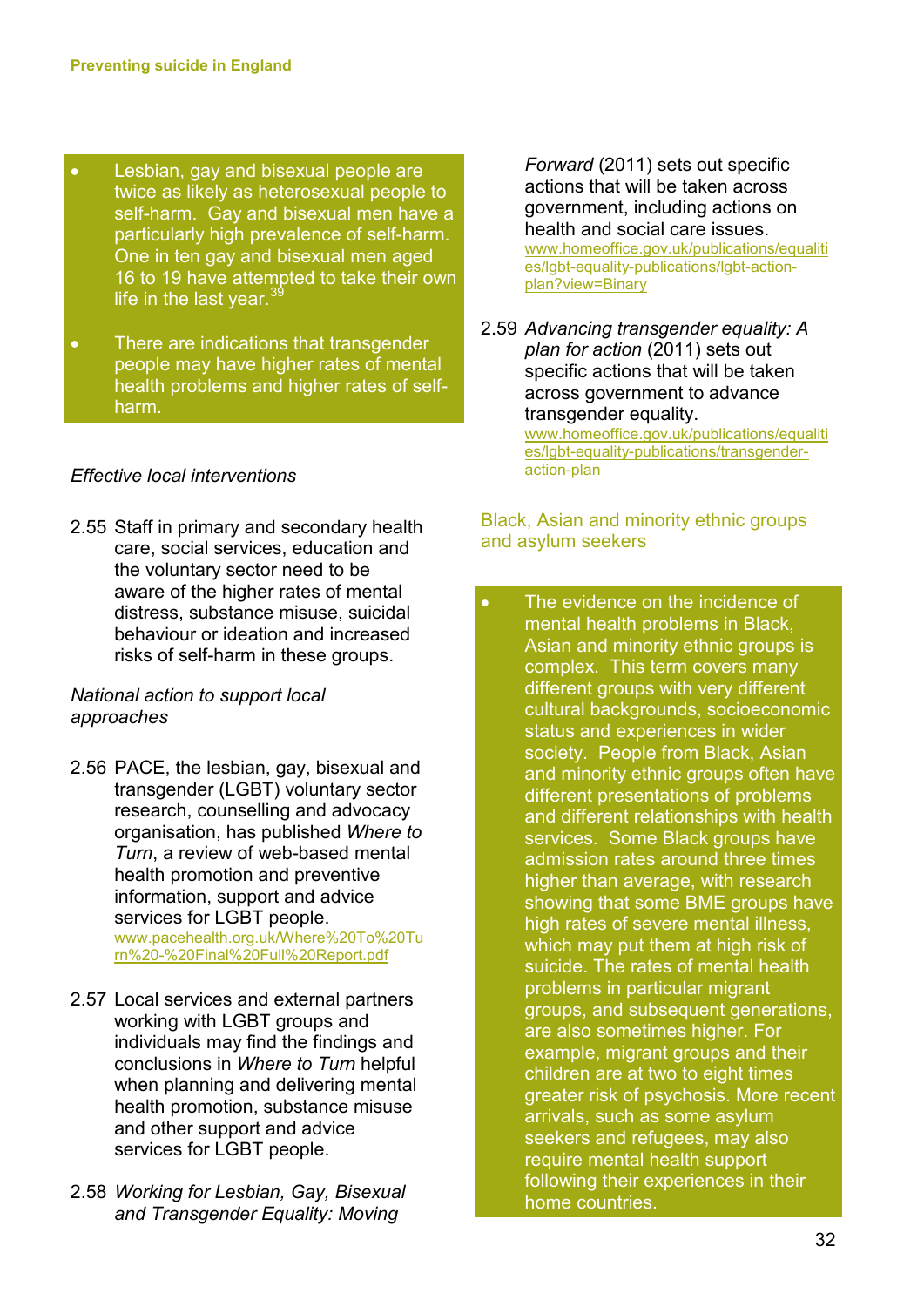- There is little evidence on suicide risks in Black, Asian and other minority ethnic groups, as information on ethnicity is currently not collected through the death registration and inquest processes. This is a major obstacle to getting reliable and accurate data on suicides and to improving the evidence base and monitoring trends.
- In 2006, *Suicide prevention for BME groups in England*, summarised the literature and identified areas for future research. The message remains that we need more and better information about prevention and risk factors among different ethnic groups. www.nmhdu.org.uk/silo/files/executivesummary-suicide-prevention-for-bmegroups-in-england.doc

#### *Effective local interventions*

2.60 The Delivering Race Equality in Mental Health Care action plan has improved understanding of BME communities' mental health needs and their attitudes towards and beliefs about mental health and mental health services. The final report on the programme describes examples of good practice in reaching out to minority ethnic groups and demonstrates the value of community initiatives aimed at bridging the gap between statutory services and BME communities. It also shows how this community development approach, working across sectors and in partnership with communities, can be effective in tackling inequalities in health and access to services.

- 2.61 The Count Me In 2010 census<sup>[40](#page-50-1)</sup> showed little change from those reported for previous years. Although the numbers of mental health inpatients overall have fallen since 2005, ethnic differences in rates of admission, detention under the Mental Health Act and seclusion have not altered materially since the inception of the Delivering Race Equality action plan in 2005.
- 2.62 Healthcare staff coming into contact with asylum seekers and refugees should be aware of the following:
	- The prevalence of suicidal behaviour, suicide and self-harm among refugees and asylum seekers is difficult to ascertain. Official statistics are not readily available and data may come from unofficial sources such as the media and personal accounts.
	- Social isolation, language barriers, racism, homophobia and legal uncertainties about the future may be experienced by asylum seekers and lead to depression. Factors such as differing cultural perceptions of mental illness and stigma associated with mental illness/suicide may then stop treatment being sought.
	- Some asylum seekers could be suffering from post-traumatic stress disorder and severe depression caused by their experiences in their home countries, although it is difficult to gauge the number of people who will be affected in this way. Not all mental health and suicide prevention services may be geared to meet these needs and specialised help may be more appropriate.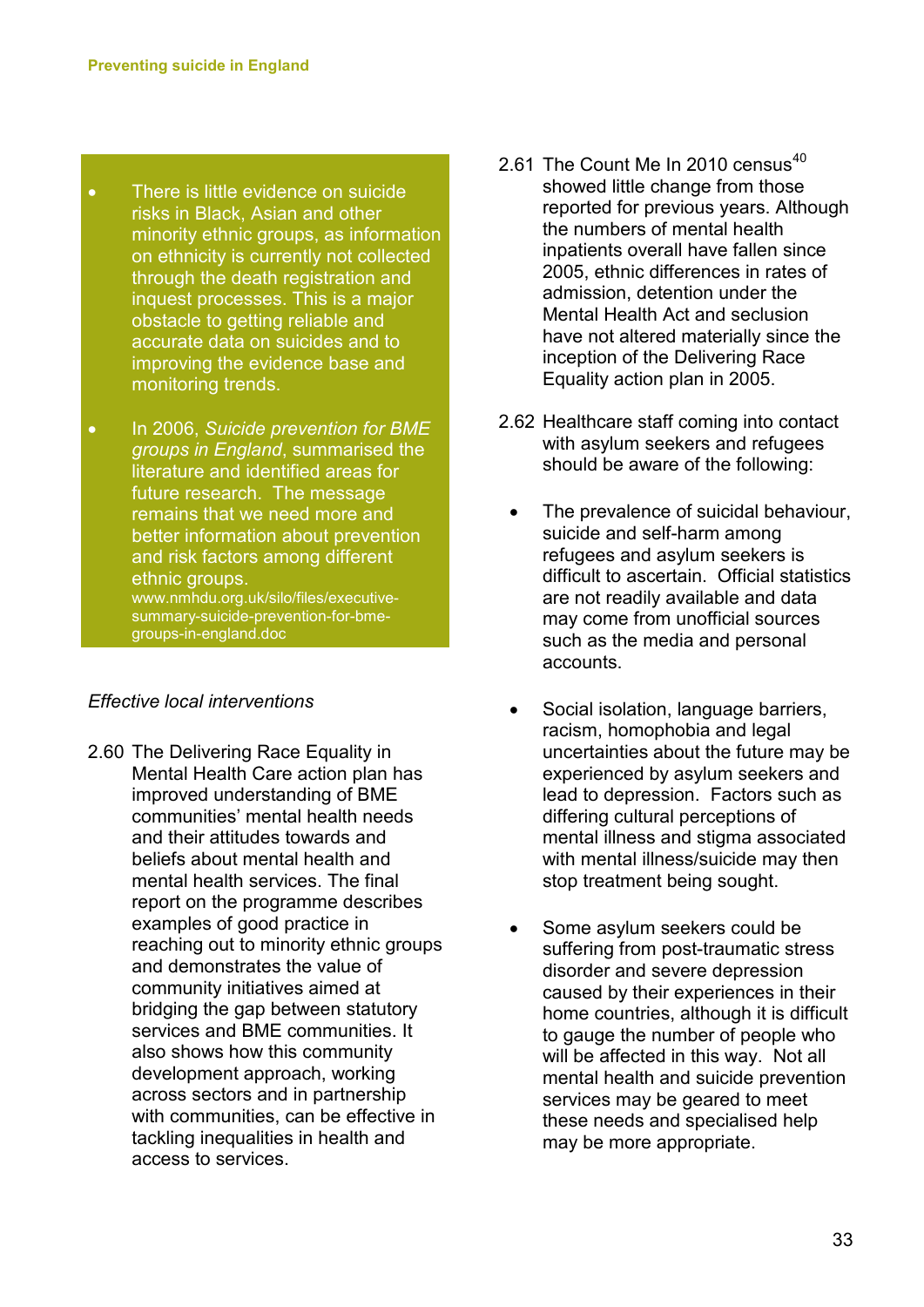- 2.63 A Ministerial Working Group on Equality in Mental Health has been established to ensure that equality issues directly inform strategy implementation. Its initial priority is to tackle race inequality in particular, but it also aims to ensure that the full obligations of the Equality Act 2010 are met.
- 2.64 Asylum applications in the UK were at their lowest in 2010 at 17,790, excluding dependents, since a peak in 2002 of 84,130. The UK Border Agency is, however, considering whether its ability to identify individuals at risk of suicide or selfharm, and to refer them to the appropriate services, could be improved.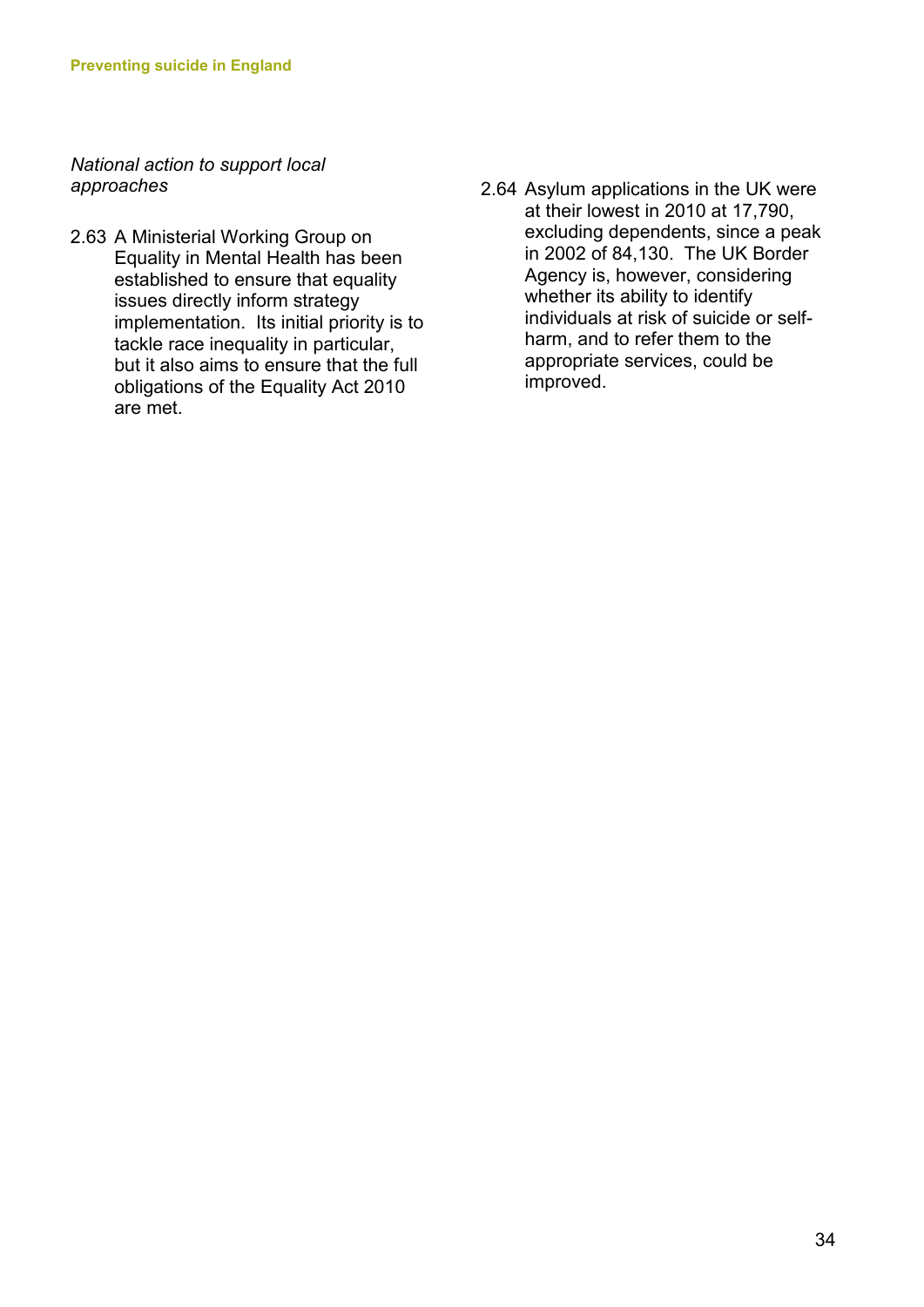# <span id="page-36-0"></span>3. Area for action 3: Reduce access to the means of suicide

- 3.1 One of the most effective ways to prevent suicide is to reduce access to high-lethality means of suicide. This is because people sometimes attempt suicide on impulse, and if the means are not easily available, or if they attempt suicide and survive, the suicidal impulse may pass.<sup>[41](#page-50-2)[42](#page-50-3)</sup>
- 3.2 Suicide methods most amenable to intervention are:
	- hanging and strangulation in psychiatric inpatient and criminal justice settings;
	- self-poisoning;
	- those at high-risk locations; and
	- those on the rail and underground networks.

It is also important to be vigilant and respond to new or unusual suicide methods.

3.3 The media has an important role in avoiding reporting and portraying new high-lethality methods of suicide, that may increase the number of fatal suicide attempts. The internet is a ready source of detailed information concerning the use of lethal suicide methods (see area for action 5).

#### Reduce the number of suicides as a result of hanging and strangulation

The most common method of suicide for men and women is hanging and strangulation.<sup>[43](#page-50-4)</sup> Hanging and strangulation also continues to be the most common method of suicide among mental health inpatients and prisoners.

#### *Effective local interventions*

- 3.4 Inpatient suicides as a whole have reduced since 2004: the removal of noncollapsible fittings has resulted in no inpatient suicides as a result of hanging from non-collapsible bed or shower curtain rails, and the total number of deaths by hanging has fallen by more than half. Inpatient suicide using noncollapsible rails is a 'Never Event' [\\*](#page-19-0) .
- 3.5 Paragraphs 1.11-1.15 outline approaches which will help mental health service providers to reduce suicide risk.
- 3.6 Hanging accounts for over 90% of selfinflicted deaths in custody. In prison, access to certain methods will be severely restricted and this may contribute to the choice of hanging as a method. Safer cells are one example of facilities that can be used in the care of prisoners. Safer cells are designed to make the act of suicide or self-harm by ligaturing as difficult as possible, mainly by reducing ligature points. The design also takes account of the need to create not only a safer and robust environment, but also a more normalising one. However, no cell can be considered totally 'safe'. Safer cells can complement (but not replace) a regime providing care for at-risk prisoners and can reduce risks associated with impulsive acts.

-

Never events are serious, largely preventable, patient safety incidents that should not occur if the available preventative measures have been implemented by healthcare providers.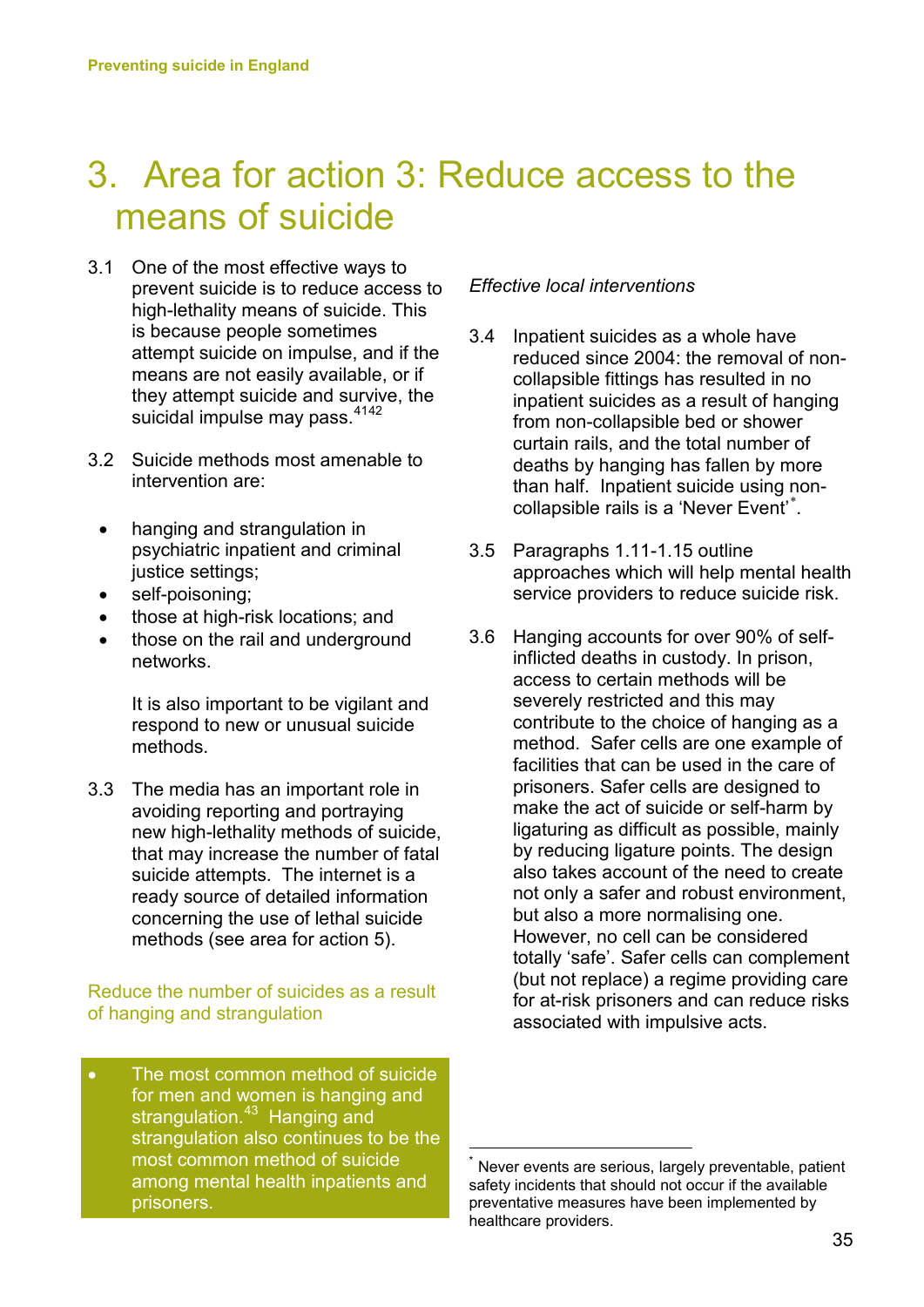#### *National action to support local approaches*

3.7 A recent Department of Health study $44$  found that people choose hanging as a method of suicide because they mistakenly think it is quick, tidy and effective. These findings have important implications for suicide prevention work and the National Suicide Prevention Strategy Advisory Group will consider how best to respond to these findings.

#### Reduce the number of suicides as a result of self-poisoning

- Self-poisoning accounts for approximately a quarter of all suicide deaths in England. It is the second most common method of suicide in both men and women and was, until 2008, the most common method among women.
- 3.8 Significant progress has been made in reducing access to medications associated with suicide attempts, including:
	- the phased withdrawal of coproxamol, a prescription-only painkiller that was associated with 300–400 fatal deliberate or accidental drug overdoses a year in England and Wales alone. This reduced deaths from this cause, without evidence of a significant increase in deaths due to poisoning with other analgesics;<sup>[45](#page-50-6)</sup> and
	- the introduction in 1998 of legislation to limit the size of packs of paracetamol, salicyates and their compounds sold over the counter, supported by guidance on best practice in the sale of pain relief medication (MHRA, 2009).

Restricting the availability of these medicines has led to a reduction in both deliberate and accidental overdoses.<sup>[46](#page-50-7)</sup>

- 3.9 However, a substantial number of deaths still occur from paracetamol overdose. The MHRA has established an expert working group of the Commission on Human Medicines to review current guidelines for the management of paracetamol overdose.
- 3.10 Further consideration needs to be given to the prescribing of some toxic drugs, where safer alternative medicines are available.<sup>[47](#page-50-8)</sup>
- 3.11 The National Institute for Health and Clinical Excellence (NICE) will be developing a quality standard on safe prescribing, as part of a library of approximately 170 NHS Quality Standards covering a wide range of diseases and conditions.

#### Reduce the number of suicides at high-risk locations

- Jumping from a high place is an important method of suicide to address. Suicides by jumping almost inevitably occur in public places, have a very high fatality rate and are extremely traumatic for witnesses and people living and working in the surrounding area. Jumps also tend to attract media attention, which can lead to copycat suicides. All the world's most notorious suicide locations are jumping sites.
- Locations that offer easily accessible means of suicide include vehicle and pedestrian bridges, viaducts, highrise hotels, multi-storey car parks and other high buildings, and cliffs.
- 3.12 Most areas have sites and structures that lend themselves to suicide attempts.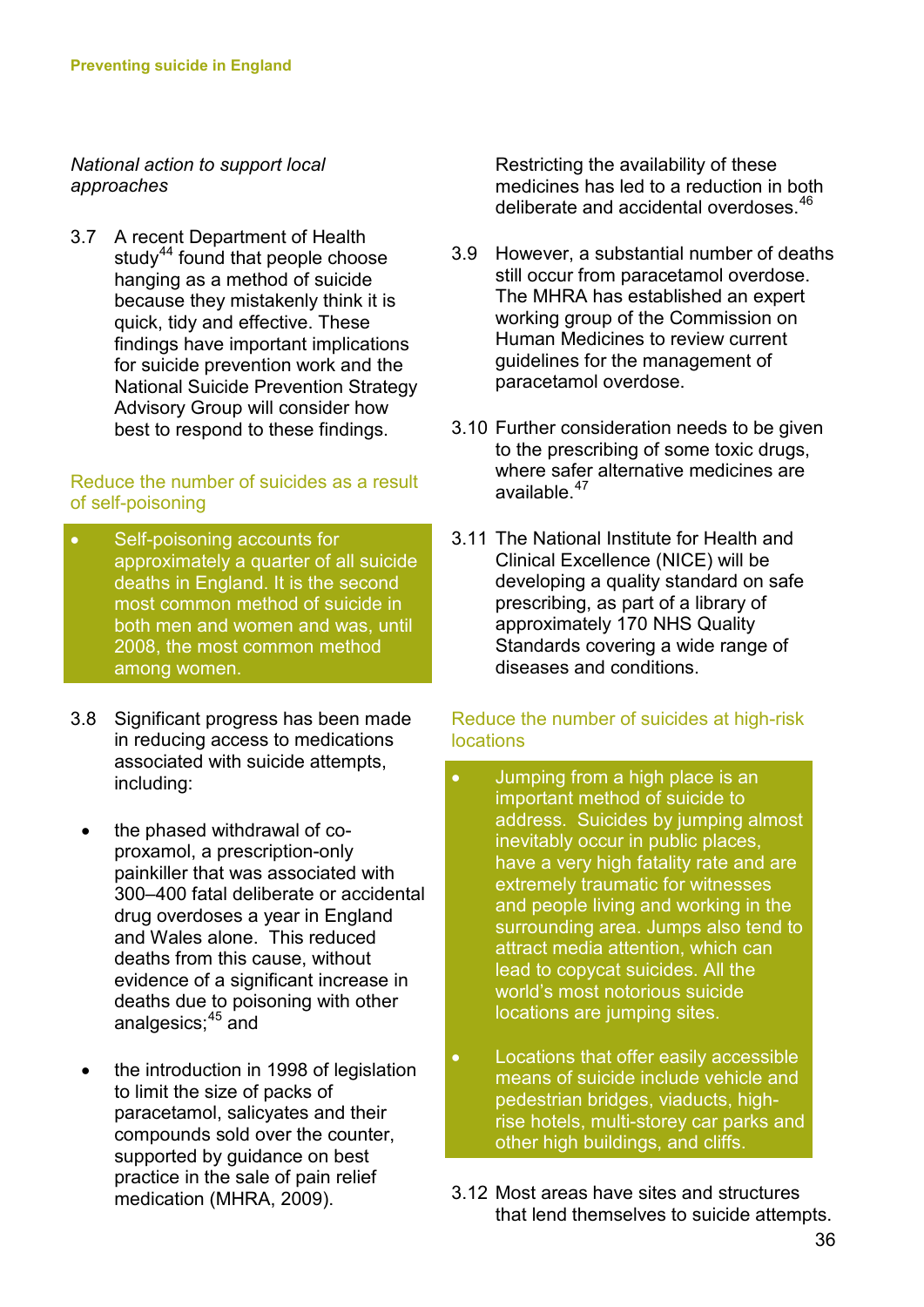Suicide risk can be reduced by limiting access to these sites and making them safer.<sup>[48](#page-51-1)</sup>

3.13 Evidence suggests that loss of life can be prevented when local agencies work together to discourage suicides at high-risk locations, including sites that temporarily become suicide hot-spots following a suicide death.

#### *Examples of effective local interventions*

- 3.14 Effective approaches to reducing suicides at high-risk locations or from jumping include:
	- preventative measures for example barriers or nets on bridges, including motorway bridges, from which suicidal jumps have been made, and providing emergency telephone numbers, e.g. Samaritans;
	- working with local authority planning departments and developers to include suicide risk in health and safety considerations when designing multi-storey car parks, bridges and high-rise buildings that may offer suicide opportunities;
	- In care and hospital settings. environmental assessments should include assessing the risk of vulnerable patients accessing opening windows or balconies (see guidance in NHS Estates Health Technical Memorandum No 55 *Windows*); and
	- working with local and regional media outlets to encourage responsible media reporting on suicide methods and locations (see area for action 5).

```
Helpful resources
```
3.15 *Guidance on Action to be Taken at Suicide Hotspots* (2006) supports local suicide prevention work, enabling responsible authorities to identify local places (for example bridges, cliffs, railway stations) where people who are thinking about suicide may be tempted to go. It identifies a number of evidencebased interventions that have proved effective.

> [www.nmhdu.org.uk/nmhdu/en/our](http://www.nmhdu.org.uk/nmhdu/en/our-work/promoting-wellbeing-and-public-mental-health/suicide-prevention-resources/)[work/promoting-wellbeing-and-public-mental](http://www.nmhdu.org.uk/nmhdu/en/our-work/promoting-wellbeing-and-public-mental-health/suicide-prevention-resources/)[health/suicide-prevention-resources/](http://www.nmhdu.org.uk/nmhdu/en/our-work/promoting-wellbeing-and-public-mental-health/suicide-prevention-resources/)

- 3.16 Work undertaken by the London School of Economics and the Institute of Psychiatry on behalf of the Department of Health includes a cost benefit analysis of bridge safety measures for suicide prevention, which would potentially also apply to other suicide hot-spots. See www2.lse.ac.uk/businessAndConsultancy/LSEEn terprise/news/2011/healthstrategy.aspx
- 3.17 *Falls from windows* provides HSE guidance to help organisations manage the risks of people using care services falling from windows or balconies. [http://www.hse.gov.uk/healthservices/falls](http://www.hse.gov.uk/healthservices/falls-windows.htm)[windows.htm](http://www.hse.gov.uk/healthservices/falls-windows.htm)

#### Reduce the number of suicides on the rail and underground networks

• Suicide by jumping or lying in front of trains and other moving vehicles is similarly an important method to address. While suicide rates have been falling generally, suicide deaths on the railway network have increased slightly, to about 210 people a year in England, Scotland and Wales. Most (about 80%) are men and most are in the 15–44 age range. The RSSB and the British Transport Police collect extensive information on railway deaths and incidents, including suicides and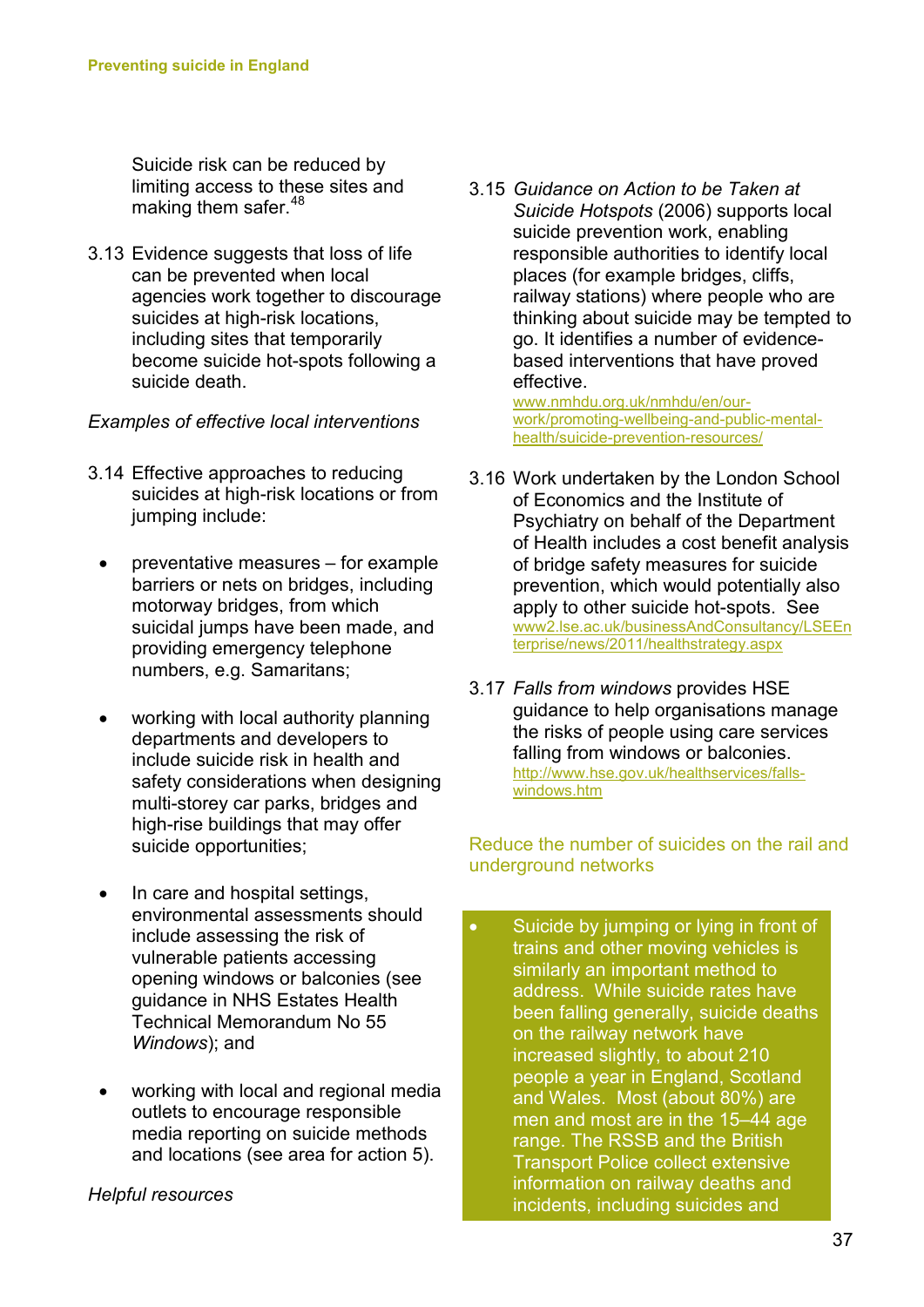#### attempted suicides.

#### *Examples of effective local interventions*

- 3.18 The British Transport Police (BTP) and London Underground Limited (LUL) have worked closely with local services to reduce risk at transportrelated suicide hotspots. LUL has provided staff training to help them identify people who may be considering suicide and engage with them in the hope that they can persuade them not to. This approach has helped reduce incidence of suicide at one London Underground station close to a psychiatric inpatient unit. The training is currently being rolled out across the London Underground network.
- 3.19 The British Transport Police recognises that suicide attempts provide an opportunity for interventions aimed at preventing an individual from repeating their attempt at a later date, with the aim to reduce the number of fatalities on the railway. BTP has developed a suicide prevention plan, which is completed for every "determined" attempt at suicide. It is a comprehensive record of information about the individual and the incident, supported by a menu of potential actions which could be taken according to the information available, in order to minimise the risk that the individual poses. In particular, it captures the contact details of any friends, relatives or any individuals who have assisted in reducing the person's risk of suicide (e.g. social worker, doctor, and psychiatrist) for future reference and to enable follow up enquiries

regarding the individual's progress/wellbeing.

*National approaches to support local actions*

3.20 Samaritans and Network Rail have established a joint, five-year training, communications and outreach programme. Through joint working with partners including train operators and the British Transport Police, they aim to reduce suicides on the national rail network by 20%. The project was launched in January 2010 and is initially focused on those stations most affected by suicide.

[www.samaritans.org.uk/support\\_samaritans/corp](http://www.samaritans.org.uk/support_samaritans/corporate_suppporters/network_rail/about_the_partnership.aspx) [orate\\_suppporters/network\\_rail/about\\_the\\_partne](http://www.samaritans.org.uk/support_samaritans/corporate_suppporters/network_rail/about_the_partnership.aspx) [rship.aspx](http://www.samaritans.org.uk/support_samaritans/corporate_suppporters/network_rail/about_the_partnership.aspx)

#### Respond to new methods of suicide

#### *Effective local interventions*

3.21 As well as understanding commonly used means of suicide, it is important to be vigilant and respond to new or unusual suicide methods and locations. Local services and external agencies may need to devise ways to ensure that they are provided promptly with information about the circumstances and methods of suicides either by the police following initial investigation of the death or through the coroner's office following the police report to the coroner.

#### *National approaches to support local actions*

3.22 The Government will work with the National Suicide Prevention Strategy Advisory Group to take a lead in identifying, monitoring and responding to new methods of suicide when they emerge.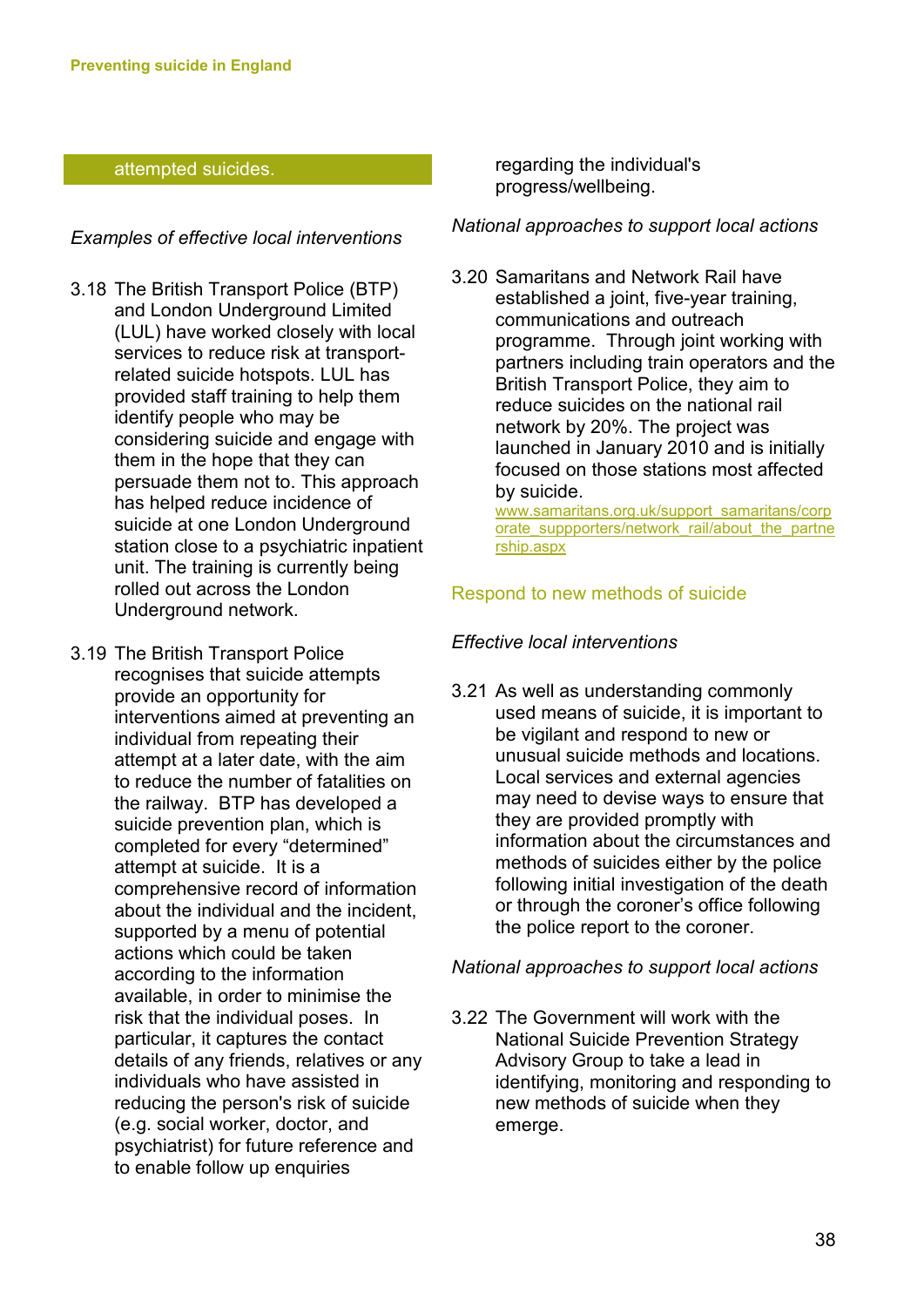# <span id="page-40-0"></span>4. Area for action 4: Provide better information and support to those bereaved or affected by suicide

- 4.1 To provide better information and support for those bereaved or affected by suicide we need to:
	- provide support that is effective and timely;
	- have in place effective local responses to the aftermath of a suicide; and
	- provide information and support for families, friends and colleagues who are concerned about someone who may be at risk of suicide.

Provide effective and timely support for families bereaved or affected by suicide

- Family and friends bereaved by a suicide are at increased risk of mental health and emotional problems and may be at higher risk of suicide themselves.<sup>[49](#page-51-2)</sup>
- Suicide can also have a profound effect on the local community. We know from studies that, in addition to immediate family and friends, many others will be affected in some way.<sup>[50](#page-51-3)[51](#page-51-4)</sup> They include neighbours, school friends and work colleagues, but also people whose work brings them into contact with suicide – emergency and rescue workers, healthcare professionals, teachers, the police, faith leaders and witnesses to the incident.
- There may be a risk of copycat suicides in a community, particularly among young people, if another young person or a high-profile celebrity dies by suicide.

#### *Effective local interventions*

- 4.2 Effective and timely emotional and practical support for families bereaved or affected by suicide is essential to help the grieving process, prevent further or longer-term emotional distress and support recovery. There is some evidence that referral to specialist bereavement counselling and other bereavement support can be helpful for people who actively seek it<sup>52</sup>, although evidence for efficacy of interventions is currently limited<sup>[53](#page-51-6)</sup>. It is important that GPs are vigilant to the potential vulnerability of family members when someone takes their own life.
- 4.3 Guidance that mental health trusts will have in place on how to deal with the suicide of a patient under the care of the mental health services may include information on preparing for the inquest and dealing with the family, carers and friends of the deceased, including the impact of the suicide and the inquest on the family. The need to be sensitive in their dealings with the family will continue if the clinical team have to attend an inquest.

#### *Helpful resources*

4.4 The Department of Health has recently reviewed and updated *Help is at Hand: A resource for people bereaved by suicide and other sudden, traumatic death*. This provides advice and information for anyone directly affected by suicide. It also has advice for people in contact with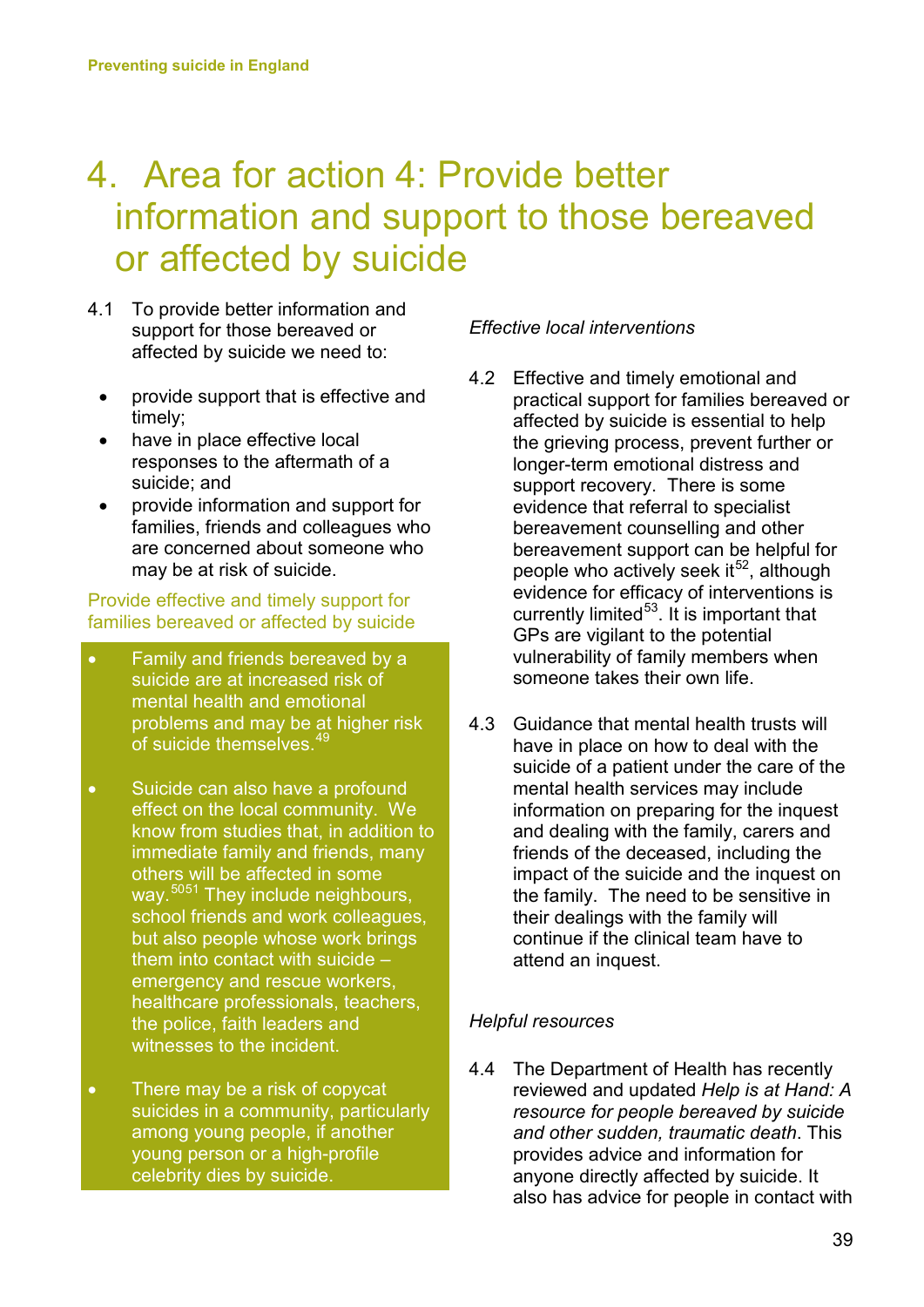those bereaved through suicide, either because of their work or because they are part of the same community. See

[www.nmhdu.org.uk/nmhdu/en/our](http://www.nmhdu.org.uk/nmhdu/en/our-work/promoting-wellbeing-and-public-mental-health/suicide-prevention-resources/)[work/promoting-wellbeing-and-public-mental](http://www.nmhdu.org.uk/nmhdu/en/our-work/promoting-wellbeing-and-public-mental-health/suicide-prevention-resources/)[health/suicide-prevention-resources/](http://www.nmhdu.org.uk/nmhdu/en/our-work/promoting-wellbeing-and-public-mental-health/suicide-prevention-resources/) or order from [www.orderline.dh.gov.uk](http://www.orderline.dh.gov.uk/)

- 4.5 This useful resource could be publicised more widely. A recent evaluation has shown that it is well received but that access to it can be a problem.<sup>54</sup> The Department of Health will continue to work with partners to get the document to people at the right time.
- 4.6 The Government has recently published the *Guide to Coroners and Inquests and Charter for Coroner Services* which has been provided to all coroners' courts. It will ensure that people have accessible, concise information on the processes and standards in a coroner inquiry, and setting out the standards in a single document will also improve consistency across the coroner system.

www.justice.gov.uk/downloads/burials-andcoroners/guide-charter-coroner.pdf

- 4.7 INQUEST, a charity which provides advice and support to bereaved people on the inquest process, has developed *The Inquest Handbook: A guide for bereaved families, friends and their advisors*. This booklet includes specialist sections dealing with deaths in police or prison custody and when detained under the Mental Health Act 1983.
- 4.8 There are other sources of support, information and advice that may be helpful both for people directly affected by suicide and also for use when training and supporting staff

whose work brings them into contact with suicide. They include:

- *The Road Ahead… A guide to dealing with the impact of suicide*, published by [Mental Health Matters. www.mentalhealthmatters.com](http://www.mentalhealthmatters.com/)
- Healthtalkonline, a website where people can share experiences of ill health and bereavement, including bereavement by suicide. [www.healthtalkonline.org](http://www.healthtalkonline.org/)
- If U Care Share, a website and campaign organisation with links to sources of support. www[.ifucareshare.co.uk](http://ifucareshare.co.uk/)
- Winston's Wish, bereavement support [for children and young](http://www.winstonswish.org.uk/) people.<br>[www.winstonswish.org.uk/](http://www.winstonswish.org.uk/)
- Cruse Bereavement Care. [www.crusebereavementcare.org.uk](http://www.crusebereavementcare.org.uk/)
- Survivors of Bereavement by Suicide, a self-help organisation to meet the needs and break the isolation of those bereaved by the suicide of a close relative or friend. [www.uk-sobs.org.uk/](http://www.uk-sobs.org.uk/)
- The Compassionate Friends, support for bereaved parents and their families after a child dies. [www.tcf.org.uk/](http://www.tcf.org.uk/)

- 4.9 The Independent Advisory Panel on Deaths in Custody held a listening day in September 2011 for those whose family member had died whilst detained under the Mental Health Act.
- 4.10 As a result of what they heard, the Panel recommended to the Ministerial Board on Deaths in Custody that Trusts with responsibility for detained patients should have procedures in place for ensuring good quality family liaison with bereaved families, and to signpost them for support and advice. Policies on investigation should be explained to families to ensure they are offered an opportunity to be involved and receive ongoing information. Trusts should also keep families informed of actions taken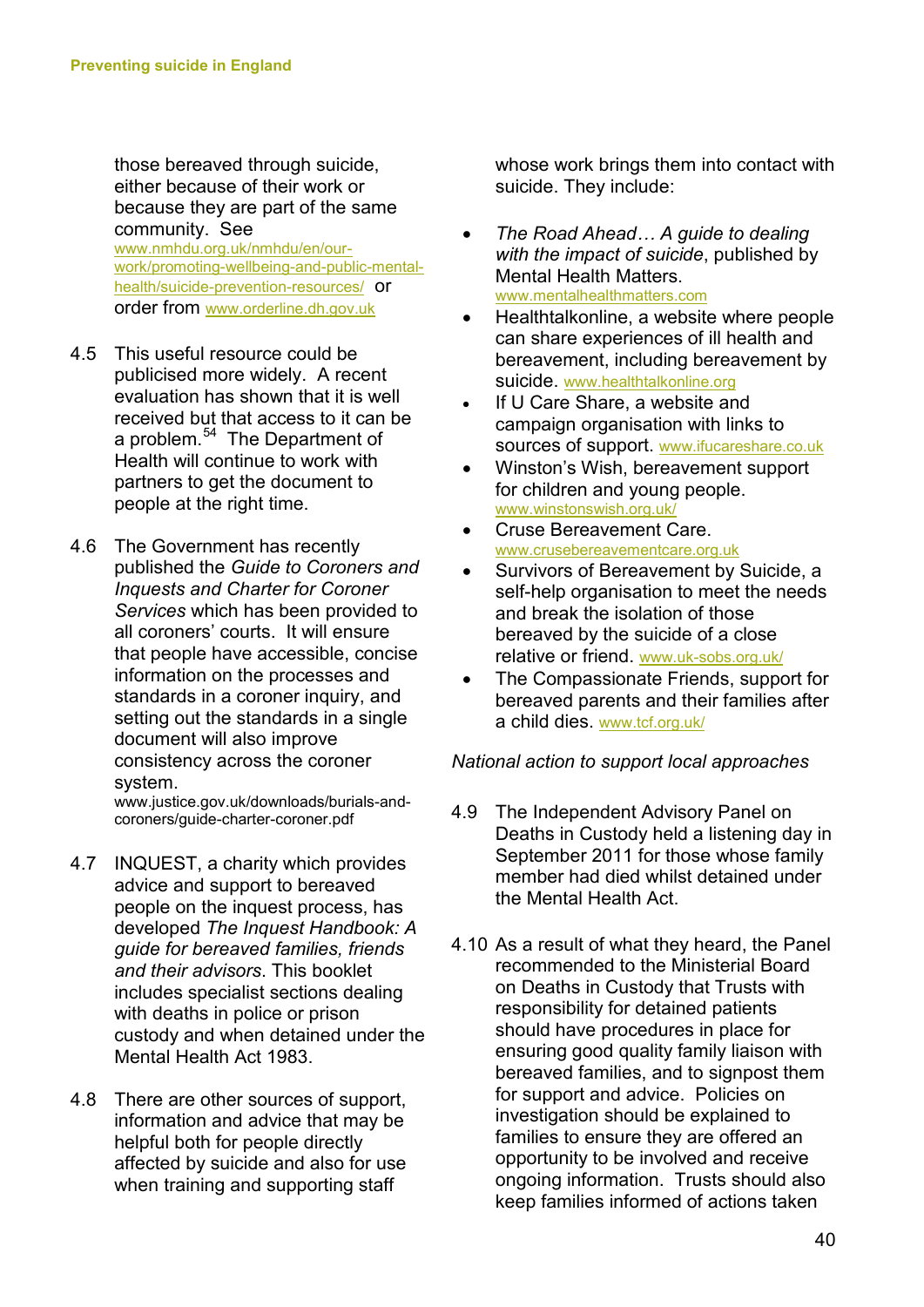to learn from their relative's death including any changes as a result of the investigation or inquest.

- 4.11 This good practice, particularly following the judgment in *Rabone vs Penine Care NHS Foundation Trust*, is equally applicable where a voluntary patient in contact with mental health services takes their own life.
- 4.12 The Department of Health recently made a grant to Survivors of Bereavement by Suicide to enable the organisation to forge productive relationships with other suicide prevention organisations so that they can continue to support bereaved families and friends in the future.

#### Have in place effective local responses to the aftermath of a suicide

- Suicide can have devastating effects on a community. There is emerging evidence that post-suicide interventions at community level can help to prevent copycat and suicide clusters and ensure support is available. This approach may be adapted for use in schools, colleges and universities, workplaces, prisons, mental health and other care services, drug and alcohol services and residential care homes.
- 4.13 Samaritans has successfully piloted a Step by Step post-suicide intervention service for schools, and is now offering this service across the UK. Samaritans branches work with schools and local authorities, offering practical support, guidance and information on the impact of suicide on school communities, and ways to promote recovery and prevent suicide clusters. This approach could

also be used in other settings. [www.samaritans.org](http://www.samaritans.org/)

4.14 Publicity about suicide, and in particular detailed descriptions of the suicide method, may lead to copycat suicide attempts. Area for action 5 describes ways to work with the media to raise awareness of this risk and promote responsible reporting and portrayal of suicides.

#### Provide information and support for families, friends and colleagues who are concerned about someone who may be at risk of suicide

- 4.15 If families, friends and colleagues become concerned that someone may be at risk of suicide it is important that they can get information and support as soon as possible.
- 4.16 Recent qualitative research<sup>[55](#page-51-8)</sup> indicates that there are very significant difficulties for family members and friends recognising and responding to a suicidal crisis. Signs and communications of suicidal crisis are rarely clear: they are often oblique, ambiguous and difficult to interpret. Even when it is clear to relatives and friends that something is seriously wrong, they may be afraid to intervene for fear of saying or doing `the wrong thing' and damaging relationships or even raising suicide risks. The answer is not simply to give people information about warning signs, because the blocks to awareness and intervention may be emotional rather than factual in nature. Efforts to support families and friends to play a role in preventing suicide should highlight the ambiguous nature of warning signs and should focus on helping people to acknowledge and overcome their fears about intervening.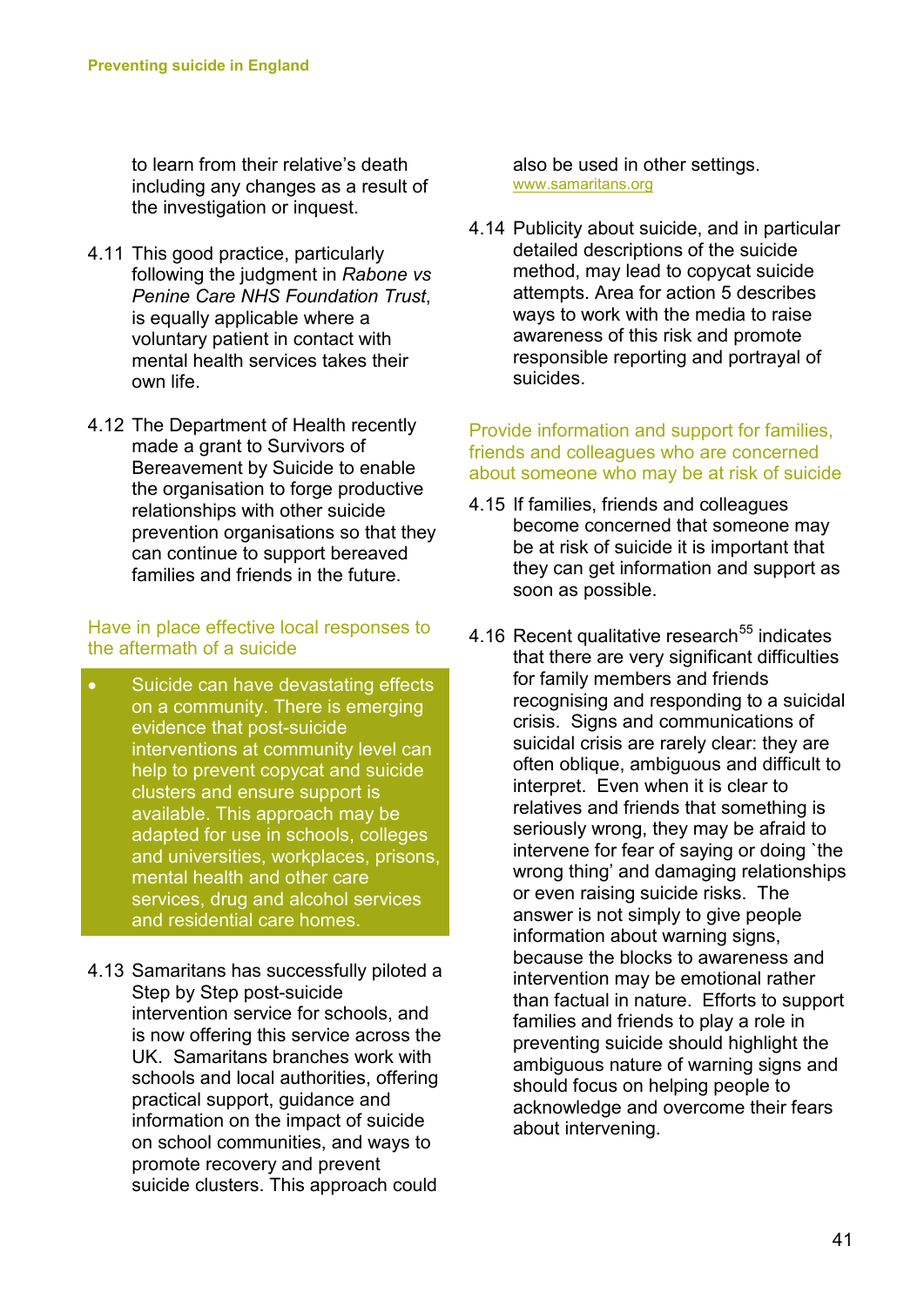#### *Effective local interventions*

- 4.17 If individuals are already being cared for by mental health, primary care or social services it is critical that family, carers and friends know how to contact the services and are appropriately involved in any care planning. Any concerns they raise should be considered carefully and responded to in a timely and appropriate way.
- 4.18 The NHS Future Forum reported how people often find care systems difficult to navigate, and that having a person to help coordinate their care made a significant difference to both their experience and the effectiveness of their care. The Government wants everyone with a care plan to be allocated a named professional who has an overview of their case and is responsible for answering any questions they or their family might have. *Caring for our future* sets out how we hope this can become standard practice.
- 4.19 There are clearly times when mental health service practitioners, in dealing with a person at risk of suicide, may need to inform the family about aspects of risk to help keep the patient safe. The Department of Health is working with a wide range of professional bodies to raise the profile of this issue and to try to reach a consensus view on confidentiality and suicide prevention.

4.20 For individuals who are not known to services help is still available through many outlets. A list of services and contacts is being published alongside the strategy. Contact details and further information about other organisations is available in *Help is at Hand*: [www.nmhdu.org.uk/nmhdu/en/our](http://www.nmhdu.org.uk/nmhdu/en/our-work/promoting-wellbeing-and-public-mental-health/suicide-prevention-resources/)[work/promoting-wellbeing-and-public-mental](http://www.nmhdu.org.uk/nmhdu/en/our-work/promoting-wellbeing-and-public-mental-health/suicide-prevention-resources/)[health/suicide-prevention-resources/](http://www.nmhdu.org.uk/nmhdu/en/our-work/promoting-wellbeing-and-public-mental-health/suicide-prevention-resources/)

- 4.21 Samaritans has a partnership with the social networking site Facebook in the UK. Friends who are concerned about an individual will be able to tell Samaritans through the Facebook help centre. Facebook will then put Samaritans in touch with the distressed friend to offer their expert support. The Samaritans' Facebook page also has advice on how to support vulnerable friends, such as how to spot when someone is distressed and how to start a difficult conversation.
- 4.22 Some individuals are more likely to come into contact with people at higher risk of suicide as a result of their work, for example, staff in job centres, the police and emergency departments (see paragraph 2.38).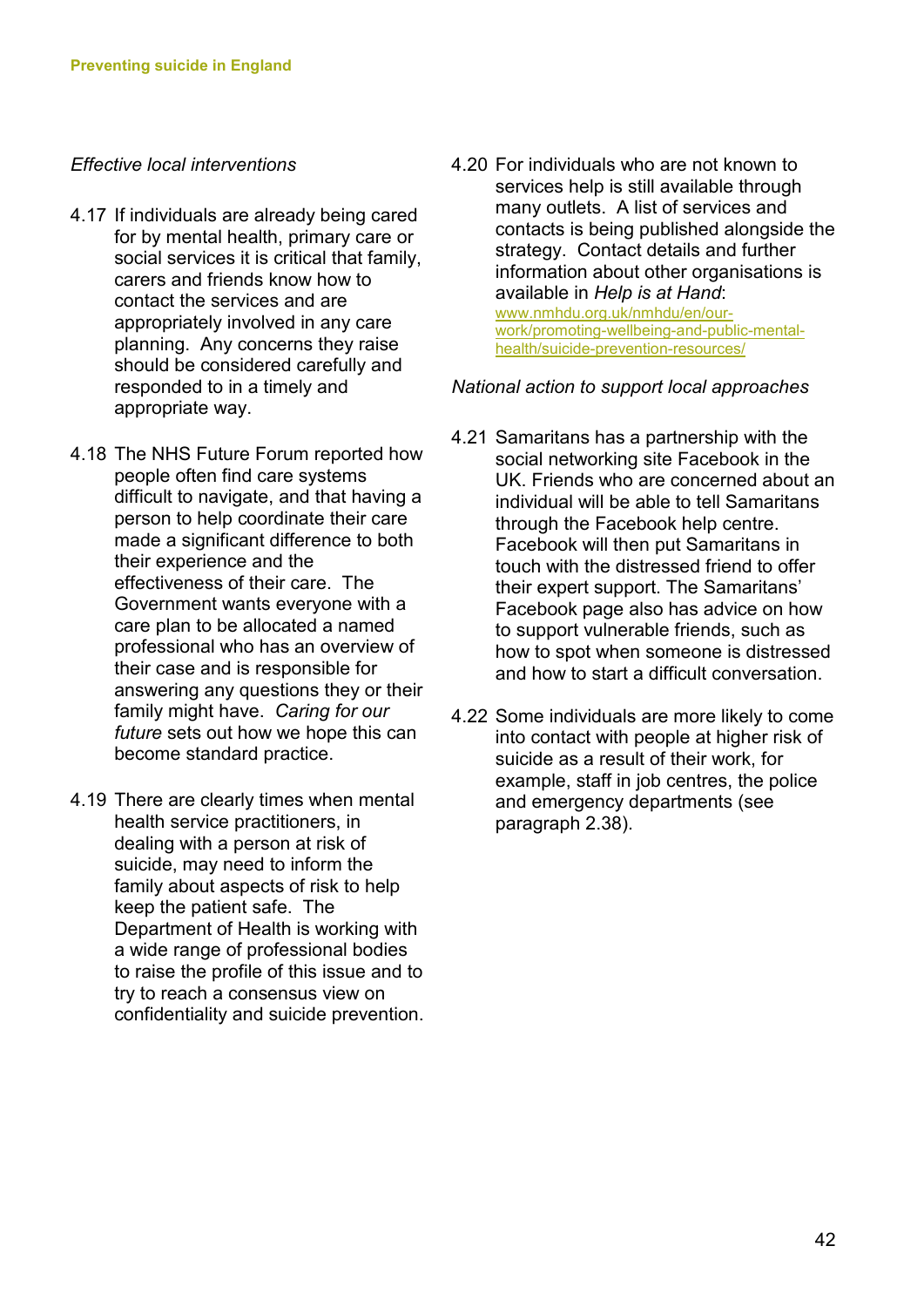# <span id="page-44-0"></span>5. Area for action 5: Support the media in delivering sensitive approaches to suicide and suicidal behaviour

- 5.1 There are two key aspects to supporting the media in delivering sensitive approaches to suicide and suicidal behaviour:
	- promoting the responsible reporting and portrayal of suicide and suicidal behaviour in the media; and
	- continuing to support the internet industry to remove content that encourages suicide and provide ready access to suicide prevention services.

Promote the responsible reporting and portrayal of suicide and suicidal behaviour in the media

The media have a significant influence on behaviour and attitudes. There is already compelling evidence that media reporting and portrayals of suicide can lead to copycat behaviour, especially among young people and those already at risk.<sup>[56](#page-52-0)[57](#page-52-1)</sup>

#### *Effective local interventions*

5.2 Local services and agencies may wish to work with local and regional newspapers and other media outlets to encourage them to provide information about sources of support and helplines when reporting suicide and suicidal behaviour. Working with local media is particularly important where there is a specific location for suicide causing concern.

- 5.3 In 2006 the Press Complaints Commission (PCC) added a clause to the Editors' Code of Practice explicitly recommending that the media avoid excessively detailed reporting of suicide methods. The 2009 edition of the PCC *Editors' Codebook* highlights the distress that can be caused by:
	- insensitive and inappropriate graphic illustrations accompanying media reports of suicide;
	- use of photographs taken from social networking sites without relatives' consent; and
	- the re-publication of photographs of people who have died by suicide when reporting other suicide deaths in the same area.
- 5.4 It also commends the inclusion of details of local support organisations and helplines with any coverage of suicide deaths. [www.pcc.org.uk/cop/practice.html](http://www.pcc.org.uk/cop/practice.html)
- 5.5 A number of other organisations and agencies, most notably Samaritans, have developed helpful guidance for the media on the reporting of and portrayal of suicide. [www.samaritans.org/media](http://www.samaritans.org/media_centre/media_guidelines.aspx) [\\_centre/media\\_guidelines.aspx](http://www.samaritans.org/media_centre/media_guidelines.aspx)
- 5.6 Samaritans plays a key role in monitoring media coverage of suicide, looking at examples of both poor and excessive reporting of suicide in the UK in national, regional and local media. It works closely with the media and regulators to support sensitive reporting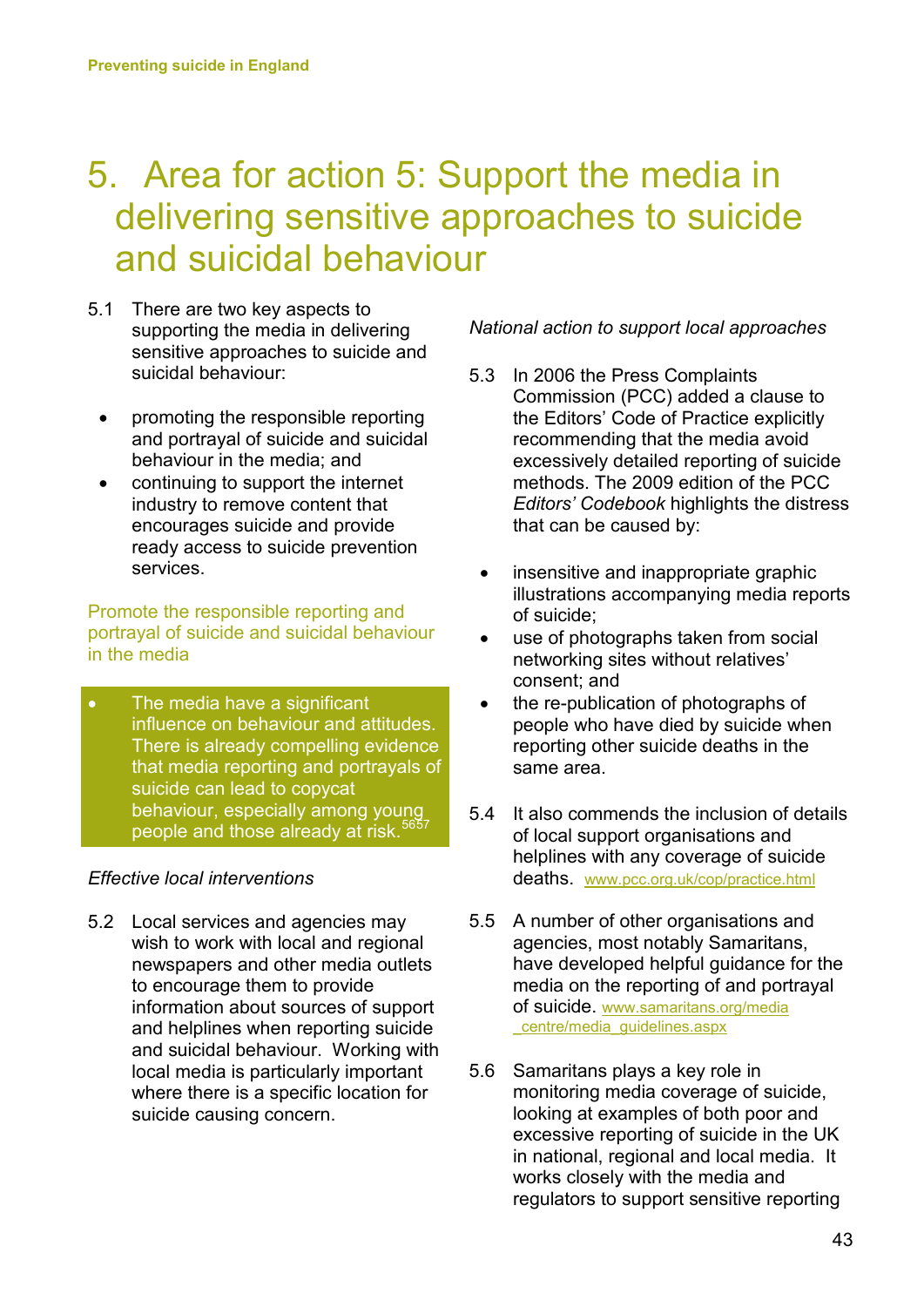of suicide in line with its media guidelines and undertakes proactive training and outreach with the media.

- 5.7 The portrayal of suicide behaviour in TV programmes and film and advertising is also an important consideration. In regulating television programming and film, both Ofcom and the British Board of Film Classification take account of the risk of imitative behaviour which could encourage suicide. Advertising is subject to the Advertising Standards Authority's advertising codes, which contain a range of regulatory controls regarding the content of advertisements. We intend to consult with the regulators to ensure that their rules and guidelines remain robust and continue to provide suitable protections.
- 5.8 The Government is supporting the Time to Change anti-stigma and discrimination social marketing programme. The programme's media engagement work in 2012-13 will: provide an advisory service to broadcast media; pro-actively engage TV drama and news producers, scriptwriters and commissioners; hold seminars to improve the reporting and representation of people with mental health problems; and aim to secure board-level support from media companies. [www.time-to](http://www.time-to-change.org.uk/)[change.org.uk](http://www.time-to-change.org.uk/)

Continue to support the internet industry to remove content that encourages suicide and provide ready access to suicide prevention services

There is growing concern about misuse of the internet to promote suicide and suicide methods.<sup>[58](#page-52-2)</sup> In particular, there has been

widespread condemnation of internet sites that could help and encourage vulnerable people – particularly young people – to take their own lives. In 2005-7 there was evidence that internet use may have contributed to at least 1-2% of suicides, particularly in relation to the use of relatively unusual, highly lethal methods.

The internet also provides an opportunity to reach out to vulnerable individuals who would otherwise be reluctant to seek information, help or support from other agencies. The internet can develop and expand the availability of sources of support to vulnerable people online and can also encourage major organisations that provide content in the most popular parts of the internet (such as social networking sites; search engine providers; and online news media outlets) to develop responsible practices which reduce the availability of harmful content and promote sources of support.

- 5.9 *Safer Children in a Digital World*, the report of the Byron Review (2008), identified some confusion about the application of the law to the encouragement of suicide online. The relevant provisions of the law have since been simplified and modernised to make clear that the law applies to online as well as offline actions. The new provisions came into force on 1 February  $2010.<sup>59</sup>$  $2010.<sup>59</sup>$  $2010.<sup>59</sup>$
- 5.10 Under section 2(1) of the Suicide Act 1961 (as amended by section 59 of the Coroners and Justice Act 2009) it is an offence to do an act capable of encouraging or assisting the suicide or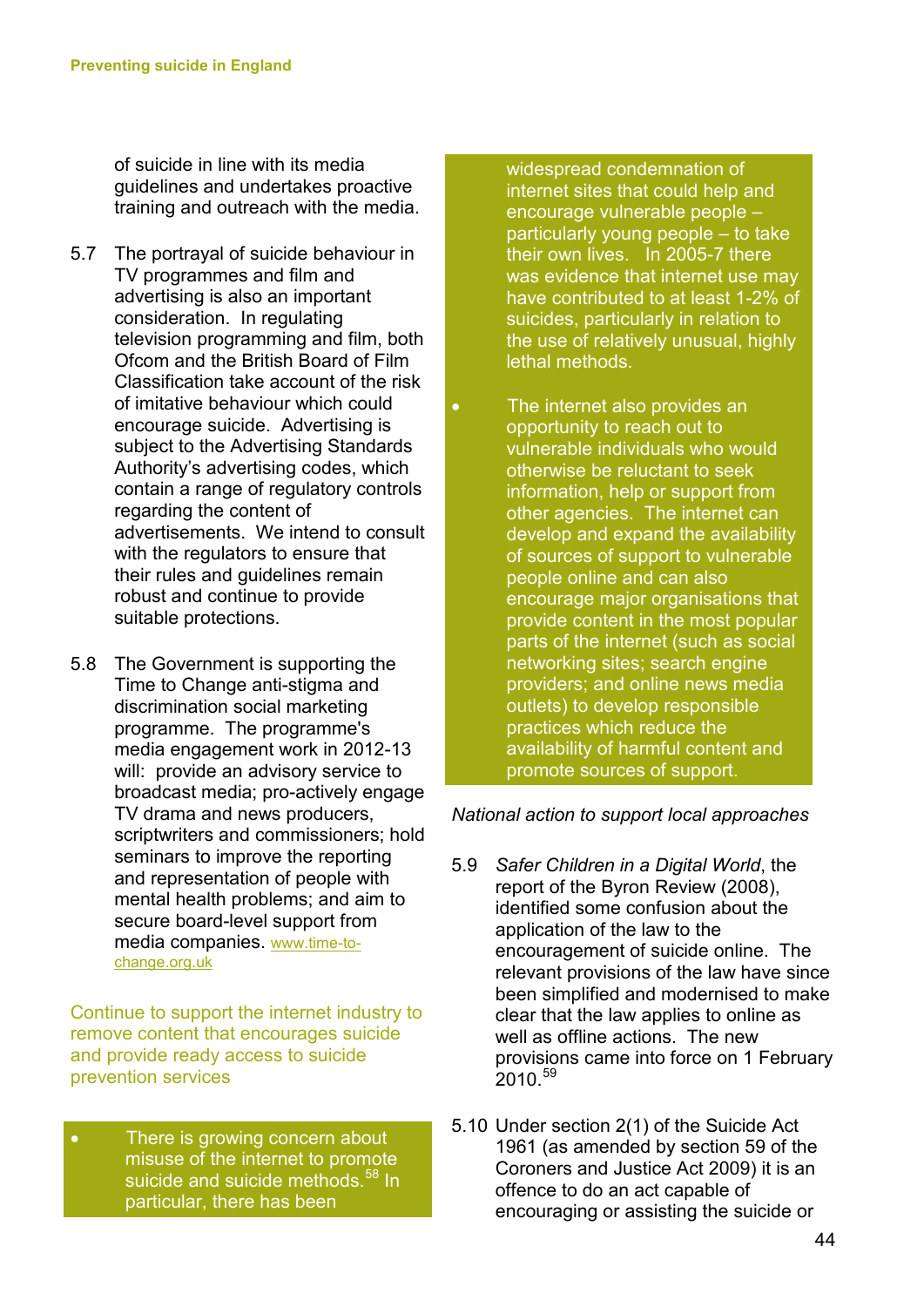<span id="page-46-0"></span>attempted suicide of another person with the intention to so encourage or assist. The person committing the offence need not know the other person or even be able to identify them. So the author of a website promoting suicide and suicide methods may commit an offence if the website encourages or assists the suicide or attempted suicide of one or more of their readers, and the author intends that the website will so encourage or assist. They may be prosecuted whether or not a suicide or attempted suicide takes place. Similarly, any person making a posting to an online chat room or a social networking site which intentionally encourages another person to commit or attempt to commit suicide may be guilty of an offence.

- <span id="page-46-4"></span><span id="page-46-3"></span><span id="page-46-2"></span><span id="page-46-1"></span>5.11 The Director of Public Prosecutions has issued a Policy for Prosecutors in respect of Cases of Encouraging or Assisting Suicide which sets out guidance to prosecutors on how to apply the law in force. The policy also provides information on the relevant evidential and public interest stages which must be considered in cases of assisted suicide. The policy is available on the CPS website.
- <span id="page-46-7"></span><span id="page-46-6"></span><span id="page-46-5"></span>5.12 Content providers are free to make their own policies on the publication of harmful or inappropriate material. We expect that the updated law on promoting suicide should make it easier for content providers to identify and take down any content based in England and Wales that contains potentially illegal material. However, potentially illegal material that is hosted by providers outside the UK will not be covered by these arrangements.
- 5.13 The Government works with the internet industry and content providers through the UK Council for Child Internet Safety (UKCCIS) to create a safer online environment for children and young people through industry self-regulation, improving e-safety education and raising public awareness.
- 5.14 The Government will continue to work through UKCCIS to promote active choice on domestic broadband connections and on new internetenabled devices – prompting consumers to choose which content they wish to be able to access – enabling consumers, should they so choose, to restrict access to the most common content and sites which promote suicide. We will promote the use of default filters on public wifi networks, which could help to prevent children using public wifi from accessing adult content. Technical solutions will not offer the complete solution and UKCCIS is also working to develop greater internet safety and education tools for parents and children. We will be pressing for greater transparency from industry on their responses to the public's reporting of harmful and inappropriate content. Over the summer period, we will be seeking the views of industry, children's charities and parents on the best ways to keep children safe online.
- 5.15 Implemented effectively, these measures will reassure parents that they have the tools to ensure that their children are not accessing harmful suicide-related content online.
- 5.16 Samaritans and others have worked with search engines and social media sites to ensure that ready access is provided to trusted suicide prevention and support services. PAPYRUS, a voluntary organisation for the prevention of young suicide, has developed a leaflet *Action for Safety on the Internet*, which offers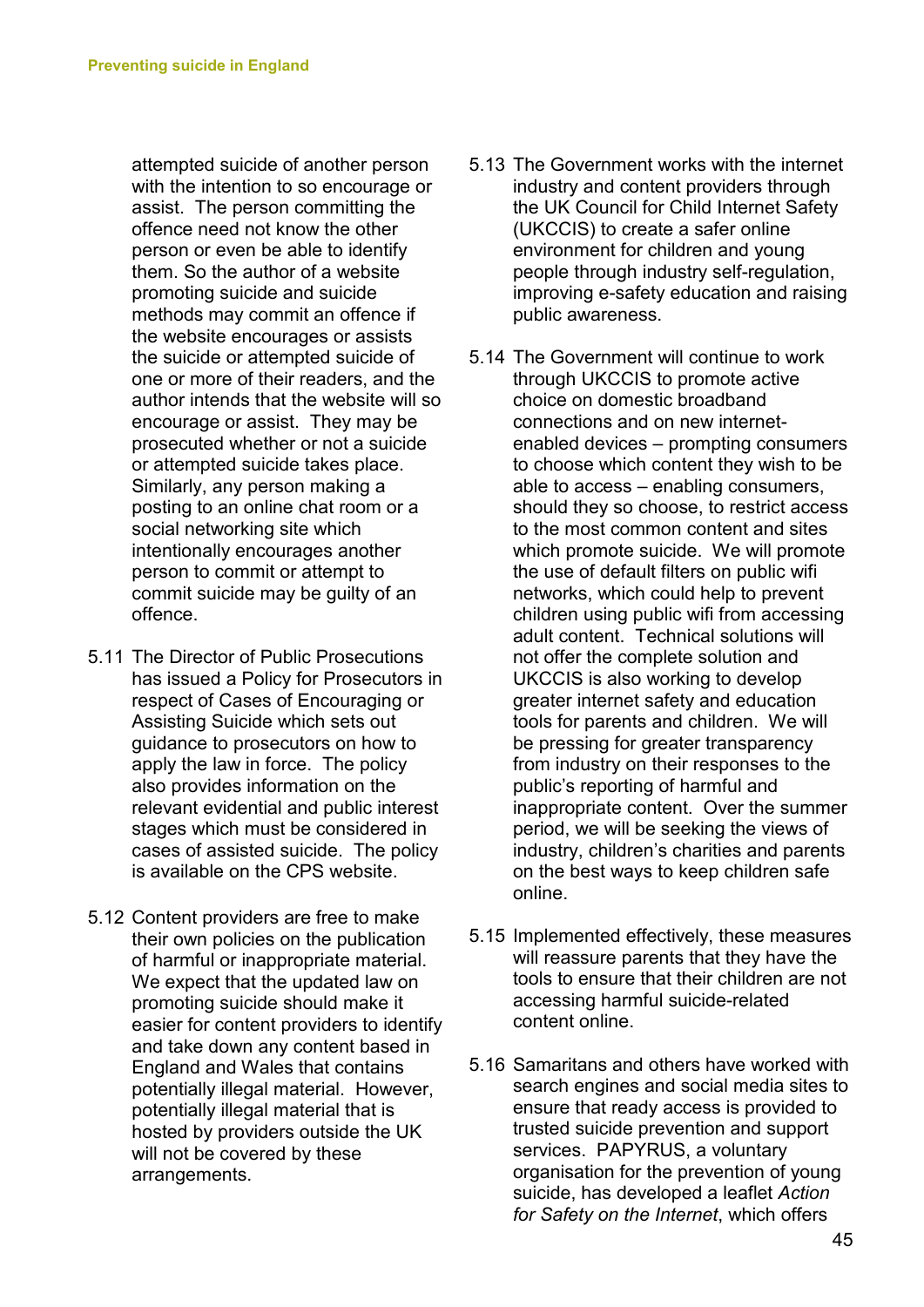<span id="page-47-9"></span><span id="page-47-8"></span><span id="page-47-7"></span><span id="page-47-6"></span><span id="page-47-5"></span><span id="page-47-4"></span><span id="page-47-3"></span><span id="page-47-2"></span><span id="page-47-1"></span><span id="page-47-0"></span>basic advice and sources of help for anyone who wishes their child to take a safe and responsible approach to the internet; and has concerns that a

young person is depressed or suicidal. [www.papyrus-uk.org](http://www.papyrus-uk.org/)

5.17 See section 4.20 for a joint initiative by Facebook and Samaritans.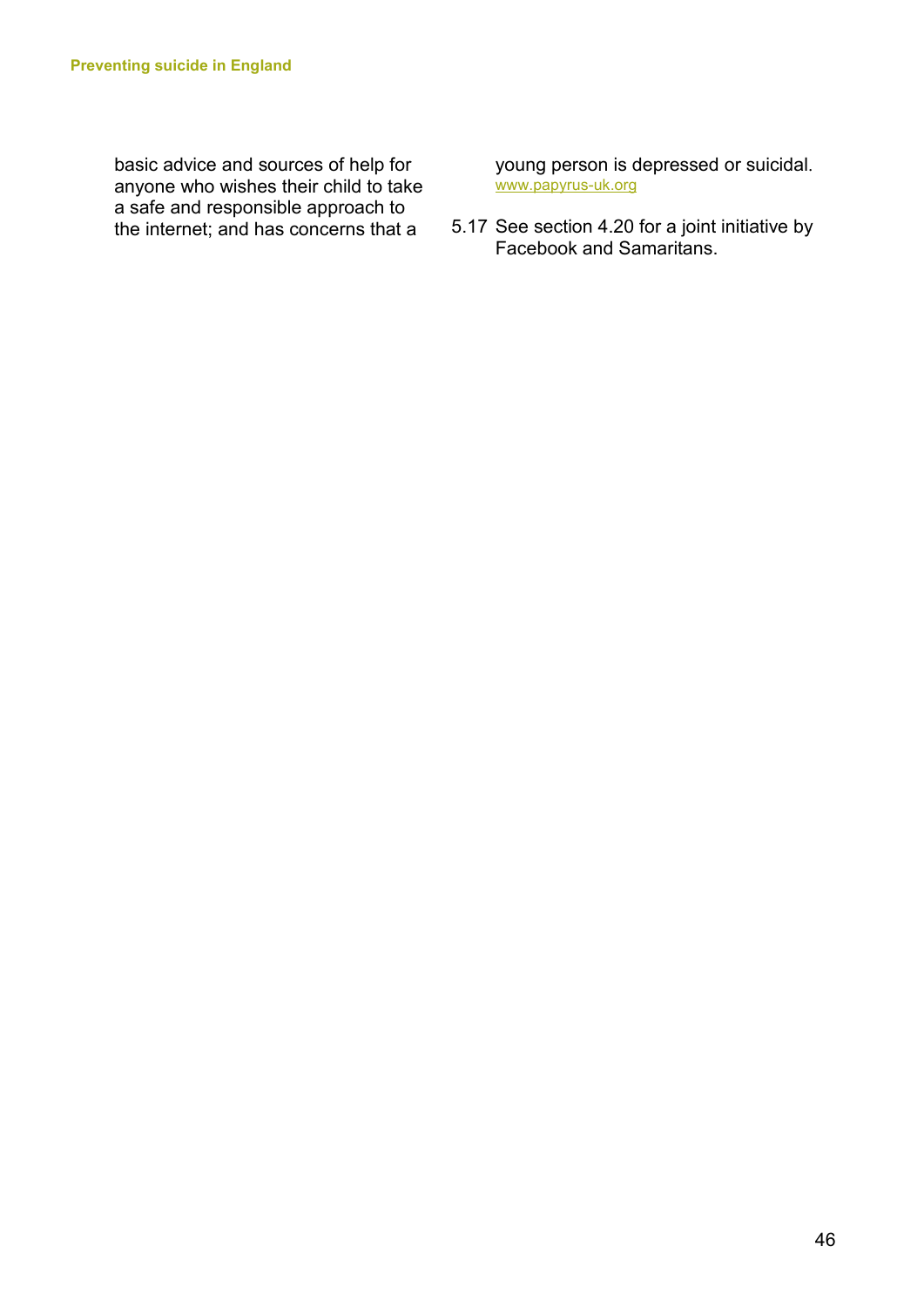# <span id="page-48-0"></span>6. Area for action 6: Support research, data collection and monitoring

- <span id="page-48-1"></span>6.1 To support research, data collection and monitoring we need to:
	- build on the existing research evidence and other relevant sources of data on suicide and suicide prevention;
	- expand and improve the systematic collection of and access to data on suicides; and
	- monitor progress against the objectives of the national suicide prevention strategy.
- <span id="page-48-3"></span><span id="page-48-2"></span>Reliable, timely and accurate suicide statistics are the cornerstone of any suicide prevention strategy and of tremendous public health importance.
- <span id="page-48-4"></span>• Research is essential to suicide prevention. Research studies enhance our understanding of the statistical data provided by ONS to inform strategies and interventions; highlight trends and changes in patterns; identify key factors in suicide risk and enhance our understanding of risk groups; evaluate and develop interventions to reflect changing needs and priorities, and develop the evidence base on what works in suicide prevention.
- <span id="page-48-8"></span><span id="page-48-7"></span><span id="page-48-6"></span><span id="page-48-5"></span>• A wealth of data is already collected by different agencies in the course of their routine work, but only limited information is collected centrally or easily accessible and available to researchers or public health specialists.

Build on the existing research evidence and other relevant sources of data on suicide and suicide prevention

- 6.2 There is a range of existing research evidence and other relevant sources of data which are useful to inform local and regional strategies and interventions to prevent suicide. A brief description of and links to the key information sources is included in the statistical update being published alongside this strategy.
- 6.3 Nationally, the Government will work with the Devolved Administrations in the UK to share national and international evidence from research studies on suicide prevention and effective interventions, and identify gaps in current knowledge.
- 6.4 The Department of Health, through the National Institute for Health Research (NIHR) and the Policy Research Programme (PRP), has invested significantly in mental health research and will continue to support high-quality research on suicide, suicide prevention and self-harm.
- 6.5 A five-year NIHR programme grant to generate research evidence to underpin the implementation and evaluation of the 2002 Suicide Prevention Strategy is due to report during 2012.
- 6.6 The NIHR has approved a five-year programme grant on suicide prevention starting 1 April 2012. This new programme will collect and analyse data on suicide and self-harm as related to the recession; develop interventions to reduce the impact of the recession on suicides; evaluate different forms of risk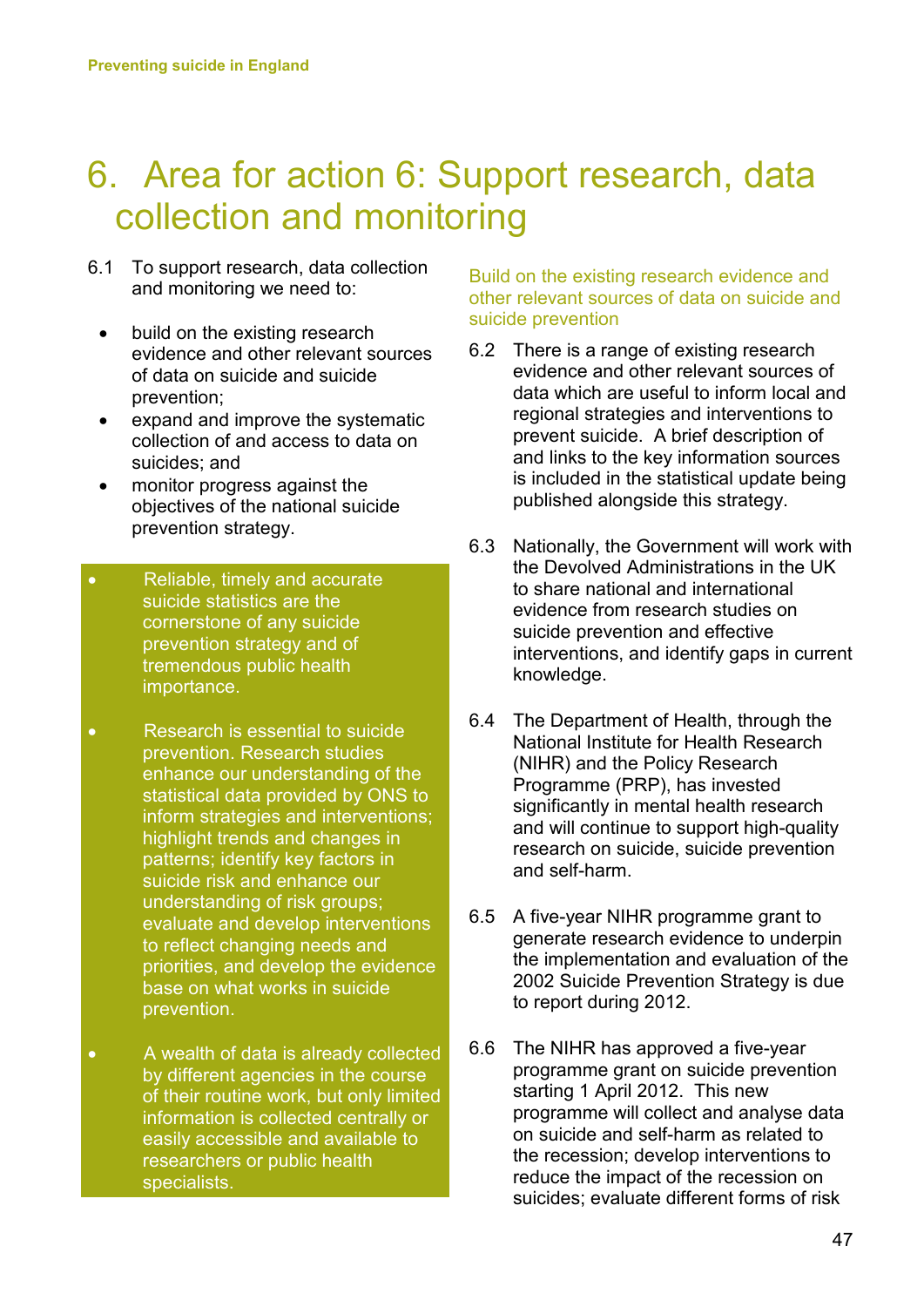<span id="page-49-0"></span>assessment following self-harm; review the literature and develop guidelines on the management of episodes of self-harm where individuals have made advance decisions on treatment; develop resources for parents of young people who self-harm; evaluate whether the use of some specific new methods of suicide is increasing; and identify medicines associated with high fatality in overdose.

<span id="page-49-4"></span><span id="page-49-3"></span><span id="page-49-2"></span><span id="page-49-1"></span>6.7 The PRP will fund up to £1.5 million for new suicide prevention research to contribute to the delivery of policy.

Expand and improve the systematic collection of and access to data on suicides

- <span id="page-49-6"></span><span id="page-49-5"></span>6.8 The information in the national mortality statistics produced by ONS is useful for identifying national trends, but does not allow more detailed analysis. Preventative interventions and monitoring would be enhanced if more comprehensive information was more easily accessible. Additional information may be held in coroners' records and records from GPs or secondary care and mental health services, but it is not routinely or systematically reported.
- <span id="page-49-11"></span><span id="page-49-10"></span><span id="page-49-9"></span><span id="page-49-8"></span><span id="page-49-7"></span>6.9 Public Health England is establishing an evidence and intelligence function. This will include the role currently performed by public health observatories, and will include gathering information on suicide prevention activities and data on suicide and self-harm in order to publish the data to support the Public Health Outcomes Framework.
- 6.10 Scotland is currently establishing a Scottish Suicide Information Database (ScotSID) to improve the quality of information available on suicides in Scotland. The first national report is available at: [www.isdscotland.org/Health-](http://www.isdscotland.org/Health-Topics/Public-Health/Publications/2011-12-20/2011-12-20-Suicide-Report.pdf?45182436705)[Topics/Public-Health/Publications/2011-12-](http://www.isdscotland.org/Health-Topics/Public-Health/Publications/2011-12-20/2011-12-20-Suicide-Report.pdf?45182436705) [20/2011-12-20-Suicide-Report.pdf?45182436705](http://www.isdscotland.org/Health-Topics/Public-Health/Publications/2011-12-20/2011-12-20-Suicide-Report.pdf?45182436705)
- 6.11 The Department of Health will work with the National Suicide Prevention Strategy Advisory Group to consider how we can get the most out of the existing data sources in England and address the issues raised in paragraph 6.8. This will include considering options to address the current information gaps around ethnicity and sexual orientation, and will seek to learn from the Scottish experience in establishing ScotSID.
- 6.12 At a local level, coroners may work with health services and partner organisations and agencies to provide data that will give an early indication of emerging patterns, such as clusters or particular patterns of suicides, before data are compiled by the ONS.
- 6.13 At a national level the Department of Health will work with the Ministry of Justice and coroners to consider what access to coroners' records may be achievable for bona fide researchers, subject to relevant data protection and confidentiality safeguards and bearing in mind coroners' statutory duties.
- 6.14 The varying detail given by coroners in narrative verdicts and the increasing use of multi-category verdicts means that, in some cases, ONS find it difficult to classify intent accurately. ONS is confident that the overall picture of current suicide trends shown by national and regional statistics is reliable at present.<sup>[60](#page-52-4)</sup> However, the variation in practice by different coroners means that local figures could be less reliable. Also,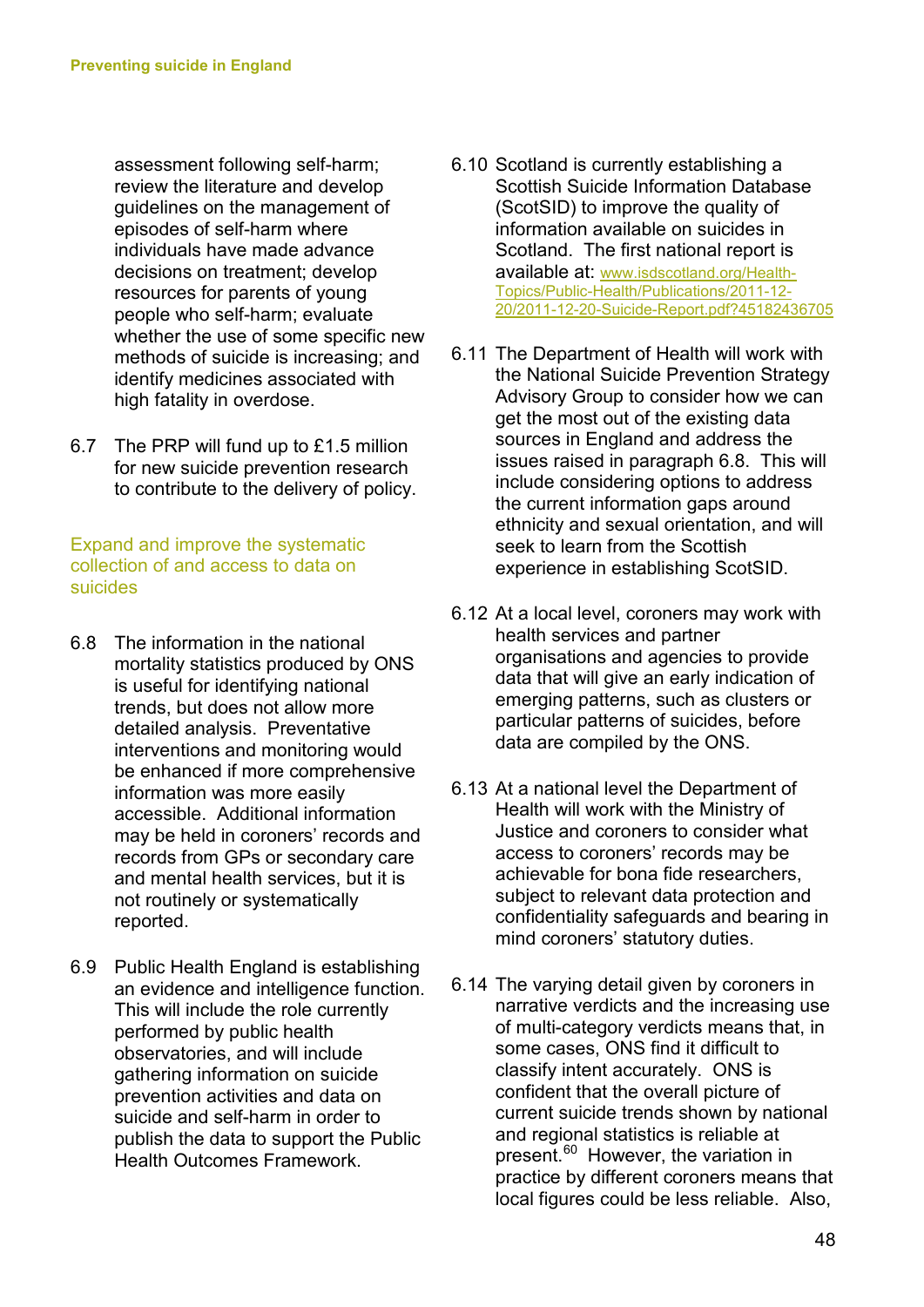<span id="page-50-1"></span><span id="page-50-0"></span>if the rise in narrative verdicts continues at the same rate, the accurate reporting of injury and poisoning deaths may be affected in the future. ONS is working with coroners and others concerned to ensure that they are able to classify these narrative and multi-category verdicts accurately in order to monitor trends and draw comparisons over time.

- <span id="page-50-3"></span><span id="page-50-2"></span>6.15 In the light of this, ONS made changes to the processing of narrative verdicts for all deaths registered from 2011 onwards, and the work with coroners will not have an impact until later in that year. Accordingly, ONS will be able to look at data for 2011 when it has the annual dataset in summer 2012 to assess the impact of these changes.
- <span id="page-50-5"></span><span id="page-50-4"></span>6.16 The Government is reforming the coroner system under Part 1 of the Coroners and Justice Act 2009. These reforms, which involve the establishment of the Chief Coroner, will help to bring about much greater consistency of practice between coroner areas and improved services to the bereaved, as well as helping to speed up the investigation and inquest process.
- <span id="page-50-7"></span><span id="page-50-6"></span>6.17 National monitoring statistics depend on the data generated by the coroners' reporting system so it will be important to bear in mind the continuity of data and information when making these changes.

#### <span id="page-50-8"></span>Monitor progress

- 6.18 The Government is committed to a new focus on outcomes that matter to people and their families both at national and local level. Three outcome frameworks have been developed: for the NHS, public health and adult social care. Together, these provide a comprehensive and coherent approach to tracking national progress against a range of critical outcomes.
- 6.19 Reflecting the continuing focus on suicide prevention, the Public Health Outcomes Framework (January 2012) includes the suicide rate as an indicator. Two other indicators with direct relevance to suicide prevention are selfharm and excess under 75 mortality in adults with serious mental illness. The indicator on excess mortality is also contained in the NHS Outcomes Framework.
- 6.20 *No health without mental health: Delivering better mental health outcomes for people of all ages* gives examples of outcomes and indicators for consideration by the NHS Commissioning Board and local commissioners; these include the rates of inpatient suicides.
- 6.21 The National Suicide Prevention Strategy Advisory Group will meet regularly to assess progress on the shared areas for action and objectives outlined in the strategy.
- 6.22 An update on progress in the implementation of the final strategy will be published annually online. This will summarise developments at national level, identify relevant research studies and their findings, and report detailed statistical information on suicides by gender, age, method and location.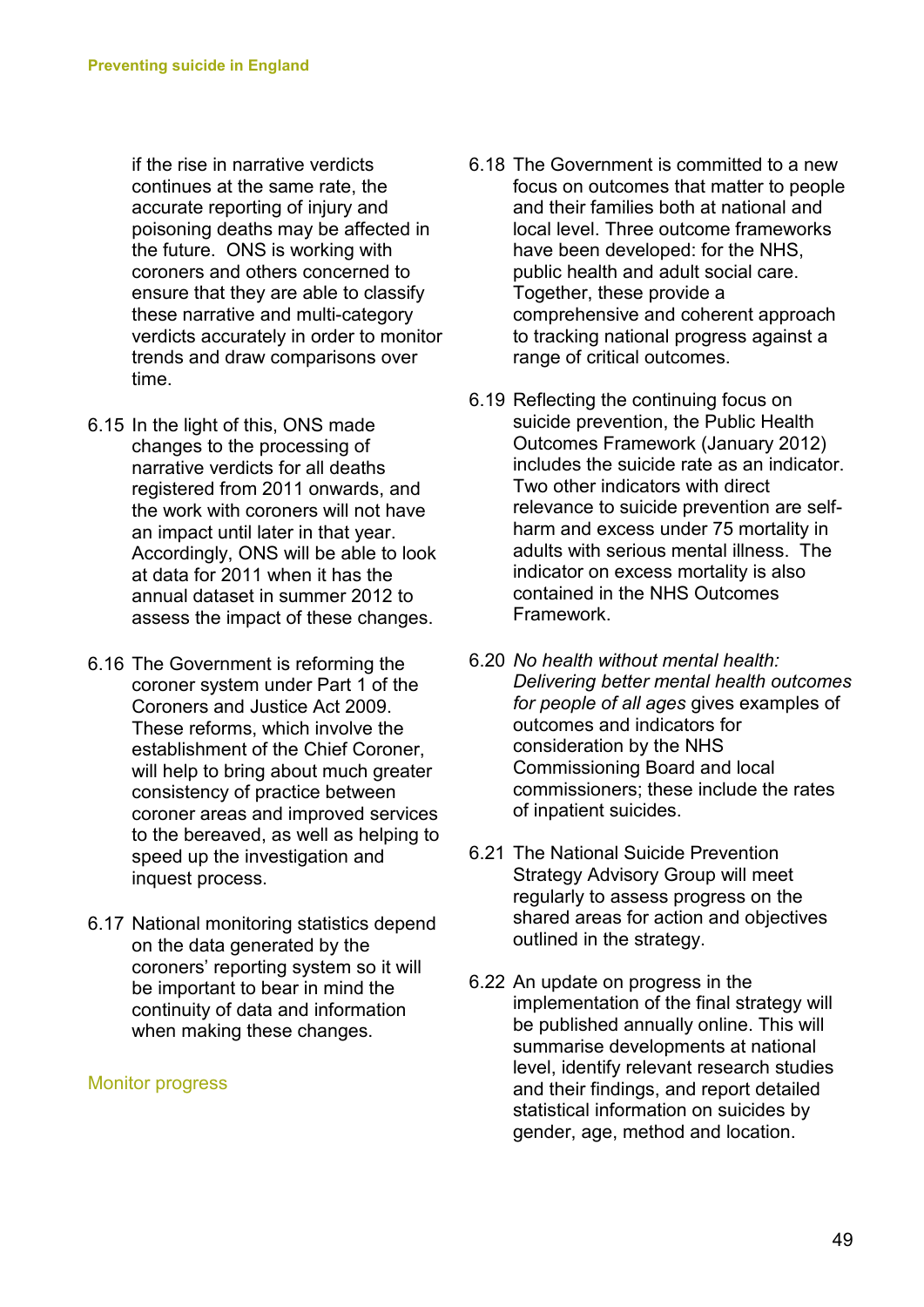# <span id="page-51-1"></span><span id="page-51-0"></span>7. Making it happen locally and nationally

- 7.1 A key message of this strategy is that there are many sectors, groups and individuals who can help to reduce suicide. Each priority area for action, set out in chapters 1 to 6, contains suggested local and national activities to help deliver change.
- <span id="page-51-3"></span><span id="page-51-2"></span>7.2 This chapter describes some of the broader context, systems and bodies, such as public health and primary care, which will support several of the areas for action.
- <span id="page-51-4"></span>7.3 *No health without mental health*  outlines the proposed reforms to the public health, health and social care systems and how the new architecture and approach will affect planning and delivery of improved public health and mental health outcomes. It also describes crossgovernment actions to support the delivery of the mental health strategy. Many have direct relevance to suicide prevention; for example, the work on employment being undertaken across government and the Ministerial Working Group on Preventing and Tackling Homelessness.
- <span id="page-51-8"></span><span id="page-51-7"></span><span id="page-51-6"></span><span id="page-51-5"></span>7.4 An implementation framework for *No health without mental health* was published in July 2012. This sets out what local organisations can do to implement the strategy, what work is underway nationally to support them, and how progress against the strategy's aims will be measured. The implementation framework explicitly covers suicide prevention, and will support local agencies in implementing this strategy.

#### Public Health

- 7.5 Public Health England (PHE) is the new national agency for public health (from April 2013) and will support local authorities, the NHS and their partners across England to achieve improved outcomes for the public's health and wellbeing.
- 7.6 PHE will take a leadership role across public health services, providing expertise and support to local areas to help improve outcomes in public health and reduce health inequalities, including on mental health and suicide prevention.
- 7.7 An effective local public health approach is fundamental to suicide prevention. This will depend on effective partnerships across all sectors including health, social care, education, the environment, housing, employment, the police and criminal justice system, transport and the voluntary sector.
- 7.8 New health and wellbeing boards (HWBs) will be able to support suicide prevention as they bring together local councillors, Clinical Commissioning Groups (CCGs), directors of public health (DsPH), adult social services and children's services, local Healthwatch and, where appropriate, wider partners (such as the Police and the Local Safeguarding Children Board) and community organisations.
- 7.9 HWBs will assess the local community's health and wellbeing needs and assets. Improvements in population health and wellbeing, including mental health, will reduce the risks of suicide. Specific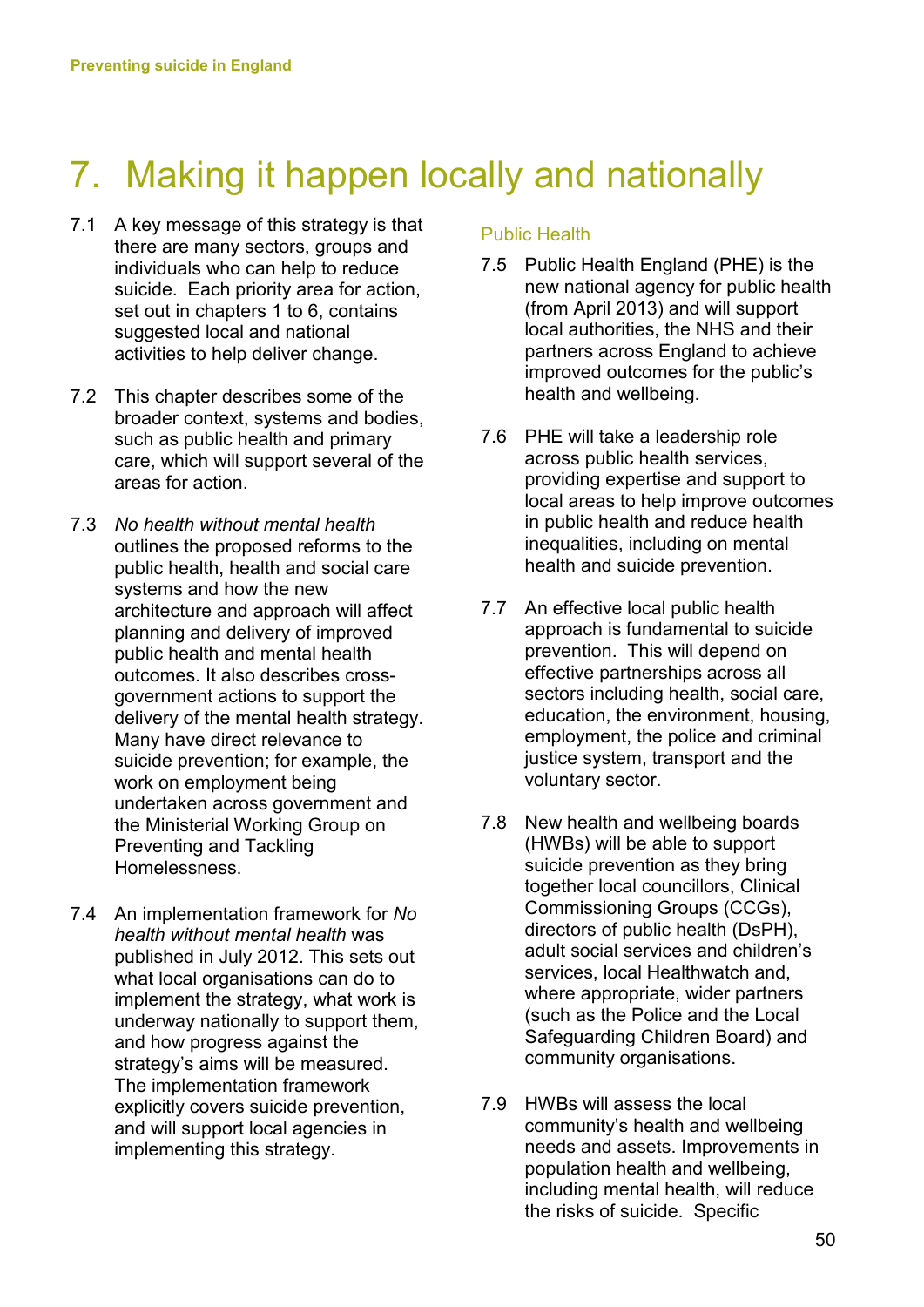<span id="page-52-0"></span>approaches to suicide prevention could feature in an effective local health and wellbeing approach. For example, many of the locations used for suicide are under the control of local authorities and they can act to reduce this risk.

- <span id="page-52-3"></span><span id="page-52-2"></span><span id="page-52-1"></span>7.10 DsPH can play a key part in developing local public health approaches and in nurturing and maintaining links across the NHS and local government. They will be appointed jointly by local authorities and Public Health England. This will place many DsPH in a unique position to contribute to taking forward the suicide prevention strategy.
- <span id="page-52-4"></span>7.11 Some areas have established regional or sub-regional multi agency suicide prevention groups to coordinate activities to reduce suicides. In many cases these groups also support more localised groups or networks of suicide prevention activists. These groups could help support DsPH and health and wellbeing boards in developing assessments and strategies.

#### Primary care services

7.12 Most general practices will have a patient who dies by suicide only once every few years. However, GPs can make a big difference to overall suicide rates. General practices will see a lot of people with many of the known factors for higher risk of suicide, for example long-term physical health problems, selfharming, drug and alcohol misuse and mental health problems. They are the first point of contact for many people who are experiencing distress or suicidal thoughts and who may be vulnerable to suicide. GPs are also

the key gatekeepers to specialist services.

- 7.13 Primary care staff may also be the first point of contact for people who are bereaved or affected by the suicide of family members, friends and colleagues.
- 7.14 Health visitors, midwives and other community staff may be in contact with children, young people and families and be the first to be aware of mental health problems or other difficulties developing. They can therefore provide direct support and also refer speedily to other services.

#### Commissioning reforms

- 7.15 The NHS Commissioning Board (NHS CB) will be committed to improving outcomes in mental health. Through its role in commissioning primary care, specialised services, prison health, military health and some specific public health services, the NHSCB will have a vital contribution to make in realising the aims of *No health without mental health* and this strategy.
- 7.16 The NHS CB will also have an important role in providing national leadership for driving up the quality of care across health commissioning. The Board could do this, for example, by publishing commissioning guidance and model care pathways, based on the evidence-based quality standards that it has asked NICE to develop.
- 7.17 NICE quality standards, defining high quality care, are relevant to both local authorities and CCGs in their commissioning roles. Existing quality standards relevant to suicide prevention include alcohol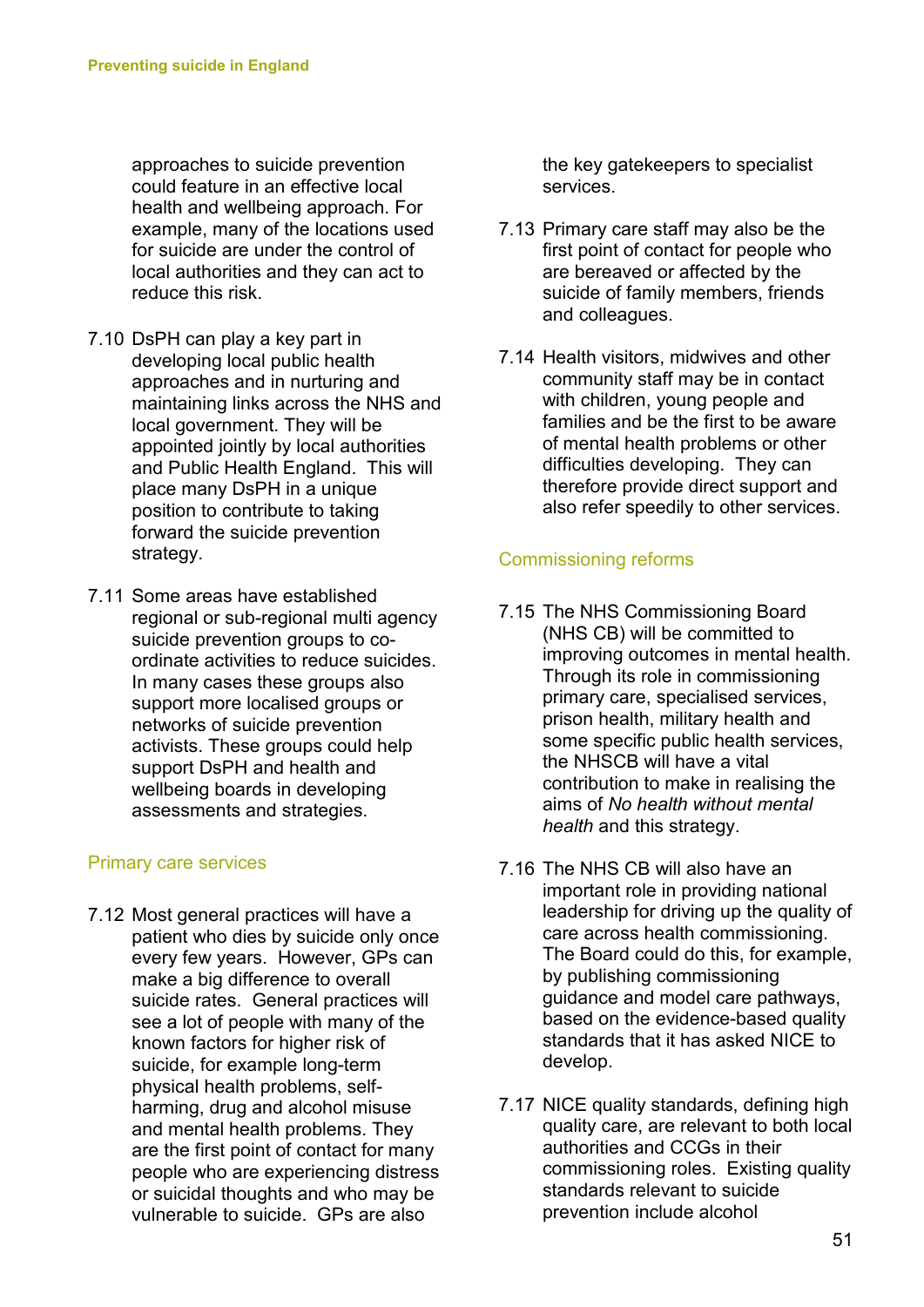dependence and depression in adults. Others are under development including: depression in children and young people; self-harm in adults; self-harm in vulnerable groups, children and young people; antenatal and postnatal mental health; long-term care of people with co-morbidities and or complex needs and safe prescribing. For the full list of topics referred to NICE see [www.nice.org.uk/guidance/qualitystandards/](http://www.nice.org.uk/guidance/qualitystandards/QualityStandardsLibrary.jsp) [QualityStandardsLibrary.jsp](http://www.nice.org.uk/guidance/qualitystandards/QualityStandardsLibrary.jsp)

- 7.18 Clinical Commissioning Groups will become responsible for commissioning the majority of healthcare services. In considering CCGs' applications for establishment, the NHS CB will assess whether a CCG has the capacity and capability to commission improved outcomes for the people who need support for mental health.
- 7.19 The National Offender Management Service *(*NOMS) is an executive agency of the Ministry of Justice, and brings together HM Prison Service and the Probation Service. It commissions and delivers offender management services in custody and the community as well as managing those offenders who receive hospital and restriction orders unders sections 37 and 41 of the Mental Health Act 1983. The prison population contains a high proportion of very vulnerable individuals, many of whom have experienced negative life events that we know increase the likelihood of them harming themselves such as drug and alcohol misuse, family background and relationship problems, social disadvantage or isolation, previous sexual or physical abuse, and mental health problems.
- 7.20 The Youth Justice Board (YJB) oversees the youth justice system in

England and Wales. The YJB works to prevent offending and reoffending by young people, and to ensure that those held in custody are safe and secure.

#### **Coroners**

- 7.21 Suspected suicide deaths will always be reported to a coroner, who will certify the death after an inquest. Coroners have an important role in establishing via inquest proceedings the who, how and where of these deaths. The coroner's office will be able to help bereaved families to find support from local and national organisations.
- 7.22 The Government is reforming the coroner system under Part 1 of the Coroners and Justice Act 2009. These reforms include establishing a Chief Coroner who, for the first time, will be responsible for providing national leadership to coroners in England and Wales. He will also play a key role in setting new national standards and developing a new statutory framework for coroners including rules and regulations, guidance and practice directions within which coroners will operate. Coroners will be under a duty to inform the Chief Coroner of any investigations lasting more than a year and the Chief Coroner will be under a duty to include a summary of these in an annual report. This will help to bring about much greater consistency of practice between coroner areas and improved service to the bereaved, as well as helping to speed up the investigation and inquest process.

Central support for delivering the strategy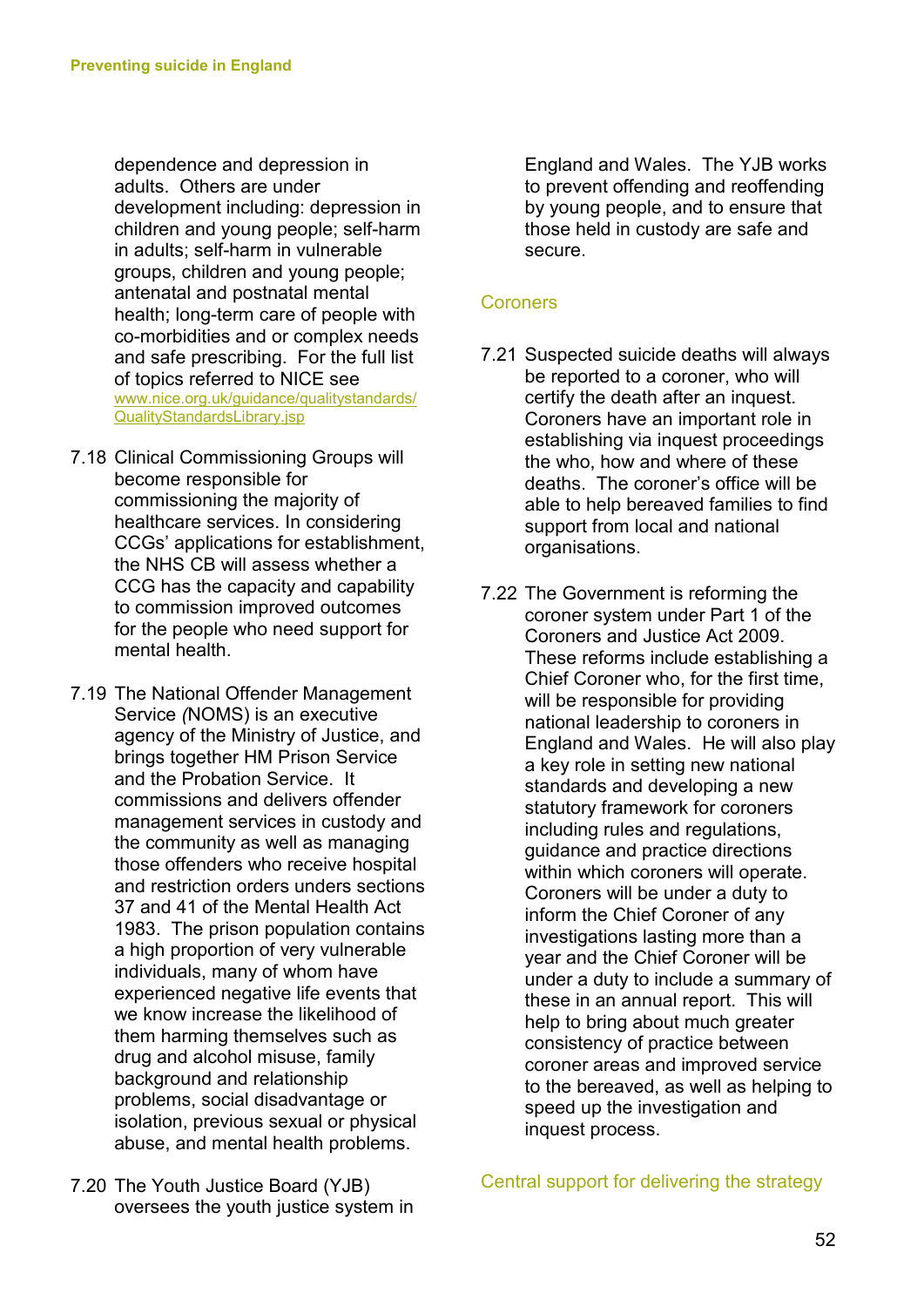- 7.23 The Cabinet Sub-Committee on Public Health oversees the implementation of *No health without mental health*, while the Cabinet Committee on Social Justice ensures effective cross-government action to address the social causes and consequences of mental health problems. The suicide prevention strategy is a key component of *No health without mental health.*
- 7.24 The National Suicide Prevention Strategy Advisory Group (NSPSAG) provides leadership and support for suicide prevention initiatives including advice on monitoring and analysing trends in suicide. Membership includes senior academic researchers, voluntary sector representatives (Samaritans and PAPYRUS), representatives from NOMS, Department of Health, public health, offender health care, professional bodies such as the Royal College of Psychiatrists and a coroner. It also includes people (often family members) with direct experience of bereavement by suicide. This group will continue to provide leadership for implementation of this strategy.
- 7.25 The Ministerial Council on Deaths in Custody is jointly funded by the Home Office, UK Border Agency, the Ministry of Justice and the Department of Health. The Council's remit covers deaths in prisons, in or following police custody and in immigration detention; the deaths of residents in approved premises; and the deaths of those detained under the Mental Health Act.<br>http:/[/iapdeathsincustody.independent.gov.u](http://www.iapdeathsincustody.independent.gov.uk/) [k](http://www.iapdeathsincustody.independent.gov.uk/)

Links across the UK and Republic of Ireland

7.26 This strategy relates to England only, as the majority of issues involved are the responsibility of the Devolved Administrations. Suicide prevention strategies have now been established in Scotland, Wales and Northern Ireland, as well as in the Republic of Ireland. Strong links have been maintained between the nations, and these links should continue to ensure a co-ordinated approach to suicide prevention, where necessary, across the UK and Ireland.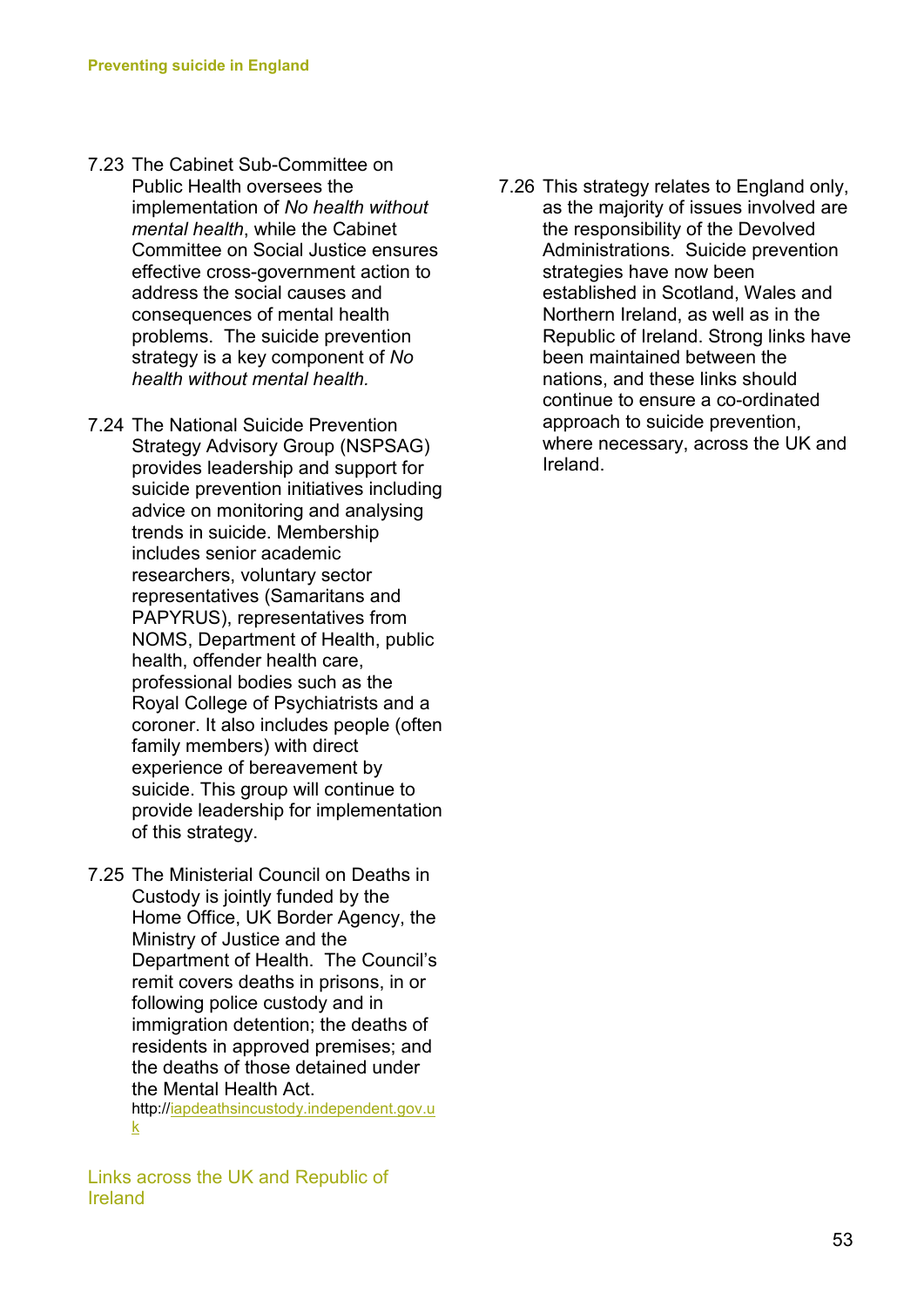# <span id="page-55-0"></span>References

<sup>1</sup> Office for National Statistics and

Department of Health (2010) *DH Mortality Monitoring Bulletin (Life expectancy, allage-all-cause mortality, and mortality from selected causes, overall and inequalities)*, available at:

www.dh.gov.uk/en/Publicationsandstatistic s/Publications/PublicationsStatistics/dH\_1 20638

<sup>2</sup> Gunnell D, Lopatatzidis A, Dorling D et al. (1999) Suicide and unemployment in young people. Analysis of trends in England and Wales, 1921–1995. *British Journal of Psychiatry* 175: 263–270.

<sup>3</sup> Stuckler D, King L, McKee M (2009) Mass privatisation and the post-communist mortality crisis: a cross-national analysis. *Lancet* 373: 399-407.

<sup>4</sup> Appleby L, Cooper J, Amos T et al. (1999) Psychological autopsy of suicides by people aged under 35*. British Journal of Psychiatry* 175: 168-174.

<sup>5</sup> Qin P, Agerbo E, Westergard-Nielsen N et al (2000) Gender differences in risk factors for suicide in Denmark. *British Journal of Psychiatry* 177: 546-550. <sup>6</sup> While D, Bickley H, Roscoe A, Windfuhr K, Rahman S, Shaw J, Appleby L, Kapur N (2012) Implementation of mental health service recommendations in England and Wales and suicide rates, 1997—2006: a cross-sectional and before-and-after observational study. *Lancet* 379: 1005- 1012. 7

www.nrls.npsa.nhs.uk/resources/collection s/ never-events/

<sup>8</sup> Kapur N, Hunt I, Windfuhr K, Rodway C, Webb R, Rahman M, Shaw J and Appleby L (2012) Psychiatric in-patient care and suicide in England, 1997 to 2008: a longitudinal study. *Psychological Medicine* www.journals.cambridge.org/action/display Abstract?fromPage=online&aid=8577655

 $9$  Department of Health (2009) Best practice in managing risk: principles and guidance for best practice in the assessment and management of risk to self and others in mental health services <sup>10</sup> Hawton K, Bergen H, Casey D et al. (2007) Self-harm in England: a tale of three cities. Multicentre study of self-harm. *Social Psychiatry and Psychiatric Epidemiology* 42: 513–521.

 $11$  Hawton K, Rodham K, Evans E and Weatherall R (2002) deliberate self-harm in adolescents: self report survey in schools in England. *British Medical Journal*  325: 1207–1211.

Cooper J, Kapur N, Webb R et al. (2005) Suicide after deliberate self-harm: a 4-year cohort study. *American Journal of Psychiatry* 162: 297–303.

<sup>13</sup> Runeson B, Tidemalm D, Ddahlin M et al. (2010) Method of attempted suicide as predictor of subsequent successful suicide: national long term cohort study. *British Medical Journal* 341: c3222.

<sup>14</sup> Bennewith O, Gunnell D, Peters TJ et al. (2004) Variations in the hospital management of self-harm in adults in England: observational study. *British Medical Journal* 328: 1108–1109.

<sup>15</sup> Bennewith O, Stocks N, Gunnell D et al. (2002) General practice based intervention to prevent repeat episodes of deliberate self harm: cluster randomised controlled trial. *British Medical Journal* 324(7348): 1254–1257.

<sup>16</sup> Shaw J, Baker D, Hunt IM et al. (2004) Suicide by prisoners: National clinical survey *British Journal of Psychiatry* 184: 263–267.

<sup>17</sup> The relevant Prison Service Instructions (PSI 64/2011) are available at: www.justice.gov.uk/offenders/psis/prisonservice-instructions-2011

<sup>18</sup> Meltzer H, Brock A, Griffiths C et al. (2006) Patterns of suicide by occupation in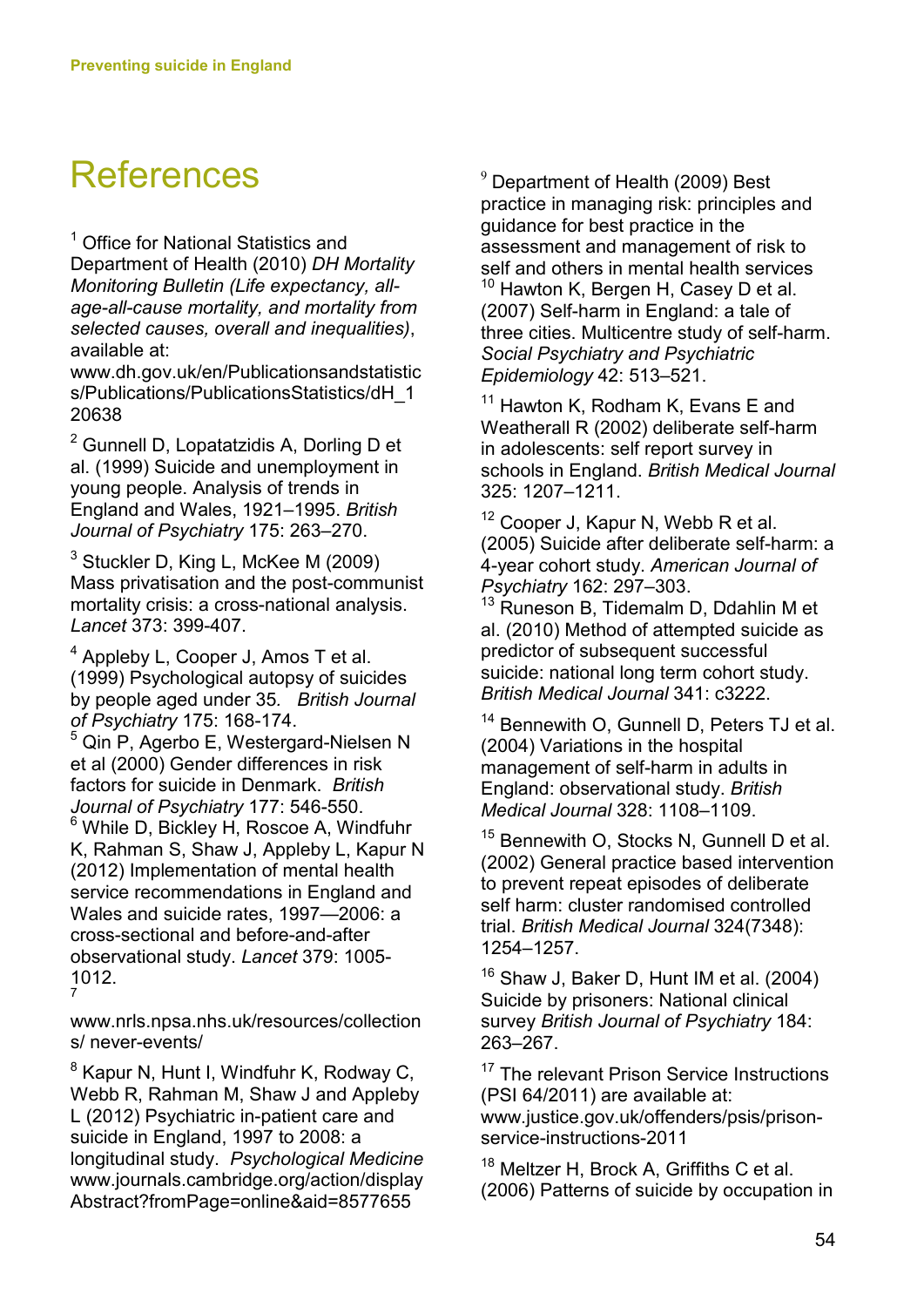England and Wales: 2001–2005. *British Journal of Psychiatry* 193: 73–76.

<sup>19</sup> Windfhur K, While D, Hunt I, Turnbull P, Lowe R, Burns J, Swinson N, Shaw J, Appleby L, Kapur N and the National Confidential Inquiry into Suicide and Homicide by People with Mental Illness (2008) Suicide in juveniles and adolescents in the United Kingdom. *Journal of Child Psychology and Psychiatry* 49: 1155-1165.  $20$  Hawton K, Rodham K, Evans E and Weatherall R (2002) deliberate self-harm in adolescents: self report survey in schools in England. *British Medical Journal*  325: 1207–1211.

<sup>21</sup> National Confidential Inquiry into Suicide and Homicide by People with Mental Illness, available at:

www.medicine.manchester.ac.uk/ mentalhealth/research/suicide/prevention/ nci

<sup>22</sup> Department of Health, Department for Children, Schools and Families, Ministry of Justice and Home Office (2009) *Healthy Children, Safer Communities – A strategy to promote the health and well-being of children and young people in contact with the youth justice system*, available at: www.dh.gov.uk/en/Publicationsandstatistic s/Publications/PublicationsPolicyAndGuida nce/dH\_109771

<sup>23</sup> [www.dh.gov.uk/health/2012/07/cyp](http://www.dh.gov.uk/health/2012/07/cyp-report/_)[report/](http://www.dh.gov.uk/health/2012/07/cyp-report/_)

<sup>24</sup> Joiner Jr T, Sachs-Ericsson N, Wingate L, Brown J, Anestis M, Selby E (2007) Children physical and sexual abuse and lifetime number of suicide attempts: A persistent and theoretically important relationship. *Behaviour Research and Therapy* 45(3): 539-547.

<sup>25</sup> [www.southallblacksisters.org.uk/safe](http://www.southallblacksisters.org.uk/safe-and-sane-report-2011-copyright-sbs.pdf)[and-sane-report-2011-copyright-sbs.pdf](http://www.southallblacksisters.org.uk/safe-and-sane-report-2011-copyright-sbs.pdf) <sup>26</sup> Kapur N, While D, Blatchley N et al. (2009) Suicide after leaving the UK armed forces – a cohort study. *PLoS Medicine*  6(3): e26.

 $27$  Webb T, Kontopantelis E, Doran T, Qin P, Creed F, Kapur N (012) Suicide risk in primary care patients with major physical diseases: A case-control study. *Archives of General Psychiatry* 69(3): 256-264. 28

[www.dh.gov.uk/health/files/2012/07/White-](http://www.dh.gov.uk/health/files/2012/07/White-Paper-Caring-for-our-future-reforming-care-and-support-PDF-1580K.pdf_)[Paper-Caring-for-our-future-reforming](http://www.dh.gov.uk/health/files/2012/07/White-Paper-Caring-for-our-future-reforming-care-and-support-PDF-1580K.pdf_)[care-and-support-PDF-1580K.pdf](http://www.dh.gov.uk/health/files/2012/07/White-Paper-Caring-for-our-future-reforming-care-and-support-PDF-1580K.pdf_) <sup>29</sup> <http://cebmh.warne.ox.ac.uk/csr>

 $30$  Gunnell D, Platt S and Hawton K (2009) The economic crisis and suicide *British Medical Journal*, 338: b1891.

<sup>31</sup> Weaver T, Charles V, Madden P and Renton A (2002) *A Study of the Prevalence and Management of Co-Morbidity amongst Adult Substance Misuse & Mental Health Treatment Populations*. Research report submitted to the department of Health, available at: http://dmri.lshtm.ac.uk/docs/weaver\_es.pdf .

<sup>32</sup> Singleton N, Farrell M and Meltzer H (1999) *Substance Misuse among Prisoners in England and Wales*. London: office for National Statistics.

<sup>33</sup>www.emc.medicines.org.uk/medicine/39 57/PIL/Zyban+150+mg+prolonged+releas e+film-coated+tablets/

<sup>34</sup> www.mhra.gov.uk/home/groups/plp/documents/publication/con030924.pdf 35www.nice.org.uk/nicemedia/pdf/CG022NI CEguidelineamended.pdf

36www.nice.org.uk/nicemedia/live/12329/4 5888/45888.pdf

<sup>37</sup> King M, Semlyen J, See Tai S et al. (2008) *Mental Disorders, Suicide and Deliberate Self-Harm in Lesbian, Gay and Bisexual People*. London: National Mental Health development Unit.

38 Mathy RM, Cochran SD, Olsen J et al. (2009) The association between relationship markers of sexual orientation and suicide: denmark, 1990– 2001. *Social Psychiatry Psychiatric Epidemiology* 46(2): 111–117.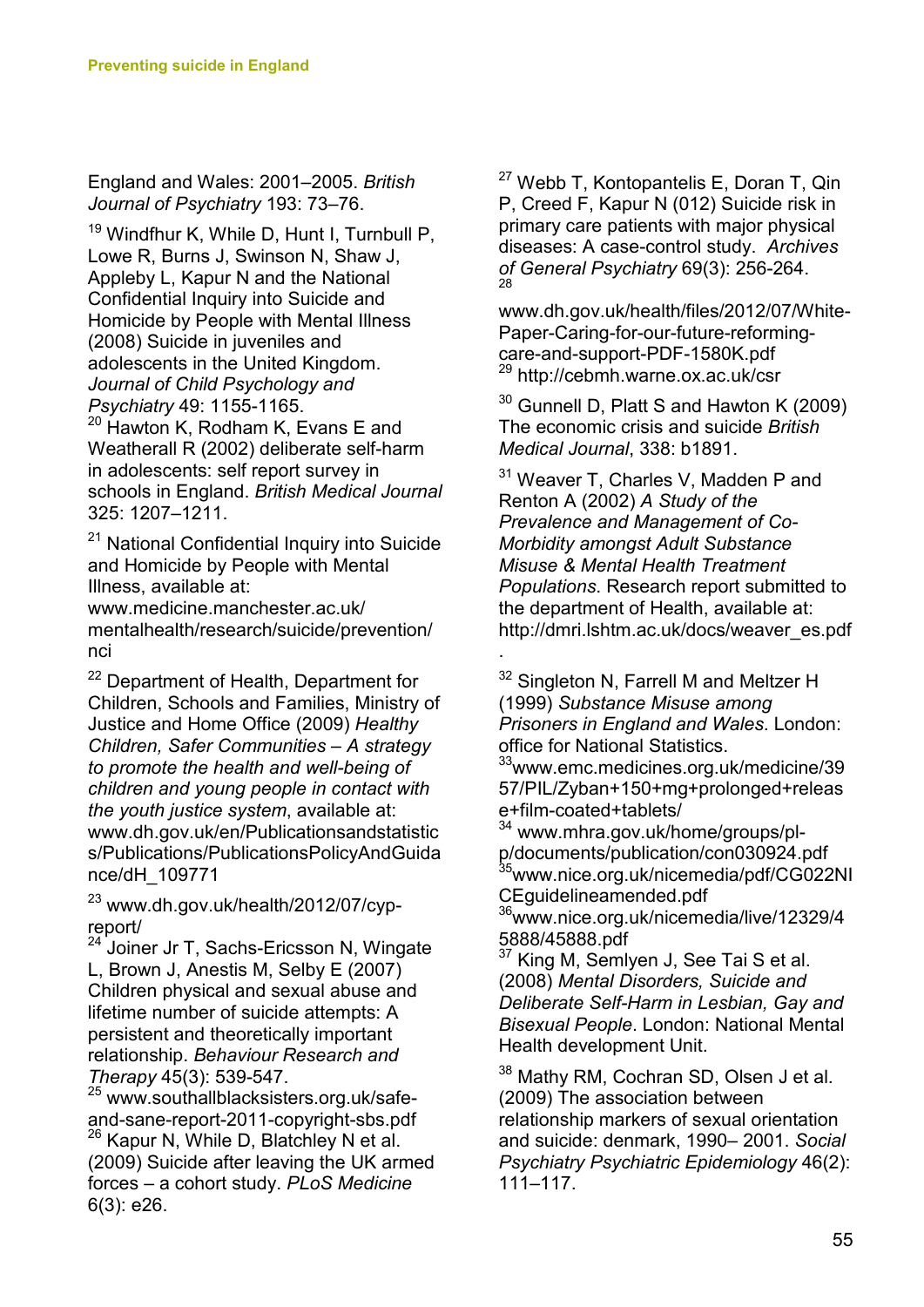<sup>39</sup> Stonewall (2012) Gay and Bisexual Men's Health Survey, available at: [www.stonewall.org.uk/documents/stonewa](http://www.stonewall.org.uk/documents/stonewall_gay_mens_health_final_1.pdf_) [ll\\_gay\\_mens\\_health\\_final\\_1.pdf](http://www.stonewall.org.uk/documents/stonewall_gay_mens_health_final_1.pdf_) <sup>40</sup> Care Quality Commission and National Mental Health development Unit (2011) *Count Me In 2010*, available at: www.cqc.org.uk/organisations-weregulate/mental-health-services/count-me-2010-census

<sup>41</sup> Florentine JB and Crane C (2010) Suicide prevention by limiting access to methods: a review of theory and practice. *Social Science & Medicine* 70(10): 1626– 1632.

<sup>42</sup> Mann JJ, Apter A, Bertolote J et al. (2005) Suicide prevention strategies: a systematic review. *JAMA: The Journal of the American Medical Association*  294(16):2064–2074.

43 Gunnell D, Bennewith O, Hawton K et al. (2005) The epidemiology and management of suicide by hanging: a review. *International Journal of Epidemiology* 34: 433–442.

<sup>44</sup> Biddle L, Donovan J, Owen-Smith A et al. (2010) A qualitative study of factors influencing the decision to use hanging as a method of suicide. *British Journal of Psychiatry* 197: 320–325.

45 Hawton K, Bergen H, Simkin S, Wells C, Kapur N, et al (2012) Six-year follow-up of impact of co-proxamol withdrawal in England and Wales on prescribing and deaths: Time-series study. *PLoS Med* 9(5): e1001213.

<sup>46</sup> Hawton K, Simkin S, Deeks J et al. (2004) UK legislation on analgesic packs: before and after study of long term effect on poisonings. *British Medical Journal* 329: 1076–1079.

<sup>47</sup> Hawton K, Bergen H, Simkin S et al (2010) Toxicity of antidepressants: rates of suicide relative to prescribing and non-fatal overdose. *British Journal of Psychiatry*  196: 354-358

<sup>48</sup> Bennewith O. Nowers M and Gunnell D (2007) The effect of the barriers on the Clifton suspension bridge, England on local patterns of suicide: implications for prevention. *British Journal of Psychiatry*  190: 266–267.

 $49$  Qin P, Agerbo E and Mortenson PB (2002) Suicide risk in relation to family history of completed suicide and psychiatric disorders: a nested casecontrol study based on longitudinal registers. *Lancet* 360: 1126–1130.

<sup>50</sup> Beautrais AL (2004) *Suicide Postvention: - Support for families, whanau and significant others after a suicide*. *A literature review and synthesis of evidence*. Wellington, New Zealand: Ministry of youth Affairs.

<sup>51</sup> de Groot MH, de Keijser J and Neeleman J (2006) Grief shortly after suicide and natural death: a comparative study among spouses and first-degree relatives. *Suicide and Life-Threatening Behavior* 36: 418–431.

<sup>52</sup> de Groot M, de Keijser J, Neeleman J et al. (2007) Cognitive behaviour therapy to prevent complicated grief among relatives and spouses bereaved by suicide: cluster randomised controlled trial. *British Medical Journal* 334(7601): 994.

<sup>53</sup> Mcdaid C, Trowman R, Golder S et al. (2008) Interventions for people bereaved through suicide: systematic review. *British Journal of Psychiatry* 193: 438–443.

<sup>54</sup> Hawton K, Sutton L, Simkin S et al. (2010) *Evaluation of* Help is at Hand*: A resource for people bereaved by suicide and other sudden, traumatic death*. oxford: University of oxford, available at: www.psych.ox.ac.uk/csr/EvaluationReport. pdf

<sup>55</sup> Owens C et al (2011) Recognising and responding to suicidal crisis within family and social networks: qualitative study *British Medical Journal* 343:d5801